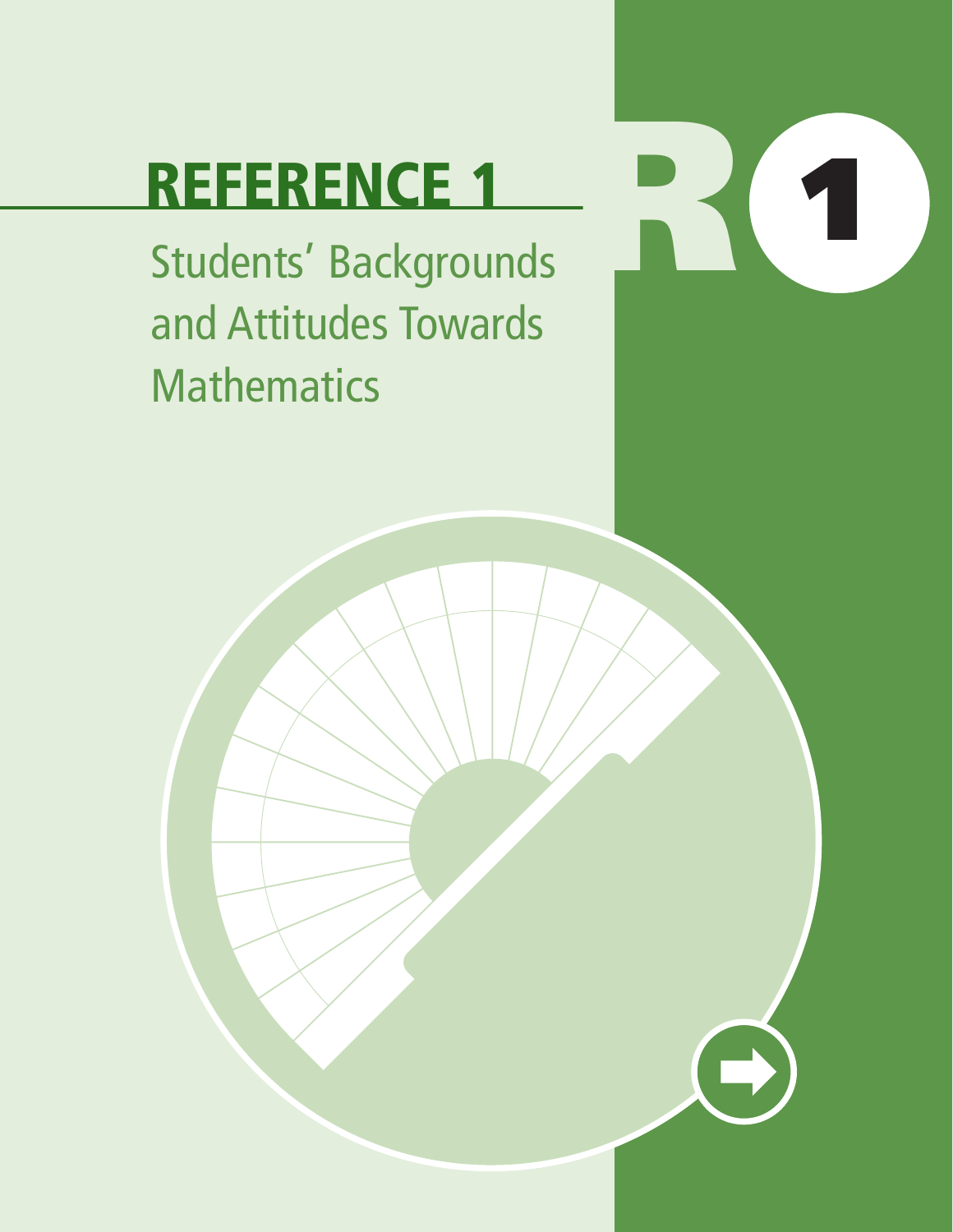

| Have All Three<br>Do Not Have All Three<br><b>Educational Aids</b><br><b>Educational Aids</b><br><b>Have Study</b><br>Have<br>Desk/Table                                  | Have<br>Computer    |
|---------------------------------------------------------------------------------------------------------------------------------------------------------------------------|---------------------|
|                                                                                                                                                                           |                     |
| <b>Dictionary</b><br>Percent of<br>Percent of<br>Average<br>Average<br>for Own Use<br>Students<br>Achievement<br>Students<br>Achievement                                  |                     |
| Australia<br>82(1.1)<br>533 (4.8)<br>18(1.1)<br>492 (6.3)<br>99 (0.2)<br>95 (0.4)                                                                                         | 86 (1.0)            |
| Belgium (Flemish)<br>18(1.2)<br>520 (8.6)<br>98 (0.7)<br>96 (0.6)<br>82(1.2)<br>567(3.3)                                                                                  | 86 (1.0)            |
| 546 (13.1)<br>79 (2.4)<br>502 (4.8)<br>89 (0.9)<br><b>Bulgaria</b><br>21(2.4)<br>87(1.2)                                                                                  | 23 (2.3)            |
| Canada<br>78 (0.8)<br>537 (2.6)<br>22(0.8)<br>510(3.1)<br>98 (0.2)<br>91 (0.6)                                                                                            | 85 (0.8)            |
| 97 (0.4)<br>21(1.7)<br>442 (9.8)<br>79 (1.7)<br>381 (3.2)<br>78 (0.9)<br>Chile                                                                                            | 23 (1.7)            |
| <b>Chinese Taipei</b><br>98 (0.2)<br>61(1.1)<br>608 (3.8)<br>39 (1.1)<br>551 (4.4)<br>94 (0.4)                                                                            | 63 (1.0)            |
| 56 (0.8)<br>44 (0.8)<br>459 (2.6)<br>97 (0.3)<br>97 (0.3)<br>Cyprus<br>493 (2.6)                                                                                          | 58 (0.9)            |
| Czech Republic<br>57(1.2)<br>504 (4.6)<br>94 (0.8)<br>91(0.7)<br>43 (1.2)<br>541 (4.5)                                                                                    | 47 (1.2)            |
| England<br>79 (0.9)<br>507(4.0)<br>21(0.9)<br>461 (6.0)<br>98 (0.3)<br>92 (0.6)                                                                                           | 85 (0.8)            |
| 89 (0.7)<br>71 (1.2)<br>528 (3.0)<br>29 (1.2)<br>501 (3.5)<br>97 (0.4)<br>Finland                                                                                         | 79 (0.9)            |
| Hong Kong, SAR<br>43 (1.3)<br>571 (4.9)<br>99 (0.1)<br>75 (0.9)<br>57(1.3)<br>592 (4.1)                                                                                   | 72 (1.3)            |
| 48 (1.4)<br>562 (4.0)<br>52 (1.4)<br>504 (3.9)<br>95 (0.8)<br>95 (0.5)<br>Hungary                                                                                         | 50(1.4)             |
| Indonesia<br>6(0.8)<br>468 (15.0)<br>94 (0.8)<br>400 (4.8)<br>86 (0.9)<br>84 (1.1)                                                                                        | 7(0.8)              |
| Iran, Islamic Rep.<br>5(0.7)<br>457 (9.5)<br>95 (0.7)<br>422 (3.1)<br>51 (1.5)<br>47 (2.2)                                                                                | 7(0.8)              |
| 98 (0.3)<br>78 (1.5)<br>486 (3.2)<br>22(1.5)<br>409 (6.2)<br>97 (0.3)<br>Israel                                                                                           | 80(1.5)             |
| 41(1.1)<br>98 (0.3)<br><b>Italy</b><br>59 (1.1)<br>492 (4.0)<br>461 (4.2)<br>93 (0.6)                                                                                     | 63 (1.0)            |
| 52 (1.0)<br>48 (1.0)<br>566 (2.3)<br>99 (0.1)<br>97(0.2)<br>Japan<br>592 (2.3)                                                                                            | 52 (0.9)            |
| Jordan<br>469 (6.9)<br>84 (0.9)<br>425 (3.7)<br>80(0.9)<br>73(1.1)<br>16(0.9)                                                                                             | 23 (1.1)            |
| Korea, Rep. of<br>65 (0.9)<br>602 (1.7)<br>35(0.9)<br>561 (3.0)<br>99 (0.2)<br>96(0.2)                                                                                    | 67 (0.9)            |
| 94 (0.7)<br>14(1.0)<br>537 (6.0)<br>86(1.0)<br>500 (3.5)<br>98 (0.3)<br>Latvia (LSS)                                                                                      | 15(1.0)             |
| Lithuania <sup>#</sup><br>85(1.1)<br>86 (0.9)<br>15(1.1)<br>529 (8.1)<br>474 (4.1)<br>95(0.5)                                                                             | 16(1.1)             |
| Macedonia, Rep. of<br>18(1.2)<br>82 (1.2)<br>442 (4.3)<br>83(1.2)<br>87(0.8)<br>484 (5.6)                                                                                 | 21 (1.3)            |
| 28 (1.2)<br>563 (5.5)<br>72 (1.2)<br>503 (4.1)<br>99 (0.2)<br>87(0.6)<br>Malaysia                                                                                         | 31(1.3)             |
| Moldova<br>5(0.6)<br>489 (11.8)<br>95 (0.6)<br>469 (3.8)<br>72 (1.3)<br>79 (0.9)                                                                                          | 7(0.7)              |
| 6(0.7)<br>357 (11.5)<br>94 (0.7)<br>339 (2.3)<br>71 (1.2)<br>52(1.1)<br>Morocco                                                                                           | 9(0.9)              |
| Netherlands<br>94 (1.0)<br>6(1.0)<br>509 (8.7)<br>100(0.2)<br>543 (7.2)<br>99 (0.2)                                                                                       | 96 (1.0)            |
| <b>New Zealand</b><br>512 (5.6)<br>453 (4.5)<br>97 (0.4)<br>90(0.6)<br>67(1.3)<br>33 (1.3)                                                                                | 72 (1.2)            |
| Philippines<br>89 (0.9)<br>342 (5.9)<br>89 (0.7)<br>74 (1.0)<br>11(0.9)<br>392 (14.9)                                                                                     | 15(0.9)             |
| Romania<br>509 (10.2)<br>89 (0.8)<br>471 (5.1)<br>76 (1.4)<br>11(0.8)<br>69 (1.6)<br>88 (1.3)<br>537 (6.6)                                                                | 14(1.0)             |
| 19 (1.2)<br>81(1.2)<br>524 (6.3)<br>92(0.8)<br><b>Russian Federation</b>                                                                                                  | 22 (1.2)            |
| Singapore<br>75 (1.4)<br>25(1.4)<br>99 (0.2)<br>92 (0.5)<br>615(6.1)<br>573 (7.1)                                                                                         | 80(1.3)             |
| 96 (0.5)<br>Slovak Republic<br>36(1.3)<br>556 (5.2)<br>64 (1.3)<br>522 (3.7)<br>88 (0.8)                                                                                  | 41 (1.3)            |
| 96(0.3)<br>Slovenia<br>61 $(1.2)$<br>547 (2.8)<br>39 (1.2)<br>506(3.6)<br>92 (0.6)<br>8(1.0)<br>92 (1.0)<br>South Africa<br>415 (15.1)<br>265 (6.6)<br>75(1.1)<br>56(1.1) | 66 (1.2)<br>11(1.1) |
| 92 (0.6)<br>8(0.6)<br>538 (9.2)<br>462 (5.1)<br>75 (1.2)<br>63(1.5)<br>Thailand                                                                                           | 8(0.7)              |
| Tunisia<br>23(1.3)<br>77(1.3)<br>444 (2.6)<br>87 (1.0)<br>92 (0.6)<br>462 (3.5)                                                                                           | 24(1.3)             |
| Turkey<br>8(0.6)<br>471(7.1)<br>92 (0.6)<br>426 (4.4)<br>89 (0.7)<br>69 (1.3)                                                                                             | 10(0.7)             |
| <b>United States</b><br>74 (1.3)<br>518 (3.7)<br>26(1.3)<br>463 (4.3)<br>97 (0.3)<br>90(0.5)                                                                              | 80(1.2)             |
| <b>International Avg.</b><br>471 (0.8)<br>41(0.2)<br>516 (1.2)<br>59 (0.2)<br>90(0.1)<br>86(0.1)                                                                          | 45 (0.2)            |

Background data provided by students.

‡ Lithuania tested the same cohort of students as other countries, but later in 1999, at the beginning of the next school year.

( ) Standard errors appear in parentheses. Because results are rounded to the nearest whole number, some totals may appear inconsistent.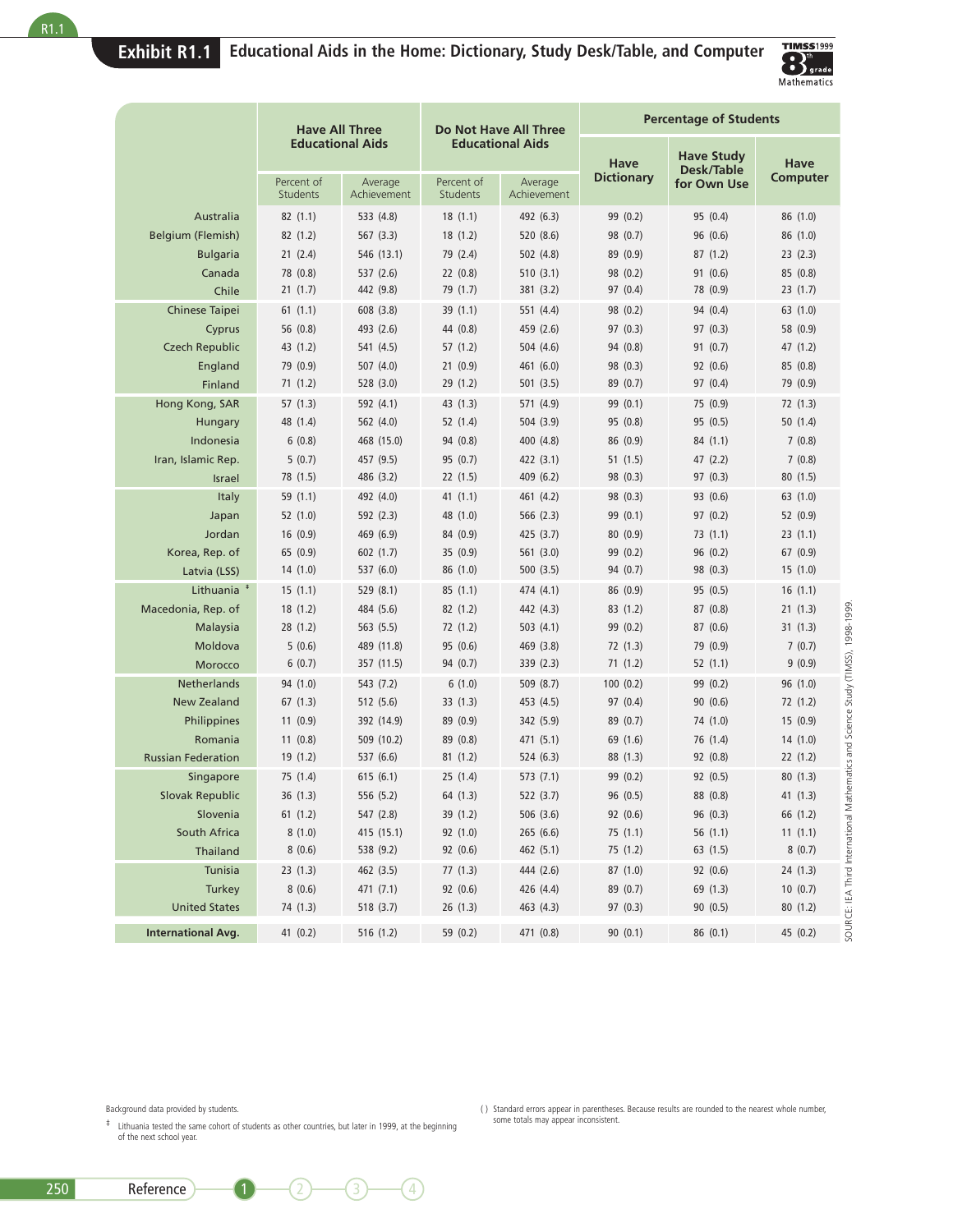

|                                                                                                                                                                                                                                                                                                                                                                                                                                                                                                                                                                                                                         | <b>Have All Three</b><br><b>Educational Aids</b> |                                                | <b>Have Study Desk/Table</b><br><b>Have Computer</b><br><b>Have Dictionary</b><br>for Own Use |                                   |                                                                                      |                                                                                                                                                                               |                               |                                    |
|-------------------------------------------------------------------------------------------------------------------------------------------------------------------------------------------------------------------------------------------------------------------------------------------------------------------------------------------------------------------------------------------------------------------------------------------------------------------------------------------------------------------------------------------------------------------------------------------------------------------------|--------------------------------------------------|------------------------------------------------|-----------------------------------------------------------------------------------------------|-----------------------------------|--------------------------------------------------------------------------------------|-------------------------------------------------------------------------------------------------------------------------------------------------------------------------------|-------------------------------|------------------------------------|
|                                                                                                                                                                                                                                                                                                                                                                                                                                                                                                                                                                                                                         | Percent of<br><b>Students</b>                    | 1995 - 1999<br><b>Difference</b>               | <b>Percent of</b><br><b>Students</b>                                                          | 1995 - 1999<br><b>Difference</b>  | <b>Percent of</b><br><b>Students</b>                                                 | 1995 - 1999<br><b>Difference</b>                                                                                                                                              | Percent of<br><b>Students</b> | 1995 - 1999<br><b>Difference</b>   |
| Australia                                                                                                                                                                                                                                                                                                                                                                                                                                                                                                                                                                                                               | 82(1.1)                                          | 16 $(1.6)$ $\triangle$                         | 99 (0.2)                                                                                      | 11 $(0.8)$ $\triangle$            | 95 (0.4)                                                                             | $-2(0.5)$ $\blacktriangledown$                                                                                                                                                | 86(1.0)                       | 13(1.5)<br>$\blacktriangle$        |
| Belgium (Flemish)                                                                                                                                                                                                                                                                                                                                                                                                                                                                                                                                                                                                       | 82 (1.2)                                         | 19(1.8)<br>$\blacktriangle$                    | 98 (0.7)                                                                                      | 0(0.8)                            | 96 (0.6)                                                                             | $-1(0.8)$<br>$\circ$                                                                                                                                                          | 86 (1.0)                      | 19(1.6)<br>$\blacktriangle$        |
| Canada                                                                                                                                                                                                                                                                                                                                                                                                                                                                                                                                                                                                                  | 78 (0.8)                                         | 21(1.6)<br>$\blacktriangle$                    | 98 (0.2)                                                                                      | 2 $(0.4)$ $\triangle$             | 91 (0.6)                                                                             | 2(0.8)<br>$\circ$                                                                                                                                                             | 85(0.8)                       | 24 (1.6) $\triangle$               |
| Cyprus                                                                                                                                                                                                                                                                                                                                                                                                                                                                                                                                                                                                                  | 56 (0.8)                                         | 18(1.2)<br>$\blacktriangle$                    | 97(0.3)                                                                                       | 0(0.5)<br>$\circ$                 | 97 (0.3)                                                                             | 1(0.6)<br>$\circ$                                                                                                                                                             | 58 (0.9)                      | 19 $(1.3)$ $\triangle$             |
| <b>Czech Republic</b>                                                                                                                                                                                                                                                                                                                                                                                                                                                                                                                                                                                                   | 43 (1.2)                                         | 11(1.8)<br>$\blacktriangle$                    | 94 (0.8)                                                                                      | $-1(0.9)$<br>$\circ$              | 91(0.7)                                                                              | 2(0.9)<br>$\qquad \qquad \circ$                                                                                                                                               | 47 (1.2)                      | 11 $(1.7)$ $\triangle$             |
| England                                                                                                                                                                                                                                                                                                                                                                                                                                                                                                                                                                                                                 | 79 (0.9)                                         | $-1(1.4)$<br>$\odot$                           | 98 (0.3)                                                                                      | 0(0.5)<br>$\odot$                 | 92 (0.6)                                                                             | 2(1.0)<br>$\bullet$                                                                                                                                                           | 85 (0.8)                      | $-4(1.2)$<br>$\blacktriangledown$  |
| Hong Kong, SAR                                                                                                                                                                                                                                                                                                                                                                                                                                                                                                                                                                                                          | 57(1.3)                                          | 24(2.2)<br>$\blacktriangle$                    | 99 (0.1)                                                                                      | 0(0.2)<br>$\odot$                 | 75 (0.9)                                                                             | $-5(1.4)$ $\blacktriangledown$                                                                                                                                                | 72(1.3)                       | 33(2.3)<br>$\blacktriangle$        |
| Hungary                                                                                                                                                                                                                                                                                                                                                                                                                                                                                                                                                                                                                 | $\qquad -$                                       | $- -$                                          | $ -$                                                                                          | $-\ -$                            | 95 (0.5)                                                                             | $3(0.9)$ $\triangle$                                                                                                                                                          | 50(1.4)                       | 13(1.8)<br>$\blacktriangle$        |
|                                                                                                                                                                                                                                                                                                                                                                                                                                                                                                                                                                                                                         |                                                  | 4(0.8)                                         |                                                                                               | $-2(2.1)$                         | 47 (2.2)                                                                             | 8(3.0)                                                                                                                                                                        | 7(0.8)                        | $3(1.0)$ $\triangle$               |
| Iran, Islamic Rep.<br>Israel <sup>†</sup>                                                                                                                                                                                                                                                                                                                                                                                                                                                                                                                                                                               | 5(0.7)<br>83 (1.7)                               | $\blacktriangle$<br>9(2.7)<br>$\blacktriangle$ | 51(1.5)<br>99 (0.2)                                                                           | $\circ$<br>$-1(0.3)$              | 98 (0.2)                                                                             | $\circ$<br>0(0.5)<br>$\circ$                                                                                                                                                  | 85 (1.8)                      | 9(2.7)<br>$\blacktriangle$         |
|                                                                                                                                                                                                                                                                                                                                                                                                                                                                                                                                                                                                                         |                                                  |                                                |                                                                                               |                                   |                                                                                      |                                                                                                                                                                               |                               |                                    |
| Italy                                                                                                                                                                                                                                                                                                                                                                                                                                                                                                                                                                                                                   | 58 (1.4)                                         | $-1$ (2.1)<br>$\circ$                          | 98 (0.4)                                                                                      | $-1(0.4)$<br>$\circ$              | 93 (0.6)                                                                             | $-1(1.0)$<br>$\bullet$                                                                                                                                                        | 62(1.3)                       | 0(2.0)                             |
| Japan                                                                                                                                                                                                                                                                                                                                                                                                                                                                                                                                                                                                                   | $\qquad \qquad -$                                | $- -$                                          | $- -$                                                                                         | $- -$                             | $ -$                                                                                 | $ -$                                                                                                                                                                          | $- -$                         | $- -$                              |
| Korea, Rep. of                                                                                                                                                                                                                                                                                                                                                                                                                                                                                                                                                                                                          | 65 (0.9)                                         | 27 $(1.5)$ $\triangle$                         | 99 (0.2)                                                                                      | 0(0.3)<br>$\circ$                 | 96 (0.2)                                                                             | 1(0.5)<br>$\sim$                                                                                                                                                              | 67(0.9)                       | 27(1.5)<br>$\blacktriangle$        |
| Latvia (LSS)                                                                                                                                                                                                                                                                                                                                                                                                                                                                                                                                                                                                            | 14(1.0)                                          | 2(1.3)<br>$\odot$                              | 94 (0.7)                                                                                      | 1(0.9)<br>$\odot$                 | 98 (0.3)                                                                             | 0(0.5)                                                                                                                                                                        | 15(1.0)                       | 2(1.3)                             |
| Lithuania                                                                                                                                                                                                                                                                                                                                                                                                                                                                                                                                                                                                               | $\overline{\phantom{a}}$                         | $- -$                                          | 86 (0.9)                                                                                      | $-2(1.4)$<br>$\circ$              | 95 (0.5)                                                                             | 1(0.8)<br>$\circ$                                                                                                                                                             |                               | $- -$                              |
| Netherlands                                                                                                                                                                                                                                                                                                                                                                                                                                                                                                                                                                                                             | 94 (1.0)                                         | 11(1.6)<br>$\blacktriangle$                    | 100(0.2)                                                                                      | 0(0.2)<br>$\circ$                 | 99 (0.2)                                                                             | 0(0.3)<br>$\sim$                                                                                                                                                              | 96(1.0)                       | 11(1.6)<br>$\blacktriangle$        |
| <b>New Zealand</b>                                                                                                                                                                                                                                                                                                                                                                                                                                                                                                                                                                                                      | 67(1.3)                                          | 11(1.9)<br>$\blacktriangle$                    | 97 (0.4)                                                                                      | $-2(0.4)$<br>$\blacktriangledown$ | 90 (0.6)                                                                             | 0(0.8)<br>$\bullet$                                                                                                                                                           | 72 (1.2)                      | 12(1.8)<br>$\blacktriangle$        |
| Romania                                                                                                                                                                                                                                                                                                                                                                                                                                                                                                                                                                                                                 | 11(0.8)                                          | 3(1.3)<br>$\odot$                              | 69 (1.6)                                                                                      | 9 (2.2) $\triangle$               | 76 (1.4)                                                                             | $7(1.9)$ $\triangle$                                                                                                                                                          | 14(1.0)                       | $-5(1.5)$<br>$\blacktriangledown$  |
| <b>Russian Federation</b>                                                                                                                                                                                                                                                                                                                                                                                                                                                                                                                                                                                               | 19(1.2)                                          | $-11(1.9)$<br>$\blacktriangledown$             | 88 (1.3)                                                                                      | $-1(1.7)$<br>$\circ$              | 92 (0.8)                                                                             | $-3(1.1)$<br>$\bullet$                                                                                                                                                        | 22(1.2)                       | $-13(2.0)$<br>$\blacktriangledown$ |
| Singapore                                                                                                                                                                                                                                                                                                                                                                                                                                                                                                                                                                                                               | 75 (1.4)                                         | 28(2.0)<br>$\blacktriangle$                    | 99 (0.2)                                                                                      | 0(0.2)<br>$\odot$                 | 92 (0.5)                                                                             | 0(0.7)<br>$\bullet$                                                                                                                                                           | 80(1.3)                       | 31(2.0)<br>$\blacktriangle$        |
| Slovak Republic                                                                                                                                                                                                                                                                                                                                                                                                                                                                                                                                                                                                         | 36(1.3)                                          | 9(1.8)<br>$\blacktriangle$                     | 96 (0.5)                                                                                      | 0(0.7)<br>$\circ$                 | 88 (0.8)                                                                             | $1(1.1)$ $\bullet$                                                                                                                                                            | 41 (1.3)                      | 10(1.8)<br>$\blacktriangle$        |
| Slovenia                                                                                                                                                                                                                                                                                                                                                                                                                                                                                                                                                                                                                | 61(1.2)                                          | 18(1.8)<br>$\blacktriangle$                    | 92 (0.6)                                                                                      | $-2(0.8)$<br>$\circ$              | 96 (0.3)                                                                             | $3(0.7)$ $\triangle$                                                                                                                                                          | 66 (1.2)                      | 19 (1.8)<br>$\blacktriangle$       |
| Thailand <sup>t</sup>                                                                                                                                                                                                                                                                                                                                                                                                                                                                                                                                                                                                   | 8(0.6)                                           | 4(1.0)<br>$\blacktriangle$                     | 75 (1.2)                                                                                      | 8(2.4)<br>$\blacktriangle$        | 63 (1.5)                                                                             | $-2(2.6)$<br>$\circ$                                                                                                                                                          | 8(0.7)                        | 4(1.1)<br>$\blacktriangle$         |
| <b>United States</b>                                                                                                                                                                                                                                                                                                                                                                                                                                                                                                                                                                                                    | 74 (1.3)                                         | 18(2.1)<br>$\blacktriangle$                    | 97 (0.3)                                                                                      | 0(0.5)<br>$\circ$                 | 90(0.5)                                                                              | 0(0.9)                                                                                                                                                                        | 80(1.2)                       | 21(2.1)<br>$\blacktriangle$        |
|                                                                                                                                                                                                                                                                                                                                                                                                                                                                                                                                                                                                                         |                                                  |                                                |                                                                                               |                                   |                                                                                      |                                                                                                                                                                               |                               |                                    |
| International Avg. §                                                                                                                                                                                                                                                                                                                                                                                                                                                                                                                                                                                                    | 53 $(0.2)$                                       | 10(0.4)<br>$\blacktriangle$                    | 93(0.1)                                                                                       | 1(0.2)<br>$\blacktriangle$        | 90(0.2)                                                                              | 1(0.2)<br>$\blacktriangle$                                                                                                                                                    | 57(0.2)                       | 10(0.4)<br>$\blacktriangle$        |
|                                                                                                                                                                                                                                                                                                                                                                                                                                                                                                                                                                                                                         |                                                  |                                                |                                                                                               |                                   |                                                                                      | • No significant difference between 1995 and 1999<br>▼ 1999 significantly lower than 1995<br>Significance tests adjusted for multiple comparisons                             |                               |                                    |
| Background data provided by students.<br>Countries with unapproved sampling procedures at the classroom level in 1995.<br>ş<br>International average is for countries that participated and met sampling quidelines in both 1995<br>and 1999.<br>Trend notes: Because coverage fell below 65% in 1995 and 1999, Latvia is annotated LSS for Latvian-<br>Speaking Schools only. Lithuania tested later in 1999 than in 1995, at the beginning of the next<br>school year. In 1995, Italy and Israel were unable to cover their International Desired Population;<br>1999 data are based on their comparable populations. |                                                  |                                                |                                                                                               |                                   | some totals may appear inconsistent.<br>A dash (-) indicates data are not available. | Background data for Bulgaria and South Africa are unavailable for 1995.<br>() Standard errors appear in parentheses. Because results are rounded to the nearest whole number, |                               |                                    |
|                                                                                                                                                                                                                                                                                                                                                                                                                                                                                                                                                                                                                         |                                                  |                                                |                                                                                               |                                   |                                                                                      | Students' Background and Attitudes Towards Mathematics                                                                                                                        |                               |                                    |

- † Countries with unapproved sampling procedures at the classroom level in 1995.
- § International average is for countries that participated and met sampling guidelines in both 1995 and 1999.

R1.2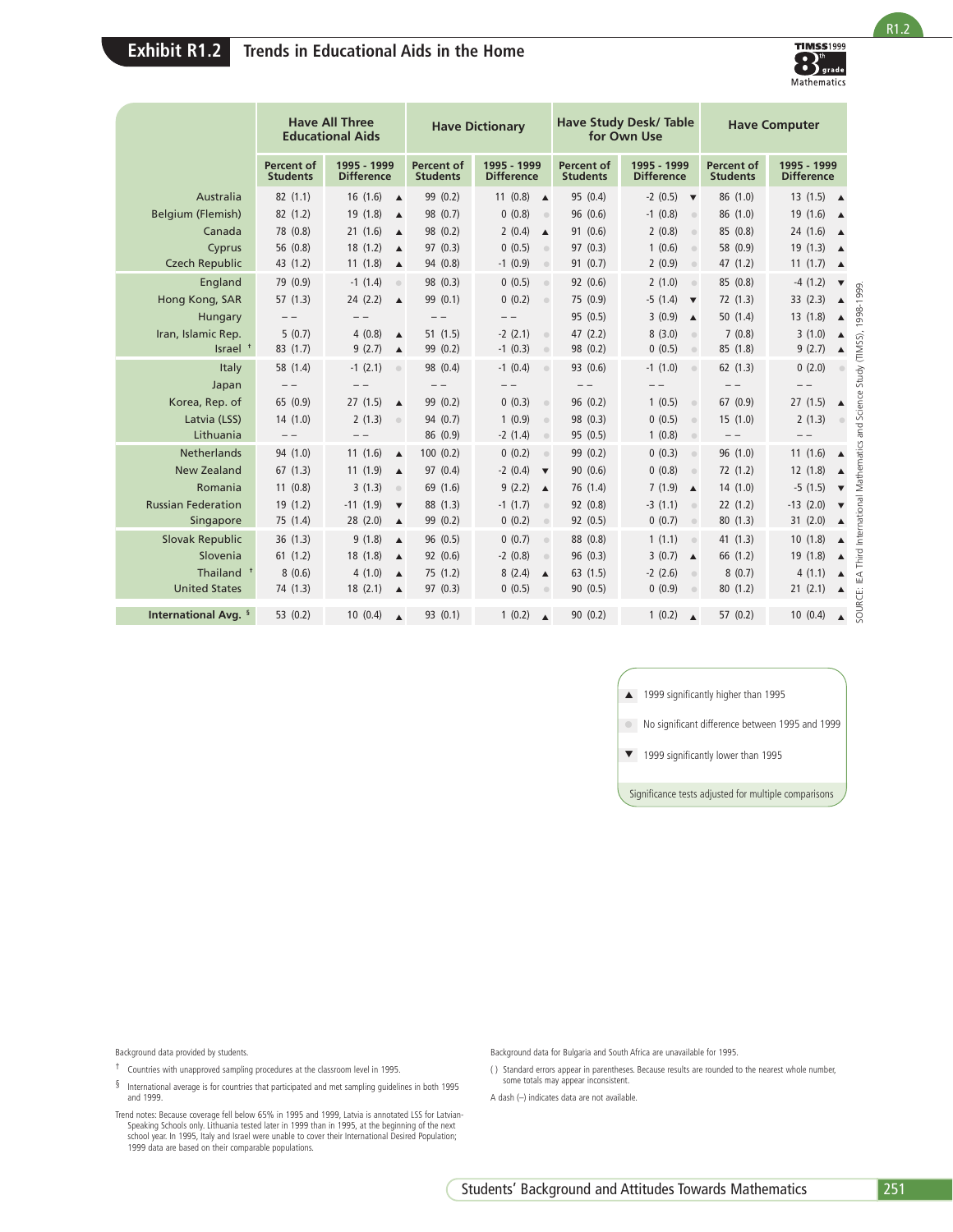#### **Exhibit R1.3 Number of Books in the Home**



|                           | <b>Three or More</b><br><b>Bookcases</b><br>(More Than<br>200 Books) |             | <b>About Two</b><br><b>Bookcases</b><br>(101-200 Books) |             |            | <b>About One</b><br><b>Bookcase</b><br>(26-100 Books) | <b>About One Shelf</b><br>(11-25 Books) |             |            | <b>None or Very Few</b><br>(0-10 Books) |
|---------------------------|----------------------------------------------------------------------|-------------|---------------------------------------------------------|-------------|------------|-------------------------------------------------------|-----------------------------------------|-------------|------------|-----------------------------------------|
|                           | Percent of                                                           | Average     | Percent of                                              | Average     | Percent of | Average                                               | Percent of                              | Average     | Percent of | Average                                 |
|                           | Students                                                             | Achievement | Students                                                | Achievement | Students   | Achievement                                           | Students                                | Achievement | Students   | Achievement                             |
| Australia                 | 38(1.2)                                                              | 544 (5.0)   | 27(0.9)                                                 | 526 (5.9)   | 24(0.9)    | 511 (5.0)                                             | 7(0.6)                                  | 498 (8.6)   | 3(0.4)     | 479 (13.3)                              |
| Belgium (Flemish)         | 14(0.8)                                                              | 580 (5.1)   | 14(0.6)                                                 | 578 (7.3)   | 31(1.3)    | 569 (6.1)                                             | 21(0.7)                                 | 549 (5.1)   | 19(1.3)    | 523 (4.9)                               |
| <b>Bulgaria</b>           | 37(2.2)                                                              | 544 (8.2)   | 19 (0.9)                                                | 513 (6.3)   | 24(1.1)    | 499 (5.6)                                             | 12(1.0)                                 | 466 (6.7)   | 9(1.3)     | 457 (9.6)                               |
| Canada                    | 31(0.9)                                                              | 543 (3.5)   | 24 (0.8)                                                | 536 (3.5)   | 28(0.7)    | 527 (3.3)                                             | 11(0.5)                                 | 507(5.1)    | 5(0.3)     | 510 (5.9)                               |
| Chile                     | 9(0.6)                                                               | 442 (13.1)  | 11(0.6)                                                 | 424 (8.3)   | 28(0.9)    | 414 (4.9)                                             | 32 (0.9)                                | 374 (4.0)   | 20(1.1)    | 355 (3.0)                               |
| <b>Chinese Taipei</b>     | 16(0.8)                                                              | 637 (5.8)   | 12(0.5)                                                 | 629 (5.7)   | 31(0.7)    | 599 (4.4)                                             | 23(0.7)                                 | 563 (4.0)   | 17(0.9)    | 513 (4.4)                               |
| Cyprus                    | 17(0.8)                                                              | 497 (4.3)   | 23(0.9)                                                 | 494 (3.9)   | 36(1.0)    | 479 (2.6)                                             | 19 (0.9)                                | 450 (4.0)   | 5(0.5)     | 428 (9.2)                               |
| <b>Czech Republic</b>     | 28 (1.4)                                                             | 539 (5.0)   | 30(1.4)                                                 | 532 (5.6)   | 34(1.1)    | 506(5.1)                                              | 7(0.8)                                  | 472 (7.2)   | 1(0.2)     | $\sim$ ~                                |
| England                   | 26(1.2)                                                              | 537 (6.1)   | 23(0.8)                                                 | 505(4.9)    | 32(1.1)    | 488 (3.8)                                             | 13(0.8)                                 | 456 (5.8)   | 7(0.7)     | 438 (9.7)                               |
| Finland                   | 22(1.1)                                                              | 538 (5.0)   | 22(0.9)                                                 | 527 (4.3)   | 39(1.1)    | 521(3.3)                                              | 14(0.8)                                 | 492 (3.7)   | 4(0.4)     | 483 (8.3)                               |
| Hong Kong, SAR            | 8(0.5)                                                               | 588 (8.8)   | 10(0.5)                                                 | 590 (7.4)   | 27(0.7)    | 592 (4.3)                                             | 27(0.7)                                 | 584 (5.0)   | 28 (0.9)   | 568 (4.3)                               |
| Hungary                   | 38 (1.4)                                                             | 564 (4.0)   | 21(0.8)                                                 | 548 (4.3)   | 25(1.0)    | 513 (3.5)                                             | 12(0.8)                                 | 467 (6.6)   | 3(0.5)     | 429 (10.2)                              |
| Indonesia                 | 5(0.5)                                                               | 406 (12.1)  | 5(0.4)                                                  | 430 (11.8)  | 26 (0.9)   | 421 (5.1)                                             | 39 (1.0)                                | 395 (5.1)   | 26(1.3)    | 399 (7.0)                               |
| Iran, Islamic Rep.        | 9(0.7)                                                               | 461 (7.2)   | 8(0.7)                                                  | 452 (6.8)   | 22(0.6)    | 441 (4.5)                                             | 32 (0.8)                                | 417(3.1)    | 29 (1.4)   | 397 (3.2)                               |
| <b>Israel</b>             | 22(1.3)                                                              | 495 (4.9)   | 21(0.8)                                                 | 497 (5.2)   | 33(1.0)    | 469 (4.7)                                             | 18(0.9)                                 | 431 (5.2)   | 6(0.5)     | 412 (9.8)                               |
| Italy                     | 20(0.9)                                                              | 505 (5.6)   | 15(0.7)                                                 | 495 (4.9)   | 28(0.9)    | 487 (4.5)                                             | 25(0.9)                                 | 460 (5.4)   | 12(0.8)    | 444 (7.0)                               |
| Japan                     | 18(0.7)                                                              | 605 (4.6)   | 18(0.6)                                                 | 598 (4.0)   | 31(0.7)    | 577 (2.7)                                             | 19 (0.6)                                | 565 (4.3)   | 14(0.6)    | 549 (4.8)                               |
| Jordan                    | 10(0.6)                                                              | 462 (6.1)   | 10(0.6)                                                 | 467 (8.8)   | 28 (0.8)   | 448 (4.4)                                             | 31(1.1)                                 | 423 (3.9)   | 21(1.2)    | 395 (4.7)                               |
| Korea, Rep. of            | 20(0.8)                                                              | 625(2.9)    | 23(0.6)                                                 | 605(3.1)    | 36(0.7)    | 581 (2.2)                                             | 10(0.5)                                 | 550 (3.8)   | 10(0.4)    | 527 (5.1)                               |
| Latvia (LSS)              | 47 (1.4)                                                             | 525 (4.2)   | 25(0.9)                                                 | 501 (4.5)   | 21(0.9)    | 483 (4.4)                                             | 6(0.7)                                  | 455 (9.4)   | 1(0.2)     | $\thicksim$                             |
| Lithuania <sup>+</sup>    | 17(1.0)                                                              | 524 (5.8)   | 21(1.0)                                                 | 513 (4.8)   | 36(1.2)    | 478 (4.3)                                             | 20(1.1)                                 | 440 (5.9)   | 7(0.8)     | 417 (7.4)                               |
| Macedonia, Rep. of        | 7(0.7)                                                               | 475 (8.7)   | 9(0.6)                                                  | 483 (7.2)   | 30(1.2)    | 475 (5.0)                                             | 38(1.3)                                 | 438 (4.5)   | 15(1.3)    | 401 (8.4)                               |
| Malaysia                  | 9(0.7)                                                               | 566 (6.8)   | 12(0.6)                                                 | 546 (5.8)   | 32 (0.9)   | 536 (5.0)                                             | 34 (0.9)                                | 499 (3.9)   | 13(0.8)    | 477 (4.8)                               |
| Moldova                   | 9(0.7)                                                               | 497 (7.0)   | 11(0.8)                                                 | 498 (6.4)   | 28(1.0)    | 482 (4.6)                                             | 33(1.2)                                 | 462 (5.3)   | 20(1.1)    | 445 (6.0)                               |
| Morocco                   | 3(0.3)                                                               | 352 (18.8)  | 5(0.4)                                                  | 352 (8.6)   | 20(1.0)    | 347 (6.3)                                             | 35 (0.9)                                | 344 (6.1)   | 37(1.7)    | 330 (6.9)                               |
| Netherlands               | 24 (1.8)                                                             | 564 (8.5)   | 23(1.2)                                                 | 551 (8.1)   | 31(1.1)    | 540 (8.2)                                             | 15(1.4)                                 | 512 (9.6)   | 8(1.4)     | 499 (11.1)                              |
| <b>New Zealand</b>        | 33(1.1)                                                              | 518 (6.3)   | 24(0.8)                                                 | 507 (5.7)   | 27(0.8)    | 480 (5.6)                                             | 10(0.7)                                 | 450 (6.6)   | 6(0.5)     | 408 (9.1)                               |
| Philippines               | 5(0.4)                                                               | 358 (16.9)  | 5(0.4)                                                  | 376 (15.9)  | 15(0.8)    | 378 (10.4)                                            | 33 (0.9)                                | 353 (7.2)   | 41(1.4)    | 325 (4.8)                               |
| Romania                   | 15(1.3)                                                              | 517 (8.5)   | 15(0.9)                                                 | 509 (8.3)   | 32(1.1)    | 476 (5.1)                                             | 24(1.6)                                 | 450 (8.4)   | 14(1.1)    | 431 (7.6)                               |
| <b>Russian Federation</b> | 23(1.5)                                                              | 556 (6.3)   | 29(1.1)                                                 | 539 (5.5)   | 31(1.3)    | 517 (5.3)                                             | 13(1.0)                                 | 485 (9.0)   | 4(0.5)     | 460 (16.2)                              |
| Singapore                 | 12(0.6)                                                              | 618(8.3)    | 14(0.7)                                                 | 627 (9.0)   | 40(1.1)    | 613(6.1)                                              | 22(1.0)                                 | 586 (6.8)   | 12(0.8)    | 572 (7.2)                               |
| <b>Slovak Republic</b>    | 17(0.9)                                                              | 565 (5.3)   | 24(1.0)                                                 | 554 (4.4)   | 43 (1.1)   | 528 (3.8)                                             | 14(1.0)                                 | 490 (4.9)   | 2(0.4)     | $\sim$ ~                                |
| Slovenia                  | 14(0.9)                                                              | 561 (5.4)   | 20(0.8)                                                 | 555 (4.2)   | 46 (1.0)   | 530 (2.8)                                             | 16(0.8)                                 | 488 (6.2)   | 4(0.4)     | 479 (11.4)                              |
| South Africa              | 7(0.5)                                                               | 320 (16.8)  | 6(0.5)                                                  | 343 (17.8)  | 14(0.8)    | 317 (10.4)                                            | 31(0.8)                                 | 281 (6.6)   | 43 (1.6)   | 248 (9.6)                               |
| Thailand                  | 6(0.5)                                                               | 504(9.1)    | 8(0.5)                                                  | 488 (7.9)   | 27(0.9)    | 486 (5.9)                                             | 37(1.1)                                 | 459 (4.8)   | 22(1.0)    | 443 (6.5)                               |
| Tunisia                   | 9(0.6)                                                               | 462 (5.8)   | 9(0.6)                                                  | 468 (5.5)   | 25(0.7)    | 459 (3.3)                                             | 36(0.9)                                 | 438 (2.7)   | 21(1.1)    | 438 (3.3)                               |
| Turkey                    | 6(0.4)                                                               | 444 (8.6)   | 8(0.5)                                                  | 457 (6.5)   | 28 (0.8)   | 448 (6.0)                                             | 37(0.8)                                 | 421 (4.7)   | 22(1.1)    | 405 (5.2)                               |
| <b>United States</b>      | 28(1.2)                                                              | 537 (5.5)   | 22(0.6)                                                 | 523 (3.5)   | 29(0.8)    | 495 (3.1)                                             | 14(0.7)                                 | 461 (5.0)   | 8(0.6)     | 439 (5.2)                               |
| <b>International Avg.</b> | 18(0.2)                                                              | 515(1.3)    | 16(0.1)                                                 | 509(1.1)    | 29(0.2)    | 492 (0.8)                                             | 22(0.1)                                 | 464 (0.9)   | 14(0.2)    | 443 (1.6)                               |

SOURCE: IEA Third International Mathematics and Science Study (TIMSS), 1998-1999. SOURCE: IEA Third International Mathematics and Science Study (TIMSS), 1998-1999.

Background data provided by students.

‡ Lithuania tested the same cohort of students as other countries, but later in 1999, at the beginning of the next school year.

( ) Standard errors appear in parentheses. Because results are rounded to the nearest whole number, some totals may appear inconsistent.

A tilde (~) indicates insufficient data to report achievement.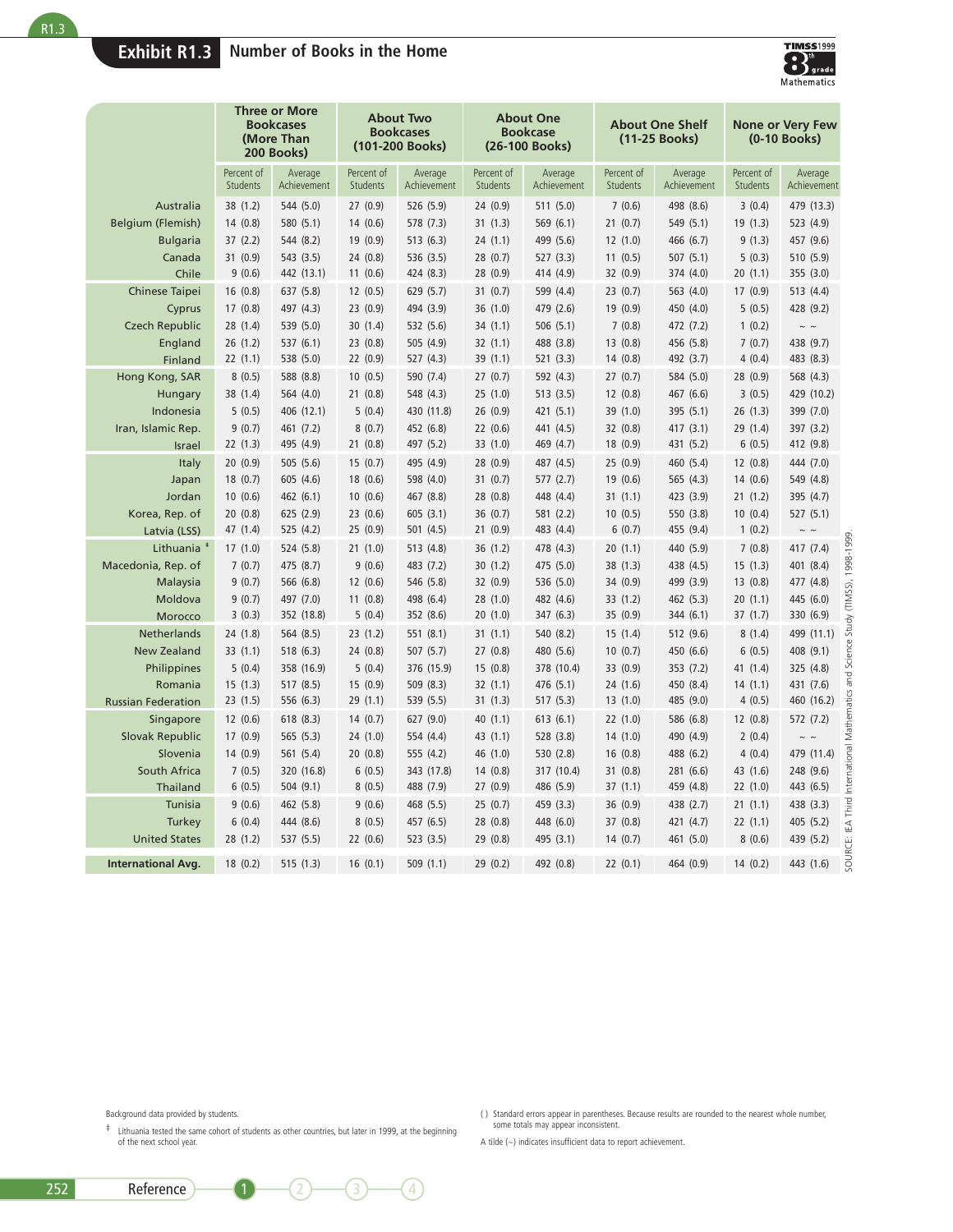

|                                 |                                       | <b>Two or More Bookcases</b><br><b>About One Bookcase</b><br>(More Than 100 Books)<br>(26-100 Books) |                                       |                                                                                                      | <b>About One Shelf or</b><br>Fewer (0-25 Books) |                                                           |  |
|---------------------------------|---------------------------------------|------------------------------------------------------------------------------------------------------|---------------------------------------|------------------------------------------------------------------------------------------------------|-------------------------------------------------|-----------------------------------------------------------|--|
|                                 | Percent of<br><b>Students</b><br>1999 | 1995 - 1999<br><b>Difference</b>                                                                     | Percent of<br><b>Students</b><br>1999 | 1995 - 1999<br><b>Difference</b>                                                                     | Percent of<br><b>Students</b><br>1999           | 1995 - 1999<br><b>Difference</b>                          |  |
| Australia                       | 65 (1.3)                              | $-2(1.9)$<br>$\circ$                                                                                 | 24(0.9)                               | 1(1.3)<br>$\odot$                                                                                    | 11(0.8)                                         | 1(1.1)<br>$\odot$                                         |  |
| Belgium (Flemish)               | 28(1.0)                               | $-11(1.7)$<br>$\blacktriangledown$                                                                   | 31(1.3)                               | $-2(1.7)$<br>$\circ$                                                                                 | 41 (1.6)                                        | 13(2.3)<br>$\blacktriangle$                               |  |
| Canada                          | 56 (1.1)                              | $-2(1.7)$<br>$\circ$                                                                                 | 28 (0.7)                              | 0(1.3)<br>$\circ$                                                                                    | 16(0.6)                                         | 2(1.0)<br>$\circ$                                         |  |
| Cyprus                          | 40 (1.0)                              | $-2(1.5)$<br>$\hfill \textcircled{.}$                                                                | 36(1.0)                               | 2(1.3)<br>$\circ$                                                                                    | 24 (1.0)                                        | 0(1.5)<br>$\hfill\textcircled{\ensuremath{\circ}}$        |  |
| <b>Czech Republic</b>           | 58 (1.5)                              | $-8(2.4)$<br>$\blacktriangledown$                                                                    | 34(1.1)                               | 4(1.9)<br>$\odot$                                                                                    | 8(0.8)                                          | 4(1.0)<br>$\blacktriangle$                                |  |
| England                         | 49 (1.6)                              | $-5(2.3)$<br>$\hfill\ensuremath{\circ}$                                                              | 32(1.1)                               | 5(1.7)<br>$\circ$                                                                                    | 19(1.1)                                         | 0(1.5)<br>$\hskip 1.6cm \circ$                            |  |
| Hong Kong, SAR                  | 17(0.8)                               | $-3(1.6)$<br>$\hfill\ensuremath{\circ}$                                                              | 27(0.7)                               | $-2(1.2)$<br>$\circ$                                                                                 | 55 (1.2)                                        | 4 (1.9)<br>$\hfill \textcircled{\ensuremath{\mathbb{R}}}$ |  |
| Hungary                         | 60(1.5)                               | $-4(2.1)$<br>$\hfill\ensuremath{\circ}$                                                              | 25(1.0)                               | 1(1.4)<br>$\circ$                                                                                    | 15(1.1)                                         | 3(1.4)<br>$\hfill\textcircled{\ensuremath{\circ}}$        |  |
| Iran, Islamic Rep.              | 16(1.3)                               | 3(1.6)<br>$\circ$                                                                                    | 22(0.6)                               | 5(1.1)<br>$\blacktriangle$                                                                           | 62 (1.6)                                        | $-8(2.2)$<br>▼                                            |  |
| Israel <sup>†</sup>             | 44 (1.9)                              | $-7(3.3)$<br>$\circ$                                                                                 | 34 (1.1)                              | 2(2.3)<br>$\hfill\textcircled{\ensuremath{\mathnormal{\sqcup}}\,}$                                   | 23(1.3)                                         | 5(1.9)<br>$\bullet$                                       |  |
| Italy<br>Japan                  | 34 (1.5)<br>$- -$                     | $-8(2.2)$<br>$\blacktriangledown$<br>$- -$                                                           | 28 (1.2)<br>$- -$                     | -4 (1.8)<br>$\bullet$<br>$- -$                                                                       | 38 (1.5)<br>$- -$                               | 12(1.9)<br>$\blacktriangle$<br>$- -$                      |  |
| Korea, Rep. of                  | 44 (1.0)                              | $-1(1.6)$<br>$\hfill\ensuremath{\circ}$                                                              | 36(0.7)                               | 3(1.2)<br>$\odot$                                                                                    | 20(0.7)                                         | $-2(1.2)$                                                 |  |
| Latvia (LSS)                    | 72 (1.3)                              | $-6(1.8)$<br>$\blacktriangledown$                                                                    | 21(0.9)                               | 4(1.3)<br>$\blacktriangle$                                                                           | 8(0.8)                                          | 2(1.0)                                                    |  |
| Lithuania                       | 38 (1.6)                              | $-6(2.1)$<br>$\blacktriangledown$                                                                    | 36(1.2)                               | 0(1.7)<br>$\circ$                                                                                    | 26 (1.6)                                        | 6(1.9)<br>$\blacktriangle$                                |  |
| Netherlands                     | 47 (2.6)                              | 5(3.3)<br>$\hfill\ensuremath{\circ}$                                                                 | 31(1.1)                               | $-3(1.7)$<br>$\circ$                                                                                 | 23 (2.3)                                        | $-2(2.8)$<br>$\bullet$                                    |  |
| <b>New Zealand</b>              | 56 (1.3)                              | $-9(1.8)$<br>$\blacktriangledown$                                                                    | 27(0.8)                               | 3(1.2)<br>$\circ$                                                                                    | 16(1.0)                                         | 6(1.3)<br>$\blacktriangle$                                |  |
| Romania                         | 30(1.8)                               | $-5(2.7)$<br>$\hfill\ensuremath{\circ}$                                                              | 32(1.1)                               | 12(1.4)<br>$\blacktriangle$                                                                          | 38 (2.0)                                        | $-8(2.8)$<br>$\circ$                                      |  |
| <b>Russian Federation</b>       | 53 (2.0)                              | 2(2.7)<br>$\hfill\ensuremath{\circ}$                                                                 | 31(1.3)                               | $-5(1.8)$<br>$\circ$                                                                                 | 17(1.3)                                         | 3(1.6)                                                    |  |
| Singapore                       | 26 (1.2)                              | 0(1.8)<br>$\hfill\ensuremath{\circ}$                                                                 | 40 (1.1)                              | $-1(1.4)$<br>$\circ$                                                                                 | 34 (1.5)                                        | 1(2.0)                                                    |  |
| <b>Slovak Republic</b>          | 41 (1.5)                              | $-1$ (2.1)<br>$\hfill\ensuremath{\circ}$                                                             | 43 (1.1)                              | $-2(1.5)$<br>$\circ$                                                                                 | 16(1.2)                                         | 3(1.4)<br>$\bullet$                                       |  |
| Slovenia                        | 34 (1.3)                              | $-10(1.9)$<br>$\blacktriangledown$                                                                   | 46 (1.0)                              | 7(1.6)<br>$\blacktriangle$                                                                           | 20(1.1)                                         | 2(1.4)<br>$\bullet$                                       |  |
| Thailand <sup>+</sup>           | 15(0.7)                               | $-3(1.6)$<br>$\hfill\ensuremath{\circ}$                                                              | 27(0.9)                               | $-7(1.5)$<br>$\blacktriangledown$                                                                    | 59 (1.3)                                        | 10(2.4)<br>$\blacktriangle$                               |  |
| <b>United States</b>            | 50 (1.4)                              | $-2(2.2)$<br>$\odot$                                                                                 | 29(0.8)                               | 0(1.2)<br>$\circ$                                                                                    | 22(1.1)                                         | 1(1.8)<br>$\bullet$                                       |  |
| International Avg. <sup>§</sup> | 43(0.3)                               | $-4(0.4)$<br>$\blacktriangledown$                                                                    | 31(0.2)                               | 1(0.3)<br>$\blacktriangle$                                                                           | 26 (0.3)                                        | 2(0.4)<br>$\blacktriangle$                                |  |
|                                 |                                       |                                                                                                      |                                       | ▲ 1999 significantly higher than 1995<br>$\begin{array}{ccc} \circ & \circ & \circ \end{array}$<br>▼ | 1999 significantly lower than 1995              | No significant difference between 1995 and 1999           |  |
|                                 |                                       |                                                                                                      |                                       | Significance tests adjusted for multiple comparisons                                                 |                                                 |                                                           |  |
|                                 |                                       |                                                                                                      |                                       |                                                                                                      |                                                 |                                                           |  |
|                                 |                                       |                                                                                                      |                                       |                                                                                                      |                                                 |                                                           |  |

Background data provided by students.

- † Countries with unapproved sampling procedures at the classroom level in 1995.
- § International average is for countries that participated and met sampling guidelines in both 1995 and 1999.
- Trend notes: Because coverage fell below 65% in 1995 and 1999, Latvia is annotated LSS for Latvian-Speaking Schools only. Lithuania tested later in 1999 than in 1995, at the beginning of the next school year. In 1995, Italy and Israel were unable to cover their International Desired Population; 1999 data are based on their comparable populations.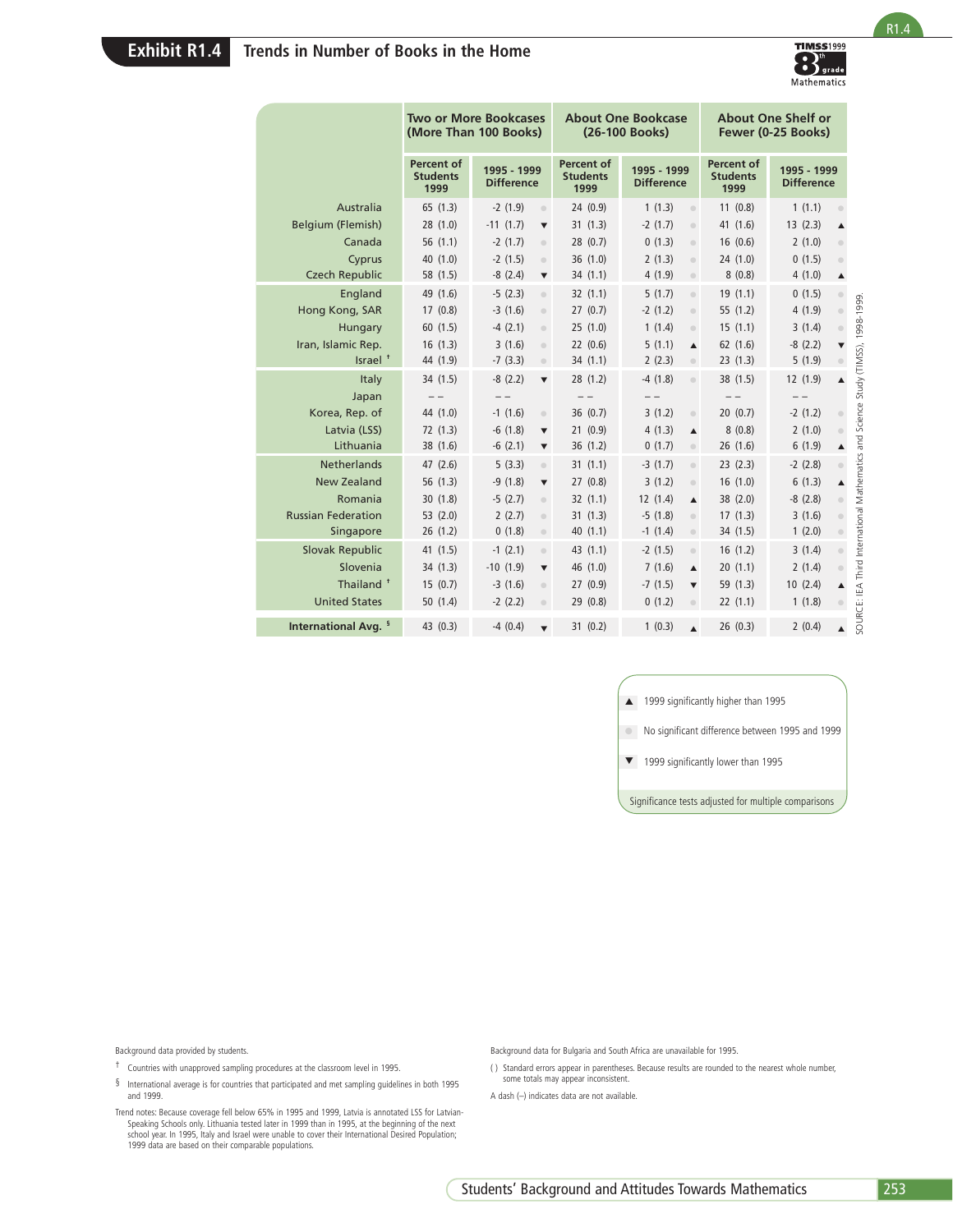#### **Exhibit R1.5 Highest Level of Education of Either Parent\***



|                           |                        | <b>Finished</b><br>University <sup>1</sup> | <b>Finished Upper</b><br><b>Secondary School</b><br><b>But Not</b><br>University <sup>2</sup> |                        |                        | <b>Finished Primary</b><br><b>School But Not</b><br><b>Upper Secondary</b><br>School <sup>3</sup> |                               | <b>Did Not Finish</b><br><b>Primary School</b> <sup>4</sup> |                          | <b>Do Not Know</b>     |
|---------------------------|------------------------|--------------------------------------------|-----------------------------------------------------------------------------------------------|------------------------|------------------------|---------------------------------------------------------------------------------------------------|-------------------------------|-------------------------------------------------------------|--------------------------|------------------------|
|                           | Percent of<br>Students | Average<br>Achievement                     | Percent of<br>Students                                                                        | Average<br>Achievement | Percent of<br>Students | Average<br>Achievement                                                                            | Percent of<br><b>Students</b> | Average<br>Achievement                                      | Percent of<br>Students   | Average<br>Achievement |
| Australia                 | 28 (1.8)               | 563 (5.0)                                  | 30(1.1)                                                                                       | 528 (5.7)              | 21(1.1)                | 512 (5.5)                                                                                         | 0(0.1)                        | $\sim~\sim$                                                 | 21(1.0)                  | 499 (6.5)              |
| Belgium (Flemish)         | 16(1.0)                | 595 (6.9)                                  | 45 (0.9)                                                                                      | 568 (3.8)              | 10(0.7)                | 540 (6.3)                                                                                         | 0(0.1)                        | $\sim~\sim$                                                 | 29(1.0)                  | 534 (4.2)              |
| <b>Bulgaria</b>           | 34 (2.9)               | 541 (10.3)                                 | 51(2.4)                                                                                       | 502 (4.4)              | 7(0.8)                 | 460 (7.4)                                                                                         | 1(0.2)                        | $\sim~\sim$                                                 | 7(0.7)                   | 490 (11.7)             |
| Canada                    | 45(1.3)                | 543 (3.5)                                  | 34(1.0)                                                                                       | 530 (2.8)              | 6(0.5)                 | 509(8.1)                                                                                          | 0(0.1)                        | $\sim~\sim$                                                 | 15(0.7)                  | 506 (4.0)              |
| Chile                     | 14(1.4)                | 470 (11.5)                                 | 30(1.2)                                                                                       | 415 (5.4)              | 34(1.4)                | 366(3.1)                                                                                          | 13(0.8)                       | 351 (6.2)                                                   | 10(0.6)                  | 376 (6.5)              |
| <b>Chinese Taipei</b>     | 15(1.0)                | 635 (6.5)                                  | 64(0.8)                                                                                       | 590 (3.8)              | 14(0.7)                | 550 (4.8)                                                                                         | 1(0.1)                        | $\sim$ $\sim$                                               | 7(0.4)                   | 527 (7.5)              |
| Cyprus                    | 22(0.7)                | 513 (4.3)                                  | 48 (0.9)                                                                                      | 484 (2.3)              | 26(0.9)                | 444 (3.2)                                                                                         | 1(0.2)                        | $\sim~\sim$                                                 | 3(0.3)                   | 448 (8.7)              |
| <b>Czech Republic</b>     | 22(1.2)                | 555 (6.2)                                  | 46(1.3)                                                                                       | 527 (4.5)              | 21(1.2)                | 503(5.5)                                                                                          | 0(0.0)                        | $\sim~\sim$                                                 | 11(0.9)                  | 480 (7.1)              |
| England                   | $- -$                  | $-$                                        | $\frac{1}{2}$                                                                                 | $-$                    | $-$                    | $-$                                                                                               | $=$ $-$                       | $-$                                                         | $-$                      | $-$                    |
| Finland                   | 7(0.8)                 | 559 (5.8)                                  | 28(1.1)                                                                                       | 538 (3.9)              | 11(0.7)                | 503 (5.4)                                                                                         | 3(0.4)                        | 508 (8.9)                                                   | 51(1.5)                  | 515 (3.4)              |
| Hong Kong, SAR            | 7(0.7)                 | 607(8.5)                                   | 38(1.0)                                                                                       | 591 (4.3)              | 32(0.9)                | 583 (4.2)                                                                                         | 9(0.7)                        | 558 (7.6)<br>$\sim~\sim$                                    | 13(0.6)                  | 568 (5.7)              |
| Hungary<br>Indonesia      | 27(1.4)<br>9(0.9)      | 583 (4.9)<br>450 (12.8)                    | 59(1.3)<br>30(1.2)                                                                            | 525 (3.2)<br>431 (5.5) | 7(0.7)<br>44 (1.4)     | 462 (7.0)<br>385 (5.0)                                                                            | 0(0.0)<br>10(0.6)             | 385 (8.3)                                                   | 7(0.7)<br>7(0.6)         | 491 (9.4)<br>391 (9.3) |
| Iran, Islamic Rep.        | 8(1.1)                 | 469 (7.7)                                  | 17(1.4)                                                                                       | 455 (6.0)              | 48 (1.5)               | 421 (3.0)                                                                                         | 25(1.5)                       | 402 (3.8)                                                   | 2(0.2)                   | $\sim$ $\sim$          |
| Israel                    | 34(1.6)                | 507 (4.9)                                  | 42 (1.3)                                                                                      | 469 (3.4)              | 10(0.6)                | 428 (7.3)                                                                                         | 3(0.7)                        | 356 (23.6)                                                  | 11(1.0)                  | 442 (9.6)              |
| Italy                     | 10(0.8)                | 513 (6.4)                                  | 45(1.3)                                                                                       | 499 (3.6)              | 40(1.5)                | 455 (4.5)                                                                                         | 2(0.3)                        | $\sim~\sim$                                                 | 3(0.4)                   | 453 (12.0)             |
| Japan                     | $-$                    | $-$                                        | $\hspace{0.1cm} - \hspace{0.1cm} - \hspace{0.1cm}$                                            | $-$                    | $ -$                   | $ -$                                                                                              | $\overline{\phantom{m}}$      | $-$                                                         | $\overline{\phantom{m}}$ | $-$                    |
| Jordan                    | 29(1.1)                | 467 (6.3)                                  | 34(1.0)                                                                                       | 435 (4.3)              | 23(0.9)                | 401 (5.8)                                                                                         | 5(0.5)                        | 383 (10.1)                                                  | 8(0.7)                   | 405 (7.7)              |
| Korea, Rep. of            | 25(1.0)                | 620(2.5)                                   | 48 (0.8)                                                                                      | 587 (2.7)              | 14(0.5)                | 566 (3.2)                                                                                         | 5(0.4)                        | 559 (6.1)                                                   | 8(0.4)                   | 545 (4.3)              |
| Latvia (LSS)              | 29(1.5)                | 538 (5.1)                                  | 42(1.3)                                                                                       | 509 (3.9)              | 7(0.7)                 | 456 (9.7)                                                                                         | 0(0.1)                        | $\sim~\sim$                                                 | 21(1.3)                  | 481 (5.0)              |
| Lithuania                 | 29(1.6)                | 523 (5.8)                                  | 54(1.5)                                                                                       | 476 (3.9)              | 4(0.6)                 | 436 (11.9)                                                                                        | 0(0.1)                        | $\sim~\sim$                                                 | 13(0.9)                  | $-1999.$<br>449 (7.5)  |
| Macedonia, Rep. of        | 18(1.2)                | 507(6.8)                                   | 51(1.2)                                                                                       | 465 (4.1)              | 24(1.5)                | 395 (7.5)                                                                                         | 3(0.6)                        | 383 (18.8)                                                  | 3(0.4)                   | 1998<br>411 (9.8)      |
| Malaysia                  | 12(0.9)                | 569 (6.6)                                  | 44 (0.9)                                                                                      | 525 (4.8)              | 29(1.0)                | 506(5.1)                                                                                          | 3(0.3)                        | 496 (8.4)                                                   | 12(0.9)                  | 489 (6.4)              |
| Moldova                   | 28(1.5)                | 493 (5.8)                                  | 49 (1.6)                                                                                      | 471 (4.9)              | 8(0.8)                 | 460 (9.5)                                                                                         | 1(0.1)                        | $\sim~\sim$                                                 | 14(1.2)                  | (TIMSS).<br>445 (6.4)  |
| Morocco<br>$\mathsf{r}$   | 7(0.7)                 | 366 (11.6)                                 | 14(0.8)                                                                                       | 356 (6.2)              | 27(0.9)                | 341 (7.7)                                                                                         | 42 (1.9)                      | 330(4.3)                                                    | 9(0.7)                   | 337 (8.6)              |
| Netherlands               | 12(1.1)                | 572 (9.8)                                  | 53 $(2.4)$                                                                                    | 553 (6.8)              | 7(1.0)                 | 518 (12.6)                                                                                        | 1(0.5)                        | $\sim~\sim$                                                 | 27(2.1)                  | ÷<br>516 (9.1)         |
| <b>New Zealand</b>        | 28 (1.4)               | 531 (6.2)                                  | 34(0.7)                                                                                       | 486 (5.3)              | 12(0.7)                | 475 (5.9)                                                                                         | 0(0.1)                        | $\sim~\sim$                                                 | 25(1.1)                  | 467 (6.1)<br>Y         |
| Philippines<br>Romania    | 30(1.5)                | 385 (9.8)<br>516 (9.1)                     | 37(0.9)                                                                                       | 341 (6.8)<br>484 (5.1) | 25(1.1)                | 327 (7.4)<br>459 (7.7)                                                                            | 5(0.4)                        | 304 (11.1)                                                  | 4(0.4)                   | 331 (12.8)             |
| <b>Russian Federation</b> | 20(1.7)<br>33(1.4)     | 551 (6.4)                                  | 49 (1.6)<br>47(1.2)                                                                           | 522 (6.4)              | 17(1.6)<br>5(0.5)      | 488 (10.2)                                                                                        | 3(0.5)<br>1(0.2)              | 419 (17.8)<br>$\sim~\sim$                                   | 11(0.9)<br>14(0.9)       | 432 (9.5)<br>504(6.1)  |
| Singapore                 | 11(1.0)                | 652 (8.4)                                  | 51(1.0)                                                                                       | 608 (5.8)              | 23(1.0)                | 589 (6.9)                                                                                         | 4(0.3)                        | 579 (9.2)                                                   | 12(0.6)                  | 588 (7.0)              |
| <b>Slovak Republic</b>    | 22(1.5)                | 578 (4.7)                                  | 64 (1.3)                                                                                      | 529 (3.8)              | 6(0.7)                 | 488 (8.9)                                                                                         | 0(0.1)                        | $\sim$ $\sim$                                               | 8(0.7)                   | Math<br>492 (5.7)      |
| Slovenia                  | 19(0.9)                | 573 (5.1)                                  | 65 (1.0)                                                                                      | 528 (2.8)              | 10(0.7)                | 495 (6.1)                                                                                         | 1(0.2)                        | $\sim~\sim$                                                 | 5(0.5)                   | 흐<br>492 (9.9)         |
| South Africa              | 15(1.1)                | 323 (12.9)                                 | 30(1.3)                                                                                       | 293 (9.4)              | 32(1.1)                | 256 (6.2)                                                                                         | 11(1.2)                       | 225 (9.1)                                                   | 12(0.9)                  | 266 (9.7)              |
| Thailand                  | 9(0.9)                 | 539 (10.2)                                 | 13(0.8)                                                                                       | 495 (6.5)              | 40(1.3)                | 466 (5.4)                                                                                         | 30(1.5)                       | 448 (6.2)                                                   | 9(0.7)                   | Inter<br>447 (6.9)     |
| Tunisia                   | 10(0.8)                | 477 (4.6)                                  | 28(1.1)                                                                                       | 455 (3.1)              | 41(1.3)                | 443 (2.8)                                                                                         | 14(0.9)                       | 431 (3.7)                                                   | 6(0.9)                   | Third<br>439 (6.3)     |
| Turkey                    | 9(0.8)                 | 486 (7.6)                                  | 20(1.0)                                                                                       | 447 (5.8)              | 60(1.3)                | 419 (3.5)                                                                                         | 10(0.7)                       | 416 (8.4)                                                   | 2(0.2)                   | $\sim~\sim$<br>IEA     |
| <b>United States</b>      | 35(1.7)                | 535 (4.9)                                  | 46 (1.3)                                                                                      | 496 (3.2)              | 5(0.4)                 | 456 (5.4)                                                                                         | 1(0.2)                        | $\sim~\sim$                                                 | 13(0.7)                  | 468 (5.6)<br>Φ         |
| <b>International Avg.</b> | 20(0.2)                | 525 (1.4)                                  | 41(0.2)                                                                                       | 492 (0.8)              | 21(0.2)                | 460 (1.1)                                                                                         | 6(0.1)                        | 418 (3.0)                                                   | 12(0.1)                  | OUR<br>463 (1.3)       |

Background data provided by students

- \* Response categories were defined by each country to conform to their own educational system and may not be strictly comparable across countries. See reference exhibit R1.6 for country modifications to the definitions of educational levels.
- $1$  In most countries, defined as completion of at least a 4-year degree program at a university or an equivalent institute of higher education.
- <sup>2</sup> Finished upper secondary school with or without some tertiary education not equivalent to a univer-<br>sity degree. In most countries, finished secondary corresponds to completion of an upper-secondary<br>track terminating a demic tracks).
- 3 Finished primary school or attended some secondary school not equivalent to completion of upper secondary.
- 4 Some primary school or did not go to school.
- ‡ Lithuania tested the same cohort of students as other countries, but later in 1999, at the beginning of the next school year.
- ( ) Standard errors appear in parentheses. Because results are rounded to the nearest whole number, some totals may appear inconsistent.
- A dash (–) indicates data are not available. A tilde (~) indicates insufficient data to report achievement.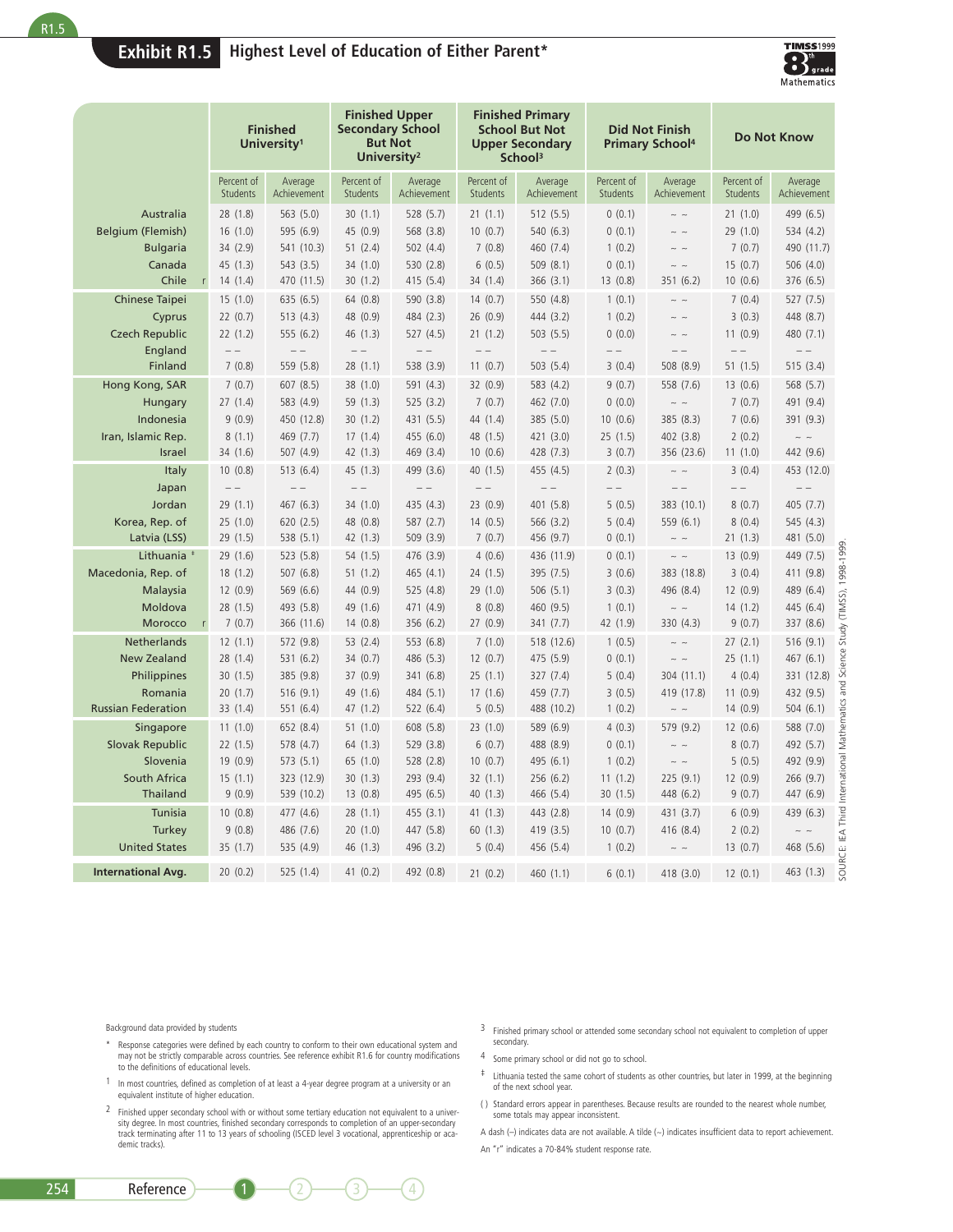

**Exhibit R1.6 Overleaf**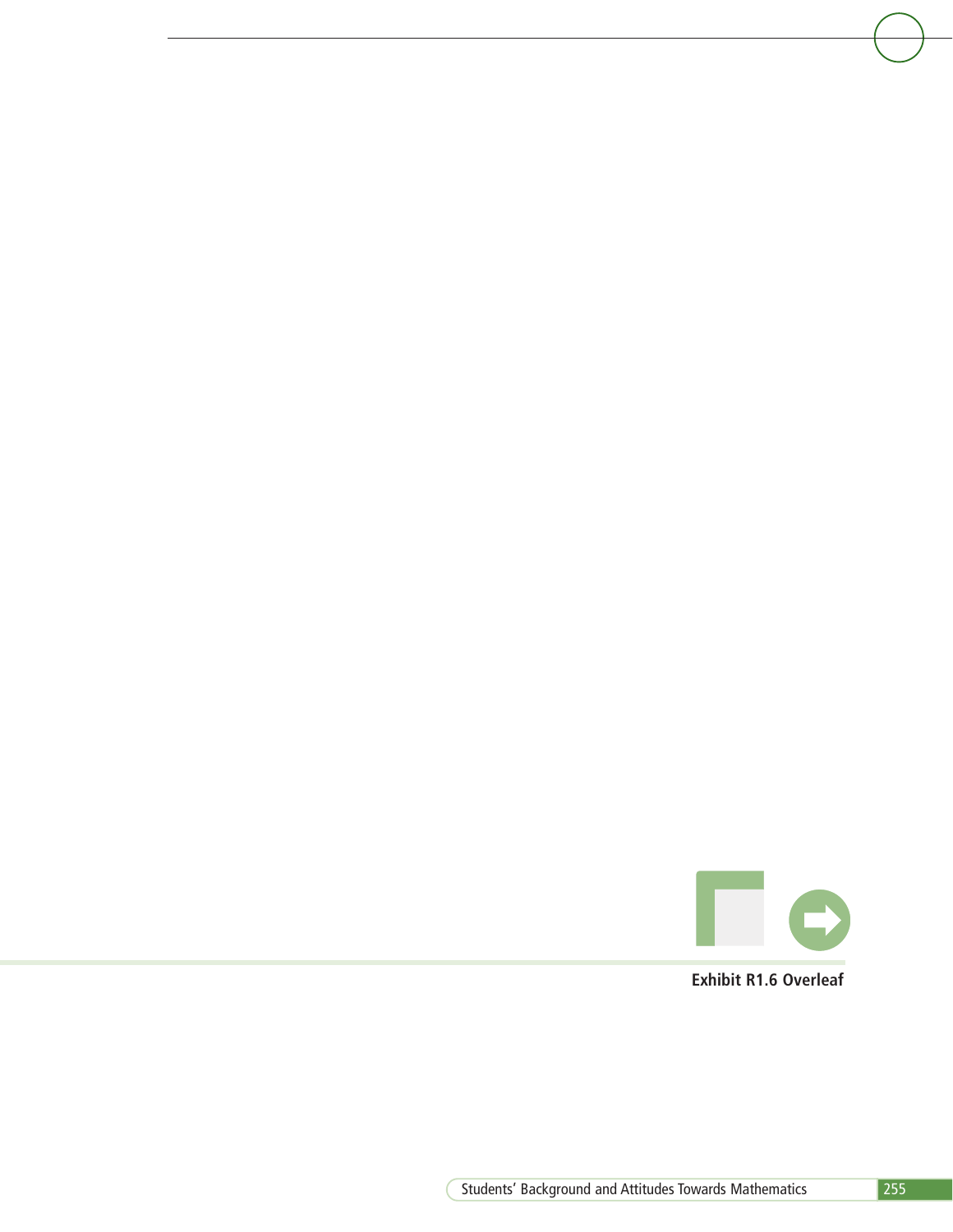# **Exhibit R1.6 Country Modifications to the Definitions of Educational Levels for Parents' Education or Students' Expectations for Finishing School\***

|                                         | <b>Finished University</b>                                                                                 |                                                                                                                                                                                                                         | <b>Finished Upper Secondary School But Not University</b>                                              |                                                   |  |
|-----------------------------------------|------------------------------------------------------------------------------------------------------------|-------------------------------------------------------------------------------------------------------------------------------------------------------------------------------------------------------------------------|--------------------------------------------------------------------------------------------------------|---------------------------------------------------|--|
|                                         |                                                                                                            | <b>Post-Secondary Level</b>                                                                                                                                                                                             | Upper-Secondary Level <sup>1</sup>                                                                     |                                                   |  |
| Internationally<br><b>Defined Level</b> | <b>Finished University</b>                                                                                 | Some Vocational-Technical Education<br>After Secondary School or Some University                                                                                                                                        | Finished Secondary School                                                                              |                                                   |  |
| Australia §                             |                                                                                                            |                                                                                                                                                                                                                         |                                                                                                        |                                                   |  |
| Belgium (Flemish) §                     |                                                                                                            | Post-Secondary Tertiary Higher Education Outside<br>University or Some Years of University                                                                                                                              | Finish Higher Secondary School                                                                         |                                                   |  |
| Canada                                  | Finish University or College                                                                               | Some Vocational-Technical Education After Secondary<br>School or Some University or College                                                                                                                             |                                                                                                        |                                                   |  |
| Chile                                   |                                                                                                            |                                                                                                                                                                                                                         |                                                                                                        |                                                   |  |
| Cyprus §                                | <b>University Degree</b>                                                                                   |                                                                                                                                                                                                                         | Finish Upper Secondary                                                                                 |                                                   |  |
| Czech Republic (P) §‡                   | Finish University (4-5 years university<br>study)                                                          | Some Vocational-Technical Education After Secondary<br>School or Some University                                                                                                                                        | Vocational Training or Secondary With Maturita                                                         |                                                   |  |
| Czech Republic (S)                      | Finish University (4-5 years university<br>study)                                                          | Medium-cycle higher education or bachelor studies (3 years<br>university study or special higher education)                                                                                                             | Vocational Training or Secondary With Maturita                                                         |                                                   |  |
| Finland                                 |                                                                                                            |                                                                                                                                                                                                                         | Finish secondary school (about 12 years)                                                               |                                                   |  |
| Hungary §                               | University or College Degree                                                                               | Not Included                                                                                                                                                                                                            | Apprenticeship (3-year trade school) or Final Exam in<br>Secondary School (4-year academic/vocational) |                                                   |  |
| Indonesia                               | Completed University Degree (Sarjana<br>$1/2/3$ )                                                          | Academy (3 years or less of higher education outside<br>university - Diploma D1/D2/D3) or Some University (Did Not<br>Complete Degree)                                                                                  | Finish Secondary (SMP, SMA, SMEA, STM, etc.)                                                           |                                                   |  |
| Italy §                                 | Finish University (Laurea or Dottorato<br>di Ricerca; 4-6 Year Diploma)                                    | Vocational/Professional Course After Secondary Diploma or<br>Some University (2-3 Year Short-Course Diploma)                                                                                                            | Finish Secondary School With Maturita (Classical/Technical)<br>or Vocational Training Diploma          |                                                   |  |
| Japan $(S)$ 3                           | University or Graduate School                                                                              | Vocational/Technical Education After Secondary or 2-year<br>college                                                                                                                                                     | Upper secondary                                                                                        |                                                   |  |
| Korea, Rep. of §                        |                                                                                                            |                                                                                                                                                                                                                         |                                                                                                        |                                                   |  |
| Latvia (LSS) §                          | Higher Education (5 years)                                                                                 | Vocational School (Post-Secondary) or Technikum (3 years)<br>or Some Higher Education                                                                                                                                   | Finish Secondary or Vocational School (11 years)                                                       |                                                   |  |
| Lithuania §                             | University or Other Higher Education                                                                       | Vocational or Agricultural School or College (Technical, Art,<br>Music)                                                                                                                                                 |                                                                                                        |                                                   |  |
| Netherlands                             | University With Diploma                                                                                    | Vocational/Technical Education After Secondary (bv.heao,<br>hts, pedagogical academy) or Some Years At University<br>(Without Diploma)                                                                                  | Finish Secondary School With Diploma                                                                   |                                                   |  |
| New Zealand (P) $\pm$                   | University or Teachers' College<br>(College of Education)                                                  | Vocational/Polytechnic Education After Secondary School or<br>Some University                                                                                                                                           | Complete Form 6 or Form 7                                                                              |                                                   |  |
| New Zealand (S) $§$                     | University, College of Education<br>(teacher training) or degree or<br>national diploma course at polytech | Certificate course at polytech (e.g, trade certificate) or<br>some university                                                                                                                                           | Finish secondary school (complete Form 6 or Form 7)                                                    |                                                   |  |
| Philippines §                           | Finish College/University                                                                                  | Some Vocational/Technical Education After High School or<br>Some College/University                                                                                                                                     | Finish High School                                                                                     |                                                   |  |
| Romania §                               | Finish University (facultate)                                                                              | Post-Secondary Technical School or Did Not Complete<br>University                                                                                                                                                       | Finish Senior Secondary (liceu)                                                                        |                                                   |  |
| Singapore §                             |                                                                                                            | Finish JC/Pre-U or Polytechnic or Some Other<br>Vocational/Technical Education After Secondary (e.g., ITE,<br>VITB)' [includes GCE 'A' level, which is 2 years additional<br>schooling beyond completion of secondary.] | Finish Secondary School                                                                                | Mathematics and Science Study (TIMSS), 1998-1999. |  |
| Slovenia $(S)$ $*$                      |                                                                                                            |                                                                                                                                                                                                                         | Finish gymnasium or secondary school                                                                   |                                                   |  |
| South Africa §                          |                                                                                                            | Finish Technikon or Some University                                                                                                                                                                                     | Finish Secondary                                                                                       |                                                   |  |
| Thailand §                              | Graduate level (Finish Tertiary<br>Education, 4 years)                                                     | Diploma/Undergraduate Level (higher certificate, 2 years)                                                                                                                                                               | Finish Academic or Vocational/Technical Upper-Secondary<br>Track                                       | SOURCE: IEA Third International                   |  |
| Tunisia                                 | Bachelor's Degree (BA)                                                                                     |                                                                                                                                                                                                                         |                                                                                                        |                                                   |  |
| United States (P) #                     | Completed Bachelor's Degree at<br>College or University                                                    | Some Vocational-Technical Education After Secondary School or<br>Some Community College, College or University Courses                                                                                                  | Finish High School                                                                                     |                                                   |  |
| United States (S) $§$                   | Finish community college, college or<br>university                                                         | Some Vocational-Technical Education After Secondary School or<br>Some Community College, College or University Courses                                                                                                  | Finish High School                                                                                     |                                                   |  |

National educational level is the same as the internationally-defined level

- \* Educational levels were translated and defined in most countries to be comparable to the internationally-defined levels. Countries that used modified response options to conform to their national education systems are indicated to aid in the interpretation of the reporting categories in exhibits 4.4 and R1.5. National modifications pertain to both the parents' education and students' expectations questions unless otherwise indicated.
- 1 Upper-secondary corresponds to ISCED level 3 tracks terminating after 11 to 13 years in most countries. (Education at a Glance, OECD, 1995.)
- 2 Primary school or lower educational levels were included only in the parents' education question.
- 3 Japan administered the question pertaining to students' expectations but not the question pertaining to parents' education.
- § Some educational levels modified from 1995.
- ‡ Educational levels differ for the parents' education (P) question and the students' expectations (S) question.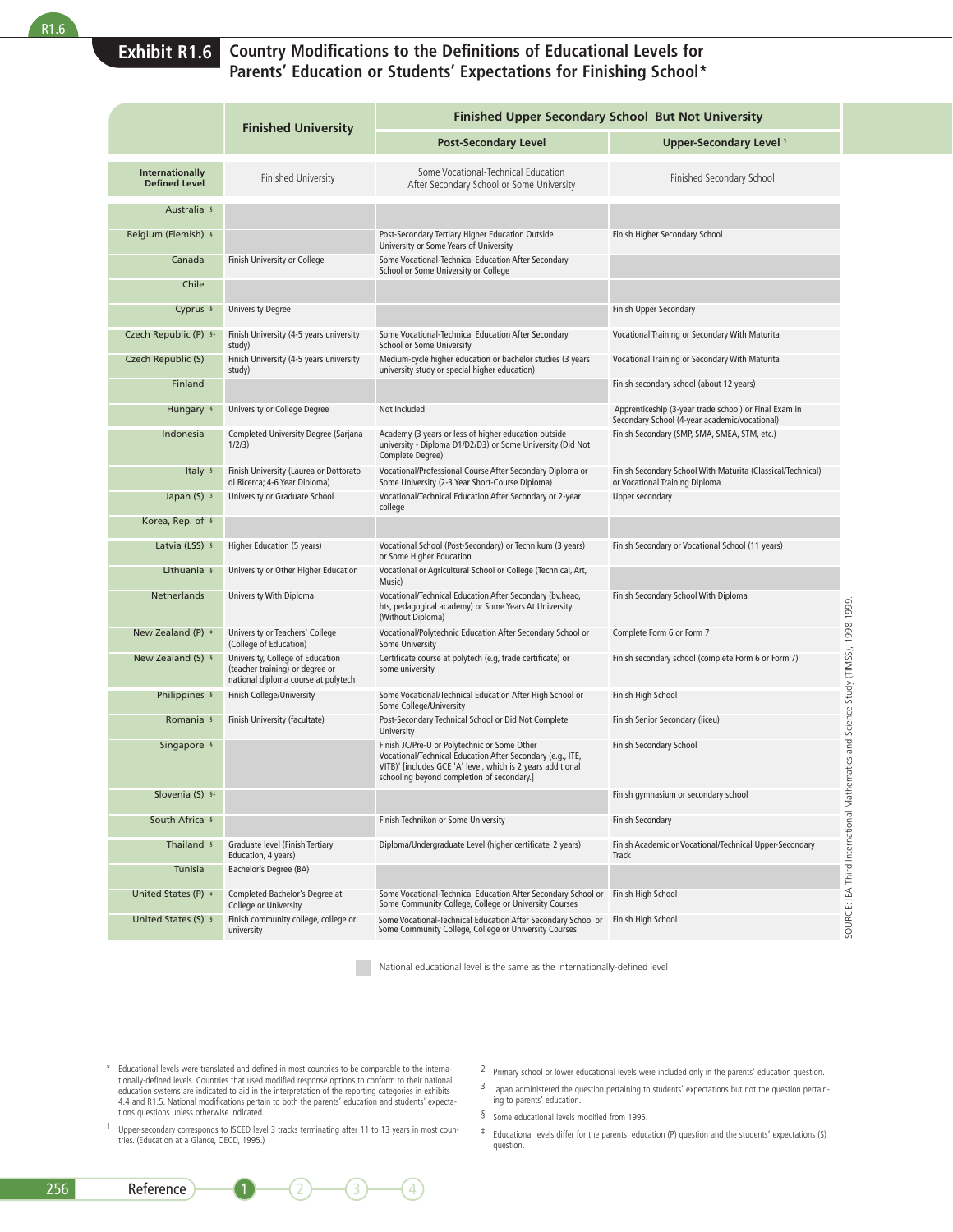**Exhibit R1.6: Country Modifications to the Definitions of Educational Levels for Parents' Education or Students' Expectations for Finishing School\* (Continued)**



| <b>Lower-Secondary Level</b><br>Finished Some Secondary School      |                                               | <b>Did Not Finish Primary</b>                                                          |                                         |
|---------------------------------------------------------------------|-----------------------------------------------|----------------------------------------------------------------------------------------|-----------------------------------------|
|                                                                     | <b>Primary Level<sup>2</sup></b>              | School <sup>2</sup>                                                                    |                                         |
|                                                                     | <b>Finished Primary School</b>                | Some Primary School or<br>Did Not Go to School                                         | Internationally<br><b>Defined Level</b> |
|                                                                     |                                               | Less Than Year 6 in Primary School                                                     | Australia                               |
| Finish Lower Secondary School                                       | Finish Basic School                           | Some Years of Basic School or Did<br>Not Go to School                                  | <b>Belgium (Flemish)</b>                |
|                                                                     |                                               |                                                                                        | Canada                                  |
|                                                                     | Finish Primary School (grade 8)               |                                                                                        | Chile                                   |
| Finish Lower Secondary (Gymnasium - grade 9)                        |                                               |                                                                                        | Cyprus                                  |
| Vocational Training or Secondary School Without Maturita            |                                               | Not Included                                                                           | Czech Republic (P)                      |
| Vocational Training or Secondary School Without Maturita            |                                               |                                                                                        | Czech Republic (S)                      |
| Some Secondary School (10 - 11 years)                               | Finish Primary School (about 9 years)         | Did Not Go to School, Primary School or Finland<br>Part of Lower Secondary (< 9 years) |                                         |
| Finish General School (grade 8)                                     | Some General School                           | Not Included                                                                           | Hungary                                 |
|                                                                     | Finish Primary School (SD)                    |                                                                                        | Indonesia                               |
| Finish Middle School                                                |                                               |                                                                                        | Italy                                   |
| Lower Secondary                                                     |                                               |                                                                                        | Japan (S)                               |
| Some High School                                                    | Finish Middle School                          | Some middle school or did not go to<br>school                                          | Korea, Rep. of                          |
|                                                                     |                                               |                                                                                        | Latvia (LSS)                            |
|                                                                     | Finish Basic School (grade 10)                | Some Basic School or Did Not Go to<br>School                                           | Lithuania                               |
| Some Years of Secondary School (mavo, havo, vwo) without<br>Diploma | Finish Primary School (grade 8)               |                                                                                        | Netherlands                             |
|                                                                     |                                               |                                                                                        | New Zealand (P)                         |
|                                                                     |                                               |                                                                                        | New Zealand (S)                         |
| Some High School                                                    | Finish Elementary School                      | Some Elementary School or Did Not<br>Go to School                                      | Philippines                             |
| Did Not Complete Senior Secondary                                   | Finish Junior Secondary (Gymnasium - grade 8) | Did Not Finish Grade 8 or Did Not Go<br>to School                                      | Romania                                 |
|                                                                     |                                               |                                                                                        | Singapore                               |
|                                                                     |                                               |                                                                                        |                                         |
|                                                                     |                                               |                                                                                        | Slovenia (S)                            |
|                                                                     |                                               |                                                                                        | South Africa                            |
| Finish Lower Secondary School                                       | Finish Upper Primary School                   | Finish Lower Primary School or Did                                                     | Thailand                                |
|                                                                     |                                               |                                                                                        | Tunisia                                 |
| Some High School                                                    | Finish Elementary School                      | Finish elementary school or did not                                                    | United States (P)                       |
| Some High School                                                    |                                               |                                                                                        | United States (S)                       |
|                                                                     |                                               | Not Go to School<br>go to school                                                       |                                         |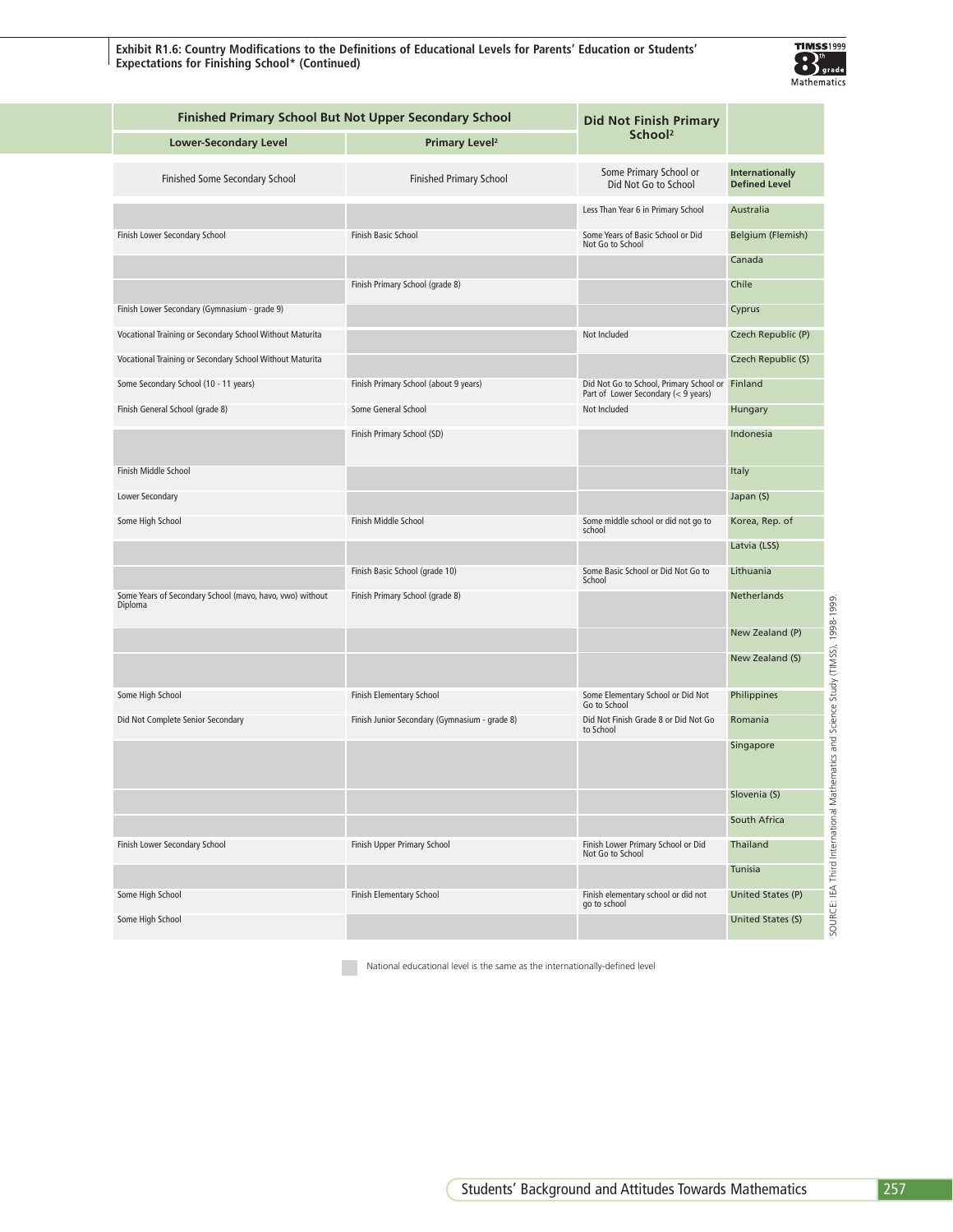## **Exhibit R1.7 Students' Perception of the Importance of Various Activities**



|                              |                                  |                    | Percentage of Students Agreeing That It Is Important to Do Each Activity |                                        |                          |  |  |  |
|------------------------------|----------------------------------|--------------------|--------------------------------------------------------------------------|----------------------------------------|--------------------------|--|--|--|
|                              | Do Well in<br><b>Mathematics</b> | Do Well in Science | Do Well in<br>Language                                                   | <b>Have Time to</b><br><b>Have Fun</b> | <b>Be Good at Sports</b> |  |  |  |
| Australia                    | 97(0.3)                          | 92(0.6)            | 97(0.4)                                                                  | 99 (0.2)                               | 83 (0.8)                 |  |  |  |
| <b>Belgium (Flemish)</b>     | 98 (0.3)                         | 91 (0.8)           | 96(0.4)                                                                  | 98 (0.4)                               | 77 (0.9)                 |  |  |  |
| <b>Bulgaria</b>              | 96 (0.6)                         | 91 (0.8)           | 96 (0.5)                                                                 | 96(0.5)                                | 83 (1.0)                 |  |  |  |
| Canada                       | 98 (0.2)                         | 95 (0.4)           | 97 (0.5)                                                                 | 99 (0.2)                               | 82 (0.6)                 |  |  |  |
| Chile                        | 99 (0.2)                         | 98 (0.2)           | 98 (0.2)                                                                 | 98 (0.3)                               | 95 (0.4)                 |  |  |  |
| <b>Chinese Taipei</b>        | 89 (0.5)                         | 89 (0.5)           | 89 (0.5)                                                                 | 99 (0.1)                               | 94 (0.3)                 |  |  |  |
| Cyprus                       | 96(0.3)                          | 91(0.5)            | 96(0.3)                                                                  | 97 (0.3)                               | 90(0.5)                  |  |  |  |
| <b>Czech Republic</b>        | 98 (0.3)                         | 93 (0.6)           | 97(0.4)                                                                  | 97 (0.4)                               | 82 (1.0)                 |  |  |  |
| England                      | 99 (0.2)                         | 97(0.3)            | 99 (0.2)                                                                 | 98 (0.3)                               | 79 (0.9)                 |  |  |  |
| Finland                      | 93 (0.6)                         | 84 (0.9)           | 91 (0.6)                                                                 | 96 (0.4)                               | 82 (1.0)                 |  |  |  |
| Hong Kong, SAR               | 95 (0.4)                         | 86(0.7)            | 96 (0.4)                                                                 | 97 (0.3)                               | 84 (0.6)                 |  |  |  |
| Hungary                      | 97(0.3)                          | 87(0.6)            | 97 (0.4)                                                                 | 96 (0.4)                               | 68 (0.9)                 |  |  |  |
| Indonesia                    | 97(0.3)                          | 98 (0.2)           | 98 (0.2)                                                                 | 71(1.0)                                | 96 (0.3)                 |  |  |  |
| Iran, Islamic Rep.<br>Israel | 96 (0.4)<br>98 (0.3)             | 96(0.3)<br>90(0.7) | 94 (0.5)<br>92 (0.6)                                                     | 89 (0.6)<br>96 (0.4)                   | 93 (0.5)<br>86 (0.7)     |  |  |  |
| Italy                        | 97 (0.4)                         | 94 (0.5)           | 97 (0.3)                                                                 | 98 (0.3)                               | 89 (0.6)                 |  |  |  |
| Japan                        | 88 (0.5)                         | 83 (0.7)           | 89 (0.6)                                                                 | 99 (0.2)                               | 82 (0.6)                 |  |  |  |
| Jordan                       | 96 (0.4)                         | 97(0.3)            | 95 (0.4)                                                                 | 87(0.7)                                | 89 (0.5)                 |  |  |  |
| Korea, Rep. of               | 90(0.4)                          | 87(0.5)            | 89 (0.4)                                                                 | 92(0.3)                                | 88 (0.5)                 |  |  |  |
| Latvia (LSS)                 | 98 (0.3)                         | 86 (0.9)           | 98 (0.3)                                                                 | 97 (0.3)                               | 88 (0.7)                 |  |  |  |
| Lithuania <sup>#</sup>       | 97 (0.4)                         | 84 (1.0)           | 98 (0.3)                                                                 | 96 (0.4)                               | 92 (0.6)                 |  |  |  |
| Macedonia, Rep. of           | 95 (0.4)                         | 96 (0.4)           | 97(0.3)                                                                  | 94 (0.5)                               | 95 (0.4)                 |  |  |  |
| Malaysia                     | 99 (0.1)                         | 99 (0.1)           | 99 (0.2)                                                                 | 78 (1.0)                               | 93 (0.5)                 |  |  |  |
| Moldova                      | 93 (0.7)                         | 95 (0.6)           | 95 (0.4)                                                                 | 92 (0.7)                               | 91 (0.5)                 |  |  |  |
| Morocco                      | 91(0.5)<br>r                     | 92(0.6)<br>r       | 90(0.5)<br>r                                                             | 65 (1.1)<br>r                          | 91 (0.5)                 |  |  |  |
| Netherlands                  | 98 (0.3)                         | 94 (0.9)           | 99 (0.3)                                                                 | 98 (0.3)                               | 76 (1.5)                 |  |  |  |
| <b>New Zealand</b>           | 97 (0.3)                         | 93 (0.5)           | 97(0.3)                                                                  | 98 (0.2)                               | 86 (0.8)                 |  |  |  |
| Philippines                  | 91 (0.6)                         | 93 (0.5)           | 90(0.8)                                                                  | 78 (1.0)                               | 87(0.7)                  |  |  |  |
| Romania                      | 97(0.4)                          | 94 (0.6)           | 98 (0.3)                                                                 | 91(0.8)                                | 83 (1.0)                 |  |  |  |
| <b>Russian Federation</b>    | 97 (0.4)                         | 96(0.3)            | 97 (0.4)                                                                 | 98 (0.3)                               | 90 (0.6)                 |  |  |  |
| Singapore                    | 99 (0.2)                         | 98 (0.2)           | 100(0.1)                                                                 | 93 (0.6)                               | 90(0.5)                  |  |  |  |
| <b>Slovak Republic</b>       | 99 (0.2)                         | 96(0.5)            | 99 (0.2)                                                                 | 99 (0.2)                               | 91(0.7)                  |  |  |  |
| Slovenia                     | 91(0.6)                          | 80(0.9)            | 92 (0.5)                                                                 | 97 (0.3)                               | 87(0.7)                  |  |  |  |
| South Africa<br>Thailand     | 90(0.5)<br>95(0.3)               | 89(1.3)<br>96(0.3) | 91(0.6)<br>97(0.3)                                                       | 72(1.1)<br>92 (0.5)                    | 83 (0.7)<br>95 (0.3)     |  |  |  |
| <b>Tunisia</b>               | 96(0.5)                          | 97(0.3)            | 96(0.3)                                                                  | 83 (0.7)                               | 91(0.5)                  |  |  |  |
| Turkey                       | 96(0.3)                          | 97(0.3)            | 97(0.2)                                                                  | 75 (1.0)                               | 86 (0.6)                 |  |  |  |
| <b>United States</b>         | 97 (0.3)                         | 96 (0.3)           | 96 (0.3)                                                                 | 99 (0.2)                               | 84 (0.6)                 |  |  |  |
|                              |                                  |                    |                                                                          |                                        |                          |  |  |  |
| <b>International Avg.</b>    | 96(0.1)                          | 92(0.1)            | 96(0.1)                                                                  | 92(0.1)                                | 87(0.1)                  |  |  |  |

Background data provided by students.

‡ Lithuania tested the same cohort of students as other countries, but later in 1999, at the beginning of the next school year.

( ) Standard errors appear in parentheses. Because results are rounded to the nearest whole number, some totals may appear inconsistent.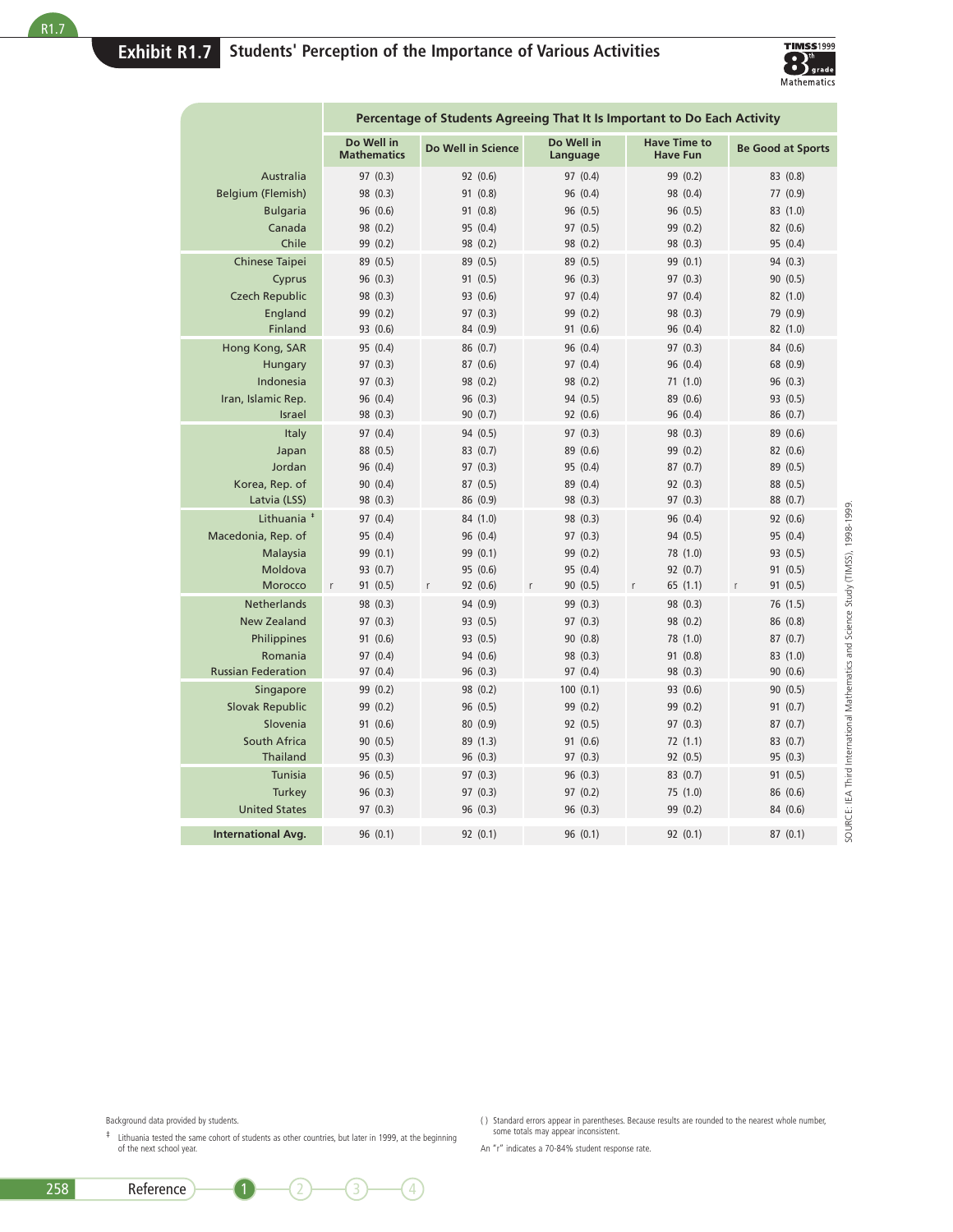# **Exhibit R1.8 Students' Perception of Their Mothers' View of the Importance of Various Activities**



R1.8

| Do Well<br><b>Be Good</b><br>Do Well in<br><b>Have Time</b><br>Do Well in<br>in Science<br>at Sports<br><b>Mathematics</b><br>to Have Fun<br>Language<br>Australia<br>98 (0.2)<br>96 (0.4)<br>95 (0.5)<br>78 (0.7)<br>98 (0.3)<br><b>Belgium (Flemish)</b><br>97 (0.4)<br>92 (0.6)<br>97 (0.5)<br>96 (0.5)<br>66 (1.6)<br><b>Bulgaria</b><br>97 (0.3)<br>92 (0.6)<br>96 (0.6)<br>90(0.7)<br>79 (1.3)<br>99 (0.2)<br>Canada<br>99 (0.1)<br>98 (0.3)<br>96 (0.4)<br>76 (0.8)<br>Chile<br>95 (0.4)<br>99 (0.2)<br>98 (0.2)<br>99 (0.2)<br>93 (0.5)<br>Chinese Taipei<br>95 (0.5)<br>95 (0.4)<br>93 (0.4)<br>95 (0.3)<br>91 (0.4)<br>96 (0.4)<br>92 (0.5)<br>97 (0.3)<br>95 (0.4)<br>85 (0.8)<br>Cyprus<br><b>Czech Republic</b><br>99 (0.2)<br>96 (0.5)<br>99 (0.3)<br>90(0.7)<br>72(1.1)<br>England<br>99 (0.2)<br>98 (0.3)<br>99 (0.2)<br>94 (0.5)<br>74 (1.0)<br>Finland<br>96 (0.4)<br>90(0.7)<br>95 (0.4)<br>88 (0.7)<br>74 (1.1)<br>Hong Kong, SAR<br>96 (0.3)<br>87(0.7)<br>97 (0.3)<br>82 (0.7)<br>73 (0.9)<br>86 (0.7)<br>97 (0.4)<br>97(0.3)<br>83 (0.8)<br>46 (1.1)<br>Hungary<br>Indonesia<br>97 (0.3)<br>98 (0.3)<br>98 (0.2)<br>65 (1.0)<br>95 (0.4)<br>Iran, Islamic Rep.<br>94 (0.4)<br>94 (0.5)<br>93 (0.5)<br>82 (0.8)<br>89 (0.6)<br>96 (0.3)<br>Israel<br>98 (0.2)<br>94 (0.5)<br>94 (0.4)<br>83 (0.8)<br><b>Italy</b><br>99 (0.3)<br>97 (0.3)<br>99 (0.2)<br>95 (0.4)<br>84 (0.8)<br>Japan<br>92 (0.5)<br>87 (0.6)<br>92 (0.5)<br>94 (0.4)<br>82 (0.6)<br>96 (0.3)<br>Jordan<br>95 (0.4)<br>95 (0.5)<br>82 (0.8)<br>86 (0.7)<br>90 (0.4)<br>92 (0.4)<br>78 (0.6)<br>Korea, Rep. of<br>95 (0.3)<br>66 (0.7)<br>Latvia (LSS)<br>98 (0.4)<br>90(0.7)<br>98 (0.3)<br>90(0.7)<br>82 (0.7)<br>Lithuania <sup>+</sup><br>95 (0.5)<br>80(1.0)<br>97 (0.4)<br>85 (0.8)<br>86 (0.8)<br>Macedonia, Rep. of<br>97 (0.3)<br>96(0.3)<br>97 (0.3)<br>91(0.7)<br>91 (0.6)<br>Malaysia<br>99 (0.1)<br>98 (0.2)<br>98 (0.2)<br>66 (1.2)<br>90(0.5)<br>Moldova<br>91 (0.6)<br>85 (0.9)<br>91 (0.6)<br>93 (0.6)<br>86 (0.7)<br>Morocco<br>88 (0.7)<br>86 (0.7)<br>88 (0.6)<br>53 (1.2)<br>86 (0.7)<br>$\mathsf r$<br>r<br>r<br>r<br>Netherlands<br>98 (0.3)<br>94 (0.8)<br>98 (0.3)<br>97 (0.5)<br>59 (1.9)<br><b>New Zealand</b><br>98 (0.2)<br>96 (0.3)<br>98 (0.2)<br>95 (0.4)<br>84 (0.9)<br>Philippines<br>90(0.7)<br>93 (0.5)<br>89 (0.8)<br>75 (0.8)<br>85 (0.6)<br>Romania<br>97(0.5)<br>96(0.7)<br>98 (0.4)<br>79 (1.0)<br>75 (1.5)<br><b>Russian Federation</b><br>96 (0.4)<br>97 (0.4)<br>86 (0.7)<br>96 (0.4)<br>92 (0.4)<br>Singapore<br>99 (0.2)<br>98 (0.2)<br>98 (0.2)<br>76 (0.9)<br>80(0.7)<br>Slovak Republic<br>99 (0.2)<br>98 (0.3)<br>99 (0.2)<br>96 (0.4)<br>89 (0.8)<br>Slovenia<br>91 (0.5)<br>83 (0.8)<br>94 (0.5)<br>89 (0.6)<br>82 (0.9)<br>South Africa<br>89 (0.6)<br>89 (1.2)<br>91 (0.6)<br>70(1.0)<br>81(0.8)<br>Thailand<br>94 (0.4)<br>96 (0.3)<br>97 (0.3)<br>80(0.7)<br>93 (0.4)<br>Tunisia<br>92(0.7)<br>96 (0.3)<br>94 (0.4)<br>72 (0.7)<br>87(0.5)<br>94 (0.5)<br>95 (0.4)<br>95 (0.4)<br>79 (0.9)<br>Turkey<br>67 (1.0)<br><b>United States</b><br>98 (0.2)<br>98 (0.2)<br>98 (0.2)<br>93 (0.4)<br>76 (0.6)<br><b>International Avg.</b><br>93 (0.1)<br>96 (0.1)<br>81(0.1)<br>96(0.1)<br>85(0.1) |  |  | Percentage of Students Agreeing That Their Mothers Think<br>It Is Important to Do Each Activity |  |
|------------------------------------------------------------------------------------------------------------------------------------------------------------------------------------------------------------------------------------------------------------------------------------------------------------------------------------------------------------------------------------------------------------------------------------------------------------------------------------------------------------------------------------------------------------------------------------------------------------------------------------------------------------------------------------------------------------------------------------------------------------------------------------------------------------------------------------------------------------------------------------------------------------------------------------------------------------------------------------------------------------------------------------------------------------------------------------------------------------------------------------------------------------------------------------------------------------------------------------------------------------------------------------------------------------------------------------------------------------------------------------------------------------------------------------------------------------------------------------------------------------------------------------------------------------------------------------------------------------------------------------------------------------------------------------------------------------------------------------------------------------------------------------------------------------------------------------------------------------------------------------------------------------------------------------------------------------------------------------------------------------------------------------------------------------------------------------------------------------------------------------------------------------------------------------------------------------------------------------------------------------------------------------------------------------------------------------------------------------------------------------------------------------------------------------------------------------------------------------------------------------------------------------------------------------------------------------------------------------------------------------------------------------------------------------------------------------------------------------------------------------------------------------------------------------------------------------------------------------------------------------------------------------------------------------------------------------------------------------------------------------------------------------------------------------------------------------------------------------------------------------------------------------------------------------------------------------------------------------------|--|--|-------------------------------------------------------------------------------------------------|--|
|                                                                                                                                                                                                                                                                                                                                                                                                                                                                                                                                                                                                                                                                                                                                                                                                                                                                                                                                                                                                                                                                                                                                                                                                                                                                                                                                                                                                                                                                                                                                                                                                                                                                                                                                                                                                                                                                                                                                                                                                                                                                                                                                                                                                                                                                                                                                                                                                                                                                                                                                                                                                                                                                                                                                                                                                                                                                                                                                                                                                                                                                                                                                                                                                                                          |  |  |                                                                                                 |  |
|                                                                                                                                                                                                                                                                                                                                                                                                                                                                                                                                                                                                                                                                                                                                                                                                                                                                                                                                                                                                                                                                                                                                                                                                                                                                                                                                                                                                                                                                                                                                                                                                                                                                                                                                                                                                                                                                                                                                                                                                                                                                                                                                                                                                                                                                                                                                                                                                                                                                                                                                                                                                                                                                                                                                                                                                                                                                                                                                                                                                                                                                                                                                                                                                                                          |  |  |                                                                                                 |  |
|                                                                                                                                                                                                                                                                                                                                                                                                                                                                                                                                                                                                                                                                                                                                                                                                                                                                                                                                                                                                                                                                                                                                                                                                                                                                                                                                                                                                                                                                                                                                                                                                                                                                                                                                                                                                                                                                                                                                                                                                                                                                                                                                                                                                                                                                                                                                                                                                                                                                                                                                                                                                                                                                                                                                                                                                                                                                                                                                                                                                                                                                                                                                                                                                                                          |  |  |                                                                                                 |  |
|                                                                                                                                                                                                                                                                                                                                                                                                                                                                                                                                                                                                                                                                                                                                                                                                                                                                                                                                                                                                                                                                                                                                                                                                                                                                                                                                                                                                                                                                                                                                                                                                                                                                                                                                                                                                                                                                                                                                                                                                                                                                                                                                                                                                                                                                                                                                                                                                                                                                                                                                                                                                                                                                                                                                                                                                                                                                                                                                                                                                                                                                                                                                                                                                                                          |  |  |                                                                                                 |  |
|                                                                                                                                                                                                                                                                                                                                                                                                                                                                                                                                                                                                                                                                                                                                                                                                                                                                                                                                                                                                                                                                                                                                                                                                                                                                                                                                                                                                                                                                                                                                                                                                                                                                                                                                                                                                                                                                                                                                                                                                                                                                                                                                                                                                                                                                                                                                                                                                                                                                                                                                                                                                                                                                                                                                                                                                                                                                                                                                                                                                                                                                                                                                                                                                                                          |  |  |                                                                                                 |  |
|                                                                                                                                                                                                                                                                                                                                                                                                                                                                                                                                                                                                                                                                                                                                                                                                                                                                                                                                                                                                                                                                                                                                                                                                                                                                                                                                                                                                                                                                                                                                                                                                                                                                                                                                                                                                                                                                                                                                                                                                                                                                                                                                                                                                                                                                                                                                                                                                                                                                                                                                                                                                                                                                                                                                                                                                                                                                                                                                                                                                                                                                                                                                                                                                                                          |  |  |                                                                                                 |  |
|                                                                                                                                                                                                                                                                                                                                                                                                                                                                                                                                                                                                                                                                                                                                                                                                                                                                                                                                                                                                                                                                                                                                                                                                                                                                                                                                                                                                                                                                                                                                                                                                                                                                                                                                                                                                                                                                                                                                                                                                                                                                                                                                                                                                                                                                                                                                                                                                                                                                                                                                                                                                                                                                                                                                                                                                                                                                                                                                                                                                                                                                                                                                                                                                                                          |  |  |                                                                                                 |  |
|                                                                                                                                                                                                                                                                                                                                                                                                                                                                                                                                                                                                                                                                                                                                                                                                                                                                                                                                                                                                                                                                                                                                                                                                                                                                                                                                                                                                                                                                                                                                                                                                                                                                                                                                                                                                                                                                                                                                                                                                                                                                                                                                                                                                                                                                                                                                                                                                                                                                                                                                                                                                                                                                                                                                                                                                                                                                                                                                                                                                                                                                                                                                                                                                                                          |  |  |                                                                                                 |  |
|                                                                                                                                                                                                                                                                                                                                                                                                                                                                                                                                                                                                                                                                                                                                                                                                                                                                                                                                                                                                                                                                                                                                                                                                                                                                                                                                                                                                                                                                                                                                                                                                                                                                                                                                                                                                                                                                                                                                                                                                                                                                                                                                                                                                                                                                                                                                                                                                                                                                                                                                                                                                                                                                                                                                                                                                                                                                                                                                                                                                                                                                                                                                                                                                                                          |  |  |                                                                                                 |  |
|                                                                                                                                                                                                                                                                                                                                                                                                                                                                                                                                                                                                                                                                                                                                                                                                                                                                                                                                                                                                                                                                                                                                                                                                                                                                                                                                                                                                                                                                                                                                                                                                                                                                                                                                                                                                                                                                                                                                                                                                                                                                                                                                                                                                                                                                                                                                                                                                                                                                                                                                                                                                                                                                                                                                                                                                                                                                                                                                                                                                                                                                                                                                                                                                                                          |  |  |                                                                                                 |  |
|                                                                                                                                                                                                                                                                                                                                                                                                                                                                                                                                                                                                                                                                                                                                                                                                                                                                                                                                                                                                                                                                                                                                                                                                                                                                                                                                                                                                                                                                                                                                                                                                                                                                                                                                                                                                                                                                                                                                                                                                                                                                                                                                                                                                                                                                                                                                                                                                                                                                                                                                                                                                                                                                                                                                                                                                                                                                                                                                                                                                                                                                                                                                                                                                                                          |  |  |                                                                                                 |  |
|                                                                                                                                                                                                                                                                                                                                                                                                                                                                                                                                                                                                                                                                                                                                                                                                                                                                                                                                                                                                                                                                                                                                                                                                                                                                                                                                                                                                                                                                                                                                                                                                                                                                                                                                                                                                                                                                                                                                                                                                                                                                                                                                                                                                                                                                                                                                                                                                                                                                                                                                                                                                                                                                                                                                                                                                                                                                                                                                                                                                                                                                                                                                                                                                                                          |  |  |                                                                                                 |  |
|                                                                                                                                                                                                                                                                                                                                                                                                                                                                                                                                                                                                                                                                                                                                                                                                                                                                                                                                                                                                                                                                                                                                                                                                                                                                                                                                                                                                                                                                                                                                                                                                                                                                                                                                                                                                                                                                                                                                                                                                                                                                                                                                                                                                                                                                                                                                                                                                                                                                                                                                                                                                                                                                                                                                                                                                                                                                                                                                                                                                                                                                                                                                                                                                                                          |  |  |                                                                                                 |  |
|                                                                                                                                                                                                                                                                                                                                                                                                                                                                                                                                                                                                                                                                                                                                                                                                                                                                                                                                                                                                                                                                                                                                                                                                                                                                                                                                                                                                                                                                                                                                                                                                                                                                                                                                                                                                                                                                                                                                                                                                                                                                                                                                                                                                                                                                                                                                                                                                                                                                                                                                                                                                                                                                                                                                                                                                                                                                                                                                                                                                                                                                                                                                                                                                                                          |  |  |                                                                                                 |  |
|                                                                                                                                                                                                                                                                                                                                                                                                                                                                                                                                                                                                                                                                                                                                                                                                                                                                                                                                                                                                                                                                                                                                                                                                                                                                                                                                                                                                                                                                                                                                                                                                                                                                                                                                                                                                                                                                                                                                                                                                                                                                                                                                                                                                                                                                                                                                                                                                                                                                                                                                                                                                                                                                                                                                                                                                                                                                                                                                                                                                                                                                                                                                                                                                                                          |  |  |                                                                                                 |  |
|                                                                                                                                                                                                                                                                                                                                                                                                                                                                                                                                                                                                                                                                                                                                                                                                                                                                                                                                                                                                                                                                                                                                                                                                                                                                                                                                                                                                                                                                                                                                                                                                                                                                                                                                                                                                                                                                                                                                                                                                                                                                                                                                                                                                                                                                                                                                                                                                                                                                                                                                                                                                                                                                                                                                                                                                                                                                                                                                                                                                                                                                                                                                                                                                                                          |  |  |                                                                                                 |  |
|                                                                                                                                                                                                                                                                                                                                                                                                                                                                                                                                                                                                                                                                                                                                                                                                                                                                                                                                                                                                                                                                                                                                                                                                                                                                                                                                                                                                                                                                                                                                                                                                                                                                                                                                                                                                                                                                                                                                                                                                                                                                                                                                                                                                                                                                                                                                                                                                                                                                                                                                                                                                                                                                                                                                                                                                                                                                                                                                                                                                                                                                                                                                                                                                                                          |  |  |                                                                                                 |  |
|                                                                                                                                                                                                                                                                                                                                                                                                                                                                                                                                                                                                                                                                                                                                                                                                                                                                                                                                                                                                                                                                                                                                                                                                                                                                                                                                                                                                                                                                                                                                                                                                                                                                                                                                                                                                                                                                                                                                                                                                                                                                                                                                                                                                                                                                                                                                                                                                                                                                                                                                                                                                                                                                                                                                                                                                                                                                                                                                                                                                                                                                                                                                                                                                                                          |  |  |                                                                                                 |  |
|                                                                                                                                                                                                                                                                                                                                                                                                                                                                                                                                                                                                                                                                                                                                                                                                                                                                                                                                                                                                                                                                                                                                                                                                                                                                                                                                                                                                                                                                                                                                                                                                                                                                                                                                                                                                                                                                                                                                                                                                                                                                                                                                                                                                                                                                                                                                                                                                                                                                                                                                                                                                                                                                                                                                                                                                                                                                                                                                                                                                                                                                                                                                                                                                                                          |  |  |                                                                                                 |  |
|                                                                                                                                                                                                                                                                                                                                                                                                                                                                                                                                                                                                                                                                                                                                                                                                                                                                                                                                                                                                                                                                                                                                                                                                                                                                                                                                                                                                                                                                                                                                                                                                                                                                                                                                                                                                                                                                                                                                                                                                                                                                                                                                                                                                                                                                                                                                                                                                                                                                                                                                                                                                                                                                                                                                                                                                                                                                                                                                                                                                                                                                                                                                                                                                                                          |  |  |                                                                                                 |  |
|                                                                                                                                                                                                                                                                                                                                                                                                                                                                                                                                                                                                                                                                                                                                                                                                                                                                                                                                                                                                                                                                                                                                                                                                                                                                                                                                                                                                                                                                                                                                                                                                                                                                                                                                                                                                                                                                                                                                                                                                                                                                                                                                                                                                                                                                                                                                                                                                                                                                                                                                                                                                                                                                                                                                                                                                                                                                                                                                                                                                                                                                                                                                                                                                                                          |  |  |                                                                                                 |  |
|                                                                                                                                                                                                                                                                                                                                                                                                                                                                                                                                                                                                                                                                                                                                                                                                                                                                                                                                                                                                                                                                                                                                                                                                                                                                                                                                                                                                                                                                                                                                                                                                                                                                                                                                                                                                                                                                                                                                                                                                                                                                                                                                                                                                                                                                                                                                                                                                                                                                                                                                                                                                                                                                                                                                                                                                                                                                                                                                                                                                                                                                                                                                                                                                                                          |  |  |                                                                                                 |  |
|                                                                                                                                                                                                                                                                                                                                                                                                                                                                                                                                                                                                                                                                                                                                                                                                                                                                                                                                                                                                                                                                                                                                                                                                                                                                                                                                                                                                                                                                                                                                                                                                                                                                                                                                                                                                                                                                                                                                                                                                                                                                                                                                                                                                                                                                                                                                                                                                                                                                                                                                                                                                                                                                                                                                                                                                                                                                                                                                                                                                                                                                                                                                                                                                                                          |  |  |                                                                                                 |  |
|                                                                                                                                                                                                                                                                                                                                                                                                                                                                                                                                                                                                                                                                                                                                                                                                                                                                                                                                                                                                                                                                                                                                                                                                                                                                                                                                                                                                                                                                                                                                                                                                                                                                                                                                                                                                                                                                                                                                                                                                                                                                                                                                                                                                                                                                                                                                                                                                                                                                                                                                                                                                                                                                                                                                                                                                                                                                                                                                                                                                                                                                                                                                                                                                                                          |  |  |                                                                                                 |  |
|                                                                                                                                                                                                                                                                                                                                                                                                                                                                                                                                                                                                                                                                                                                                                                                                                                                                                                                                                                                                                                                                                                                                                                                                                                                                                                                                                                                                                                                                                                                                                                                                                                                                                                                                                                                                                                                                                                                                                                                                                                                                                                                                                                                                                                                                                                                                                                                                                                                                                                                                                                                                                                                                                                                                                                                                                                                                                                                                                                                                                                                                                                                                                                                                                                          |  |  |                                                                                                 |  |
|                                                                                                                                                                                                                                                                                                                                                                                                                                                                                                                                                                                                                                                                                                                                                                                                                                                                                                                                                                                                                                                                                                                                                                                                                                                                                                                                                                                                                                                                                                                                                                                                                                                                                                                                                                                                                                                                                                                                                                                                                                                                                                                                                                                                                                                                                                                                                                                                                                                                                                                                                                                                                                                                                                                                                                                                                                                                                                                                                                                                                                                                                                                                                                                                                                          |  |  |                                                                                                 |  |
|                                                                                                                                                                                                                                                                                                                                                                                                                                                                                                                                                                                                                                                                                                                                                                                                                                                                                                                                                                                                                                                                                                                                                                                                                                                                                                                                                                                                                                                                                                                                                                                                                                                                                                                                                                                                                                                                                                                                                                                                                                                                                                                                                                                                                                                                                                                                                                                                                                                                                                                                                                                                                                                                                                                                                                                                                                                                                                                                                                                                                                                                                                                                                                                                                                          |  |  |                                                                                                 |  |
|                                                                                                                                                                                                                                                                                                                                                                                                                                                                                                                                                                                                                                                                                                                                                                                                                                                                                                                                                                                                                                                                                                                                                                                                                                                                                                                                                                                                                                                                                                                                                                                                                                                                                                                                                                                                                                                                                                                                                                                                                                                                                                                                                                                                                                                                                                                                                                                                                                                                                                                                                                                                                                                                                                                                                                                                                                                                                                                                                                                                                                                                                                                                                                                                                                          |  |  |                                                                                                 |  |
|                                                                                                                                                                                                                                                                                                                                                                                                                                                                                                                                                                                                                                                                                                                                                                                                                                                                                                                                                                                                                                                                                                                                                                                                                                                                                                                                                                                                                                                                                                                                                                                                                                                                                                                                                                                                                                                                                                                                                                                                                                                                                                                                                                                                                                                                                                                                                                                                                                                                                                                                                                                                                                                                                                                                                                                                                                                                                                                                                                                                                                                                                                                                                                                                                                          |  |  |                                                                                                 |  |
|                                                                                                                                                                                                                                                                                                                                                                                                                                                                                                                                                                                                                                                                                                                                                                                                                                                                                                                                                                                                                                                                                                                                                                                                                                                                                                                                                                                                                                                                                                                                                                                                                                                                                                                                                                                                                                                                                                                                                                                                                                                                                                                                                                                                                                                                                                                                                                                                                                                                                                                                                                                                                                                                                                                                                                                                                                                                                                                                                                                                                                                                                                                                                                                                                                          |  |  |                                                                                                 |  |
|                                                                                                                                                                                                                                                                                                                                                                                                                                                                                                                                                                                                                                                                                                                                                                                                                                                                                                                                                                                                                                                                                                                                                                                                                                                                                                                                                                                                                                                                                                                                                                                                                                                                                                                                                                                                                                                                                                                                                                                                                                                                                                                                                                                                                                                                                                                                                                                                                                                                                                                                                                                                                                                                                                                                                                                                                                                                                                                                                                                                                                                                                                                                                                                                                                          |  |  |                                                                                                 |  |
|                                                                                                                                                                                                                                                                                                                                                                                                                                                                                                                                                                                                                                                                                                                                                                                                                                                                                                                                                                                                                                                                                                                                                                                                                                                                                                                                                                                                                                                                                                                                                                                                                                                                                                                                                                                                                                                                                                                                                                                                                                                                                                                                                                                                                                                                                                                                                                                                                                                                                                                                                                                                                                                                                                                                                                                                                                                                                                                                                                                                                                                                                                                                                                                                                                          |  |  |                                                                                                 |  |
|                                                                                                                                                                                                                                                                                                                                                                                                                                                                                                                                                                                                                                                                                                                                                                                                                                                                                                                                                                                                                                                                                                                                                                                                                                                                                                                                                                                                                                                                                                                                                                                                                                                                                                                                                                                                                                                                                                                                                                                                                                                                                                                                                                                                                                                                                                                                                                                                                                                                                                                                                                                                                                                                                                                                                                                                                                                                                                                                                                                                                                                                                                                                                                                                                                          |  |  |                                                                                                 |  |
|                                                                                                                                                                                                                                                                                                                                                                                                                                                                                                                                                                                                                                                                                                                                                                                                                                                                                                                                                                                                                                                                                                                                                                                                                                                                                                                                                                                                                                                                                                                                                                                                                                                                                                                                                                                                                                                                                                                                                                                                                                                                                                                                                                                                                                                                                                                                                                                                                                                                                                                                                                                                                                                                                                                                                                                                                                                                                                                                                                                                                                                                                                                                                                                                                                          |  |  |                                                                                                 |  |
|                                                                                                                                                                                                                                                                                                                                                                                                                                                                                                                                                                                                                                                                                                                                                                                                                                                                                                                                                                                                                                                                                                                                                                                                                                                                                                                                                                                                                                                                                                                                                                                                                                                                                                                                                                                                                                                                                                                                                                                                                                                                                                                                                                                                                                                                                                                                                                                                                                                                                                                                                                                                                                                                                                                                                                                                                                                                                                                                                                                                                                                                                                                                                                                                                                          |  |  |                                                                                                 |  |
|                                                                                                                                                                                                                                                                                                                                                                                                                                                                                                                                                                                                                                                                                                                                                                                                                                                                                                                                                                                                                                                                                                                                                                                                                                                                                                                                                                                                                                                                                                                                                                                                                                                                                                                                                                                                                                                                                                                                                                                                                                                                                                                                                                                                                                                                                                                                                                                                                                                                                                                                                                                                                                                                                                                                                                                                                                                                                                                                                                                                                                                                                                                                                                                                                                          |  |  |                                                                                                 |  |
|                                                                                                                                                                                                                                                                                                                                                                                                                                                                                                                                                                                                                                                                                                                                                                                                                                                                                                                                                                                                                                                                                                                                                                                                                                                                                                                                                                                                                                                                                                                                                                                                                                                                                                                                                                                                                                                                                                                                                                                                                                                                                                                                                                                                                                                                                                                                                                                                                                                                                                                                                                                                                                                                                                                                                                                                                                                                                                                                                                                                                                                                                                                                                                                                                                          |  |  |                                                                                                 |  |
|                                                                                                                                                                                                                                                                                                                                                                                                                                                                                                                                                                                                                                                                                                                                                                                                                                                                                                                                                                                                                                                                                                                                                                                                                                                                                                                                                                                                                                                                                                                                                                                                                                                                                                                                                                                                                                                                                                                                                                                                                                                                                                                                                                                                                                                                                                                                                                                                                                                                                                                                                                                                                                                                                                                                                                                                                                                                                                                                                                                                                                                                                                                                                                                                                                          |  |  |                                                                                                 |  |
|                                                                                                                                                                                                                                                                                                                                                                                                                                                                                                                                                                                                                                                                                                                                                                                                                                                                                                                                                                                                                                                                                                                                                                                                                                                                                                                                                                                                                                                                                                                                                                                                                                                                                                                                                                                                                                                                                                                                                                                                                                                                                                                                                                                                                                                                                                                                                                                                                                                                                                                                                                                                                                                                                                                                                                                                                                                                                                                                                                                                                                                                                                                                                                                                                                          |  |  |                                                                                                 |  |
|                                                                                                                                                                                                                                                                                                                                                                                                                                                                                                                                                                                                                                                                                                                                                                                                                                                                                                                                                                                                                                                                                                                                                                                                                                                                                                                                                                                                                                                                                                                                                                                                                                                                                                                                                                                                                                                                                                                                                                                                                                                                                                                                                                                                                                                                                                                                                                                                                                                                                                                                                                                                                                                                                                                                                                                                                                                                                                                                                                                                                                                                                                                                                                                                                                          |  |  |                                                                                                 |  |
|                                                                                                                                                                                                                                                                                                                                                                                                                                                                                                                                                                                                                                                                                                                                                                                                                                                                                                                                                                                                                                                                                                                                                                                                                                                                                                                                                                                                                                                                                                                                                                                                                                                                                                                                                                                                                                                                                                                                                                                                                                                                                                                                                                                                                                                                                                                                                                                                                                                                                                                                                                                                                                                                                                                                                                                                                                                                                                                                                                                                                                                                                                                                                                                                                                          |  |  |                                                                                                 |  |
|                                                                                                                                                                                                                                                                                                                                                                                                                                                                                                                                                                                                                                                                                                                                                                                                                                                                                                                                                                                                                                                                                                                                                                                                                                                                                                                                                                                                                                                                                                                                                                                                                                                                                                                                                                                                                                                                                                                                                                                                                                                                                                                                                                                                                                                                                                                                                                                                                                                                                                                                                                                                                                                                                                                                                                                                                                                                                                                                                                                                                                                                                                                                                                                                                                          |  |  |                                                                                                 |  |
| () Standard errors appear in parentheses. Because results are rounded to the nearest whole number,<br>students.<br>some totals may appear inconsistent.<br>cohort of students as other countries, but later in 1999, at the beginning                                                                                                                                                                                                                                                                                                                                                                                                                                                                                                                                                                                                                                                                                                                                                                                                                                                                                                                                                                                                                                                                                                                                                                                                                                                                                                                                                                                                                                                                                                                                                                                                                                                                                                                                                                                                                                                                                                                                                                                                                                                                                                                                                                                                                                                                                                                                                                                                                                                                                                                                                                                                                                                                                                                                                                                                                                                                                                                                                                                                    |  |  |                                                                                                 |  |
| An "r" indicates a 70-84% student response rate.                                                                                                                                                                                                                                                                                                                                                                                                                                                                                                                                                                                                                                                                                                                                                                                                                                                                                                                                                                                                                                                                                                                                                                                                                                                                                                                                                                                                                                                                                                                                                                                                                                                                                                                                                                                                                                                                                                                                                                                                                                                                                                                                                                                                                                                                                                                                                                                                                                                                                                                                                                                                                                                                                                                                                                                                                                                                                                                                                                                                                                                                                                                                                                                         |  |  | Students' Background and Attitudes Towards Mathematics                                          |  |

Background data provided by students.

‡ Lithuania tested the same cohort of students as other countries, but later in 1999, at the beginning of the next school year.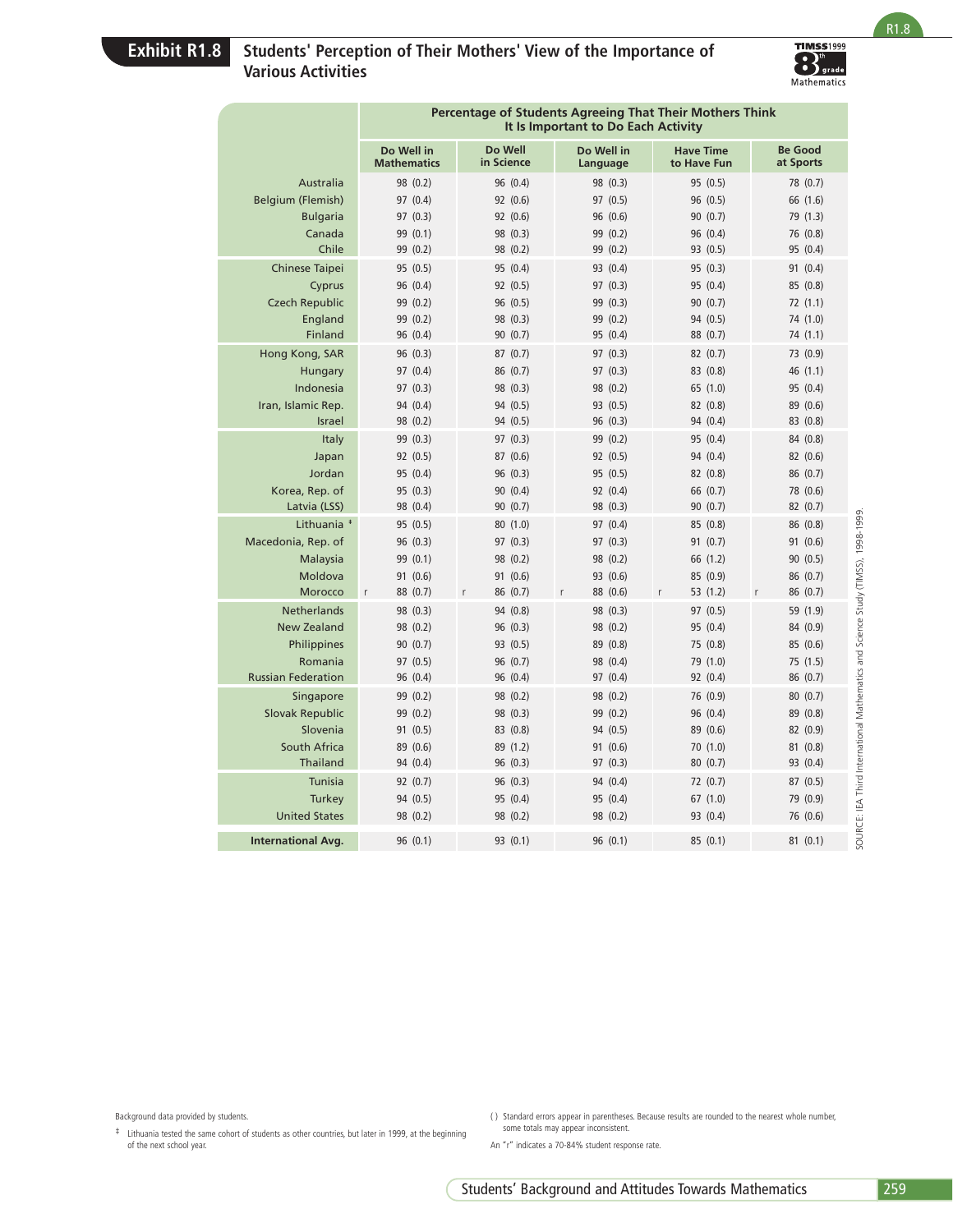# **Exhibit R1.9 Students' Perception of Their Friends' View of the Importance of Various Activities**



|                                | Percentage of Students Agreeing That Their Friends Think<br>It Is Important To Do Each Activity |                       |                        |                                 |                             |  |  |  |
|--------------------------------|-------------------------------------------------------------------------------------------------|-----------------------|------------------------|---------------------------------|-----------------------------|--|--|--|
|                                | Do Well in<br><b>Mathematics</b>                                                                | Do Well<br>in Science | Do Well in<br>Language | <b>Have Time</b><br>to Have Fun | <b>Be Good</b><br>at Sports |  |  |  |
| Australia                      | 79 (1.0)                                                                                        | 65 (1.4)              | 78 (1.0)               | 98 (0.2)                        | 81(0.8)                     |  |  |  |
| <b>Belgium (Flemish)</b>       | 81(1.1)                                                                                         | 66 (1.2)              | 77(1.4)                | 98 (0.5)                        | 76 (1.1)                    |  |  |  |
| <b>Bulgaria</b>                | 84 (0.8)                                                                                        | 70(1.7)               | 85 (0.9)               | 96 (0.4)                        | 82(1.2)                     |  |  |  |
| Canada                         | 84 (0.6)                                                                                        | 72 (0.9)              | 82 (0.7)               | 99 (0.1)                        | 84 (0.9)                    |  |  |  |
| Chile                          | 94 (0.3)                                                                                        | 89 (0.6)              | 94 (0.4)               | 98 (0.3)                        | 95 (0.4)                    |  |  |  |
| <b>Chinese Taipei</b>          | 84 (0.7)                                                                                        | 82(0.7)               | 84 (0.6)               | 98 (0.2)                        | 94 (0.4)                    |  |  |  |
| Cyprus                         | 87 (0.6)                                                                                        | 75 (0.9)              | 88 (0.6)               | 94 (0.4)                        | 89 (0.5)                    |  |  |  |
| <b>Czech Republic</b>          | 84 (0.9)                                                                                        | 68 (1.0)              | 83 (0.8)               | 97 (0.4)                        | 83 (0.9)                    |  |  |  |
| England                        | 90 (0.8)                                                                                        | 84 (1.0)              | 90 (0.7)               | 99 (0.2)                        | 80(1.0)                     |  |  |  |
| Finland                        | 70(1.2)                                                                                         | 53 (1.2)              | 65 (1.2)               | 97 (0.4)                        | 74 (1.2)                    |  |  |  |
| Hong Kong, SAR                 | 84 (0.7)                                                                                        | 66 (1.0)              | 87(0.8)                | 96(0.3)                         | 83 (0.8)                    |  |  |  |
| Hungary                        | 80(0.9)                                                                                         | 62 (0.9)              | 79 (1.0)               | 94 (0.5)                        | 62(1.0)                     |  |  |  |
| Indonesia                      | 96(0.2)                                                                                         | 96 (0.3)              | 97(0.3)                | 69 (1.0)                        | 95 (0.4)                    |  |  |  |
| Iran, Islamic Rep.             | 92 (0.5)                                                                                        | 90(0.5)               | 89 (0.8)               | 87 (0.6)                        | 92 (0.5)                    |  |  |  |
| Israel                         | 92 (0.5)                                                                                        | 68 (1.2)              | 79 (0.9)               | 96 (0.4)                        | 81 (0.9)                    |  |  |  |
| Italy                          | 80(0.9)                                                                                         | 66 (1.3)              | 84 (0.7)               | 98 (0.3)                        | 94 (0.5)                    |  |  |  |
| Japan                          | 85 (0.6)                                                                                        | 78 (0.8)              | 85 (0.8)               | 99 (0.2)                        | 80(0.7)                     |  |  |  |
| Jordan                         | 93 (0.5)                                                                                        | 95 (0.4)              | 93 (0.4)               | 85(0.7)                         | 88 (0.6)                    |  |  |  |
| Korea, Rep. of<br>Latvia (LSS) | 77(0.7)<br>87 (0.9)                                                                             | 72 (0.8)<br>53 (1.6)  | 73 (0.8)<br>87 (0.8)   | 93 (0.3)<br>96 (0.4)            | 80(0.8)<br>85 (0.7)         |  |  |  |
| Lithuania <sup>#</sup>         | 87(1.0)                                                                                         | 54 (1.4)              | 88 (0.8)               | 96 (0.4)                        | 90(0.7)                     |  |  |  |
| Macedonia, Rep. of             | 89 (0.6)                                                                                        | 86 (0.7)              | 92 (0.5)               | 93 (0.6)                        | 93 (0.5)                    |  |  |  |
| Malaysia                       | 99 (0.2)                                                                                        | 98 (0.2)              | 97(0.3)                | 77(1.0)                         | 91(0.5)                     |  |  |  |
| Moldova                        | 91(0.7)                                                                                         | 90(0.7)               | 93 (0.6)               | 93 (0.5)                        | 90(0.6)                     |  |  |  |
| Morocco                        | 88 (0.7)<br>r                                                                                   | 86 (0.6)<br>r         | 86(0.6)<br>r           | 63(1.0)<br>r                    | 89(0.5)<br>r                |  |  |  |
| <b>Netherlands</b>             | 88 (1.0)                                                                                        | 79 (1.2)              | 90 (0.9)               | 98 (0.4)                        | 70 (1.9)                    |  |  |  |
| <b>New Zealand</b>             | 76 (0.9)                                                                                        | 67 (1.1)              | 75 (0.8)               | 97(0.4)                         | 86 (0.7)                    |  |  |  |
| Philippines                    | 88 (0.7)                                                                                        | 91 (0.6)              | 87(0.7)                | 79 (0.9)                        | 86(0.7)                     |  |  |  |
| Romania                        | 90 (0.9)                                                                                        | 84 (1.2)              | 92 (0.6)               | 92 (0.9)                        | 83 (1.0)                    |  |  |  |
| <b>Russian Federation</b>      | 89(0.6)                                                                                         | 83 (0.7)              | 89 (0.6)               | 97 (0.4)                        | 87(0.8)                     |  |  |  |
| Singapore                      | 96 (0.3)                                                                                        | 94 (0.6)              | 97 (0.3)               | 93 (0.6)                        | 88 (0.6)                    |  |  |  |
| <b>Slovak Republic</b>         | 88 (0.9)                                                                                        | 78 (1.2)              | 89 (0.7)               | 99 (0.2)                        | 93 (0.6)                    |  |  |  |
| Slovenia                       | 69 (1.2)                                                                                        | 44 (1.4)              | 70(1.1)                | 96 (0.3)                        | 85 (0.9)                    |  |  |  |
| South Africa                   | 88 (0.6)                                                                                        | 85(1.1)               | 90 (0.6)               | 72(1.1)                         | 81(0.7)                     |  |  |  |
| Thailand                       | 94 (0.4)                                                                                        | 95 (0.4)              | 96 (0.3)               | 93 (0.4)                        | 95 (0.4)                    |  |  |  |
| <b>Tunisia</b>                 | 91(0.7)                                                                                         | 88 (0.6)              | 91 (0.6)               | 81(0.7)                         | 88 (0.5)                    |  |  |  |
| Turkey                         | 93 (0.3)                                                                                        | 93 (0.4)              | 94 (0.3)               | 77 (0.8)                        | 85 (0.7)                    |  |  |  |
| <b>United States</b>           | 79 (0.8)                                                                                        | 72 (0.8)              | 76 (1.0)               | 98 (0.2)                        | 86(0.5)                     |  |  |  |
| <b>International Avg.</b>      | 86(0.1)                                                                                         | 77(0.2)               | 86(0.1)                | 92(0.1)                         | 85(0.1)                     |  |  |  |

Background data provided by students.

‡ Lithuania tested the same cohort of students as other countries, but later in 1999, at the beginning of the next school year.

( ) Standard errors appear in parentheses. Because results are rounded to the nearest whole number, some totals may appear inconsistent.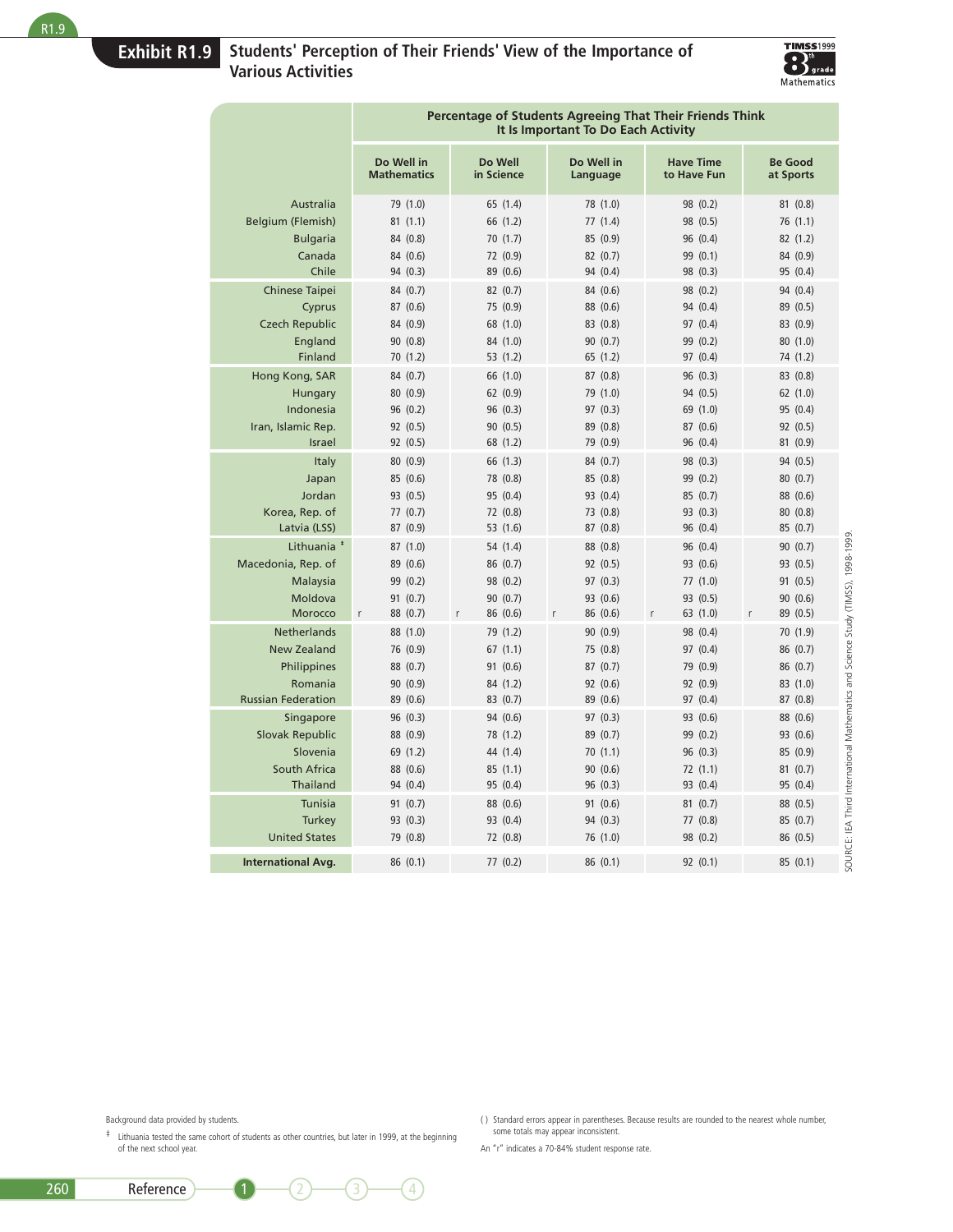

R1.10

| Australia<br>Belgium (Flemish)<br><b>Bulgaria</b><br>Canada<br>Chile<br><b>Chinese Taipei</b><br>Cyprus<br><b>Czech Republic</b> | Strongly<br>Agree<br>37(1.2)<br>18(1.2)<br>45 (1.2)<br>43 (1.1) | <b>To Get Desired Job</b><br>Agree |                                          |                     |                          |                                   |                       |                                                                     |                                          |
|----------------------------------------------------------------------------------------------------------------------------------|-----------------------------------------------------------------|------------------------------------|------------------------------------------|---------------------|--------------------------|-----------------------------------|-----------------------|---------------------------------------------------------------------|------------------------------------------|
|                                                                                                                                  |                                                                 |                                    |                                          |                     | <b>To Please Parents</b> |                                   |                       | <b>To Get Into Desired Secondary</b><br><b>School or University</b> |                                          |
|                                                                                                                                  |                                                                 |                                    | Disagree/<br>Strongly<br><b>Disagree</b> | Strongly<br>Agree   | Agree                    | Disagree/<br>Strongly<br>Disagree | Strongly<br>Agree     | Agree                                                               | Disagree/<br>Strongly<br><b>Disagree</b> |
|                                                                                                                                  |                                                                 | 42 (1.0)                           | 21(1.0)                                  | 24(1.0)             | 48 (1.0)                 | 29(1.0)                           | 36(1.2)               | 44 (1.0)                                                            | 20(1.0)                                  |
|                                                                                                                                  |                                                                 | 40 (1.4)                           | 42 (1.1)                                 | 15(0.6)             | 52 (1.2)                 | 33(1.1)                           | 24(0.8)               | 46 (1.3)                                                            | 30(1.2)                                  |
|                                                                                                                                  |                                                                 | 39 (1.1)                           | 16(1.0)                                  | 25(1.1)             | 36(1.3)                  | 40 (1.3)                          | 50(1.4)               | 36(1.3)                                                             | 14(0.9)                                  |
|                                                                                                                                  | 52(1.0)                                                         | 40 (0.9)<br>33 (0.8)               | 17(0.6)<br>15(0.6)                       | 25(0.5)<br>38 (0.9) | 46 (0.6)<br>35 (0.7)     | 30(0.6)<br>27(1.0)                | 57 (0.8)<br>66 (0.9)  | 36 (0.6)<br>26 (0.8)                                                | 7(0.5)<br>7(0.5)                         |
|                                                                                                                                  | 27(0.7)                                                         | 50(0.8)                            | 23(0.9)                                  | 29(0.8)             | 50(0.6)                  | 20(0.7)                           | 42 (0.9)              | 46 (0.7)                                                            | 11(0.5)                                  |
|                                                                                                                                  | 55 (1.2)                                                        | 33(1.1)                            | 12(0.6)                                  | 29(0.9)             | 37 (0.8)                 | 35 (0.9)                          | 53 $(1.1)$            | 32(1.0)                                                             | 16(0.7)                                  |
|                                                                                                                                  | 32(1.2)                                                         | 48 (1.2)                           | 20(1.0)                                  | 22(1.1)             | 56 (1.0)                 | 22(1.0)                           | 46 (1.3)              | 39 (1.0)                                                            | 15(0.9)                                  |
| England                                                                                                                          | 36(1.2)                                                         | 41 (1.0)                           | 23(1.0)                                  | 21(1.0)             | 41 (0.9)                 | 38 (1.0)                          | 43 (1.3)              | 42 (1.1)                                                            | 15(0.9)                                  |
| Finland                                                                                                                          | 22(1.1)                                                         | 46 (1.0)                           | 32 (1.3)                                 | 8(0.6)              | 35 (1.1)                 | 57 (1.1)                          | 25(1.0)               | 56 (1.0)                                                            | 19(0.9)                                  |
| Hong Kong, SAR                                                                                                                   | 28 (0.8)                                                        | 53 (0.8)                           | 19 (0.6)                                 | 26(0.7)             | 55 (0.7)                 | 19(0.7)                           | 29(0.8)               | 49 (0.8)                                                            | 22 (0.8)                                 |
| Hungary<br>Indonesia                                                                                                             | 25(0.9)<br>46 (0.9)                                             | 58 (1.0)<br>50(0.8)                | 16(0.8)<br>4(0.3)                        | 8(0.5)<br>45 (0.9)  | 45 (1.0)<br>50(0.8)      | 47 (1.1)<br>5(0.4)                | 33(1.0)<br>46 (0.9)   | 49 (1.0)<br>49 (0.7)                                                | 18(1.0)<br>5(0.3)                        |
| Iran, Islamic Rep.                                                                                                               | 50(1.3)                                                         | 35 (0.8)                           | 15(0.8)                                  | 60(1.1)             | 34 (1.0)                 | 6(0.4)                            | 59 (1.3)              | 32(1.1)                                                             | 9(0.7)                                   |
| Israel                                                                                                                           | 51(1.3)                                                         | 31(0.9)                            | 18(0.8)                                  | 37(1.0)             | 35(1.0)                  | 29 (0.8)                          | 66 (1.2)              | 27(1.0)                                                             | 7(0.5)                                   |
| Italy                                                                                                                            | 30(0.7)                                                         | 45 (1.0)                           | 24 (0.8)                                 | 27(1.0)             | 51(1.0)                  | 22(0.9)                           | 33 (0.7)              | 46 (1.0)                                                            | 20 (0.9)                                 |
| Japan                                                                                                                            | 12(0.5)                                                         | 39 (0.7)                           | 49 (1.0)                                 | 6(0.4)              | 25(0.7)                  | 69 (0.8)                          | 34 (0.8)              | 54 (0.7)                                                            | 11(0.7)                                  |
| Jordan                                                                                                                           | 60(0.8)                                                         | 30(0.8)                            | 10(0.5)                                  | 59 (1.0)            | 30(0.9)                  | 11(0.7)                           | 69 (0.9)              | 23(0.7)                                                             | 7(0.6)                                   |
| Korea, Rep. of<br>Latvia (LSS)                                                                                                   | 10(0.5)<br>36(1.2)                                              | 34 (0.6)<br>50(1.3)                | 56 (0.7)<br>14(0.8)                      | 12(0.5)<br>21(0.9)  | 50(0.7)<br>52(1.1)       | 38 (0.7)<br>27(1.2)               | 31(0.7)<br>47 (1.2)   | 54 (0.7)<br>46 (1.1)                                                | 15(0.5)<br>7(0.5)                        |
| Lithuania <sup>#</sup>                                                                                                           | 43 (1.3)                                                        | 46 (1.3)                           | 11(0.9)                                  | 10(0.7)             | 28 (1.2)                 | 62(1.2)                           | 44 (1.3)              | 44 (1.3)                                                            | 12 (0.9)                                 |
| Macedonia, Rep. of                                                                                                               | 41(1.1)                                                         | 40 (1.0)                           | 19 (0.8)                                 | 35(1.1)             | 34 (0.9)                 | 31(1.2)                           | 53 $(1.0)$            | 37(0.9)                                                             | 9(0.5)                                   |
| Malaysia                                                                                                                         | 61(1.0)                                                         | 34 (0.9)                           | 5(0.3)                                   | 59 (1.2)            | 35 (0.9)                 | 7(0.6)                            | 64(1.1)               | 32(1.0)                                                             | 4(0.4)                                   |
| Moldova                                                                                                                          | 40(1.1)                                                         | 46 (1.1)                           | 14(0.8)                                  | 31(1.2)             | 47 (1.0)                 | 23(1.2)                           | 39(1.1)               | 47 (0.9)                                                            | 15(0.8)                                  |
| Morocco                                                                                                                          | $r$ 59 (0.9)                                                    | 32 (0.9)                           | 10(0.6)                                  | 61(0.8)<br>r        | 31(0.7)                  | 8(0.6)                            | 58 (0.9)<br>r         | 33 (0.8)                                                            | 9(0.7)                                   |
| Netherlands                                                                                                                      | 18(1.2)                                                         | 37 (0.9)                           | 45 (1.3)                                 | 7(0.8)              | 36(1.2)                  | 57 (1.3)                          | 20(1.2)               | 45 (1.1)                                                            | 35 (1.6)                                 |
| <b>New Zealand</b><br>Philippines                                                                                                | 41(1.1)<br>44 (1.1)                                             | 43 (0.9)<br>44 (0.8)               | 17(0.8)<br>11(0.7)                       | 24(1.0)<br>34 (0.8) | 46 (0.9)<br>48 (0.7)     | 31 (0.9)<br>19(0.7)               | 39 (1.0)<br>47 (1.0)  | 45 (1.0)<br>41 (0.8)                                                | 16(0.9)<br>12(0.7)                       |
| Romania                                                                                                                          | 40 (1.3)                                                        | 48 (1.2)                           | 12(0.8)                                  | 34(1.3)             | 49 (1.1)                 | 17(1.4)                           | 45 (1.3)              | 43 (1.1)                                                            | 12(0.8)                                  |
| <b>Russian Federation</b>                                                                                                        | 42 (1.1)                                                        | 42 (1.0)                           | 16(0.8)                                  | 20(0.7)             | 40 (1.0)                 | 39 (1.3)                          | 40 (1.0)              | 48 (1.0)                                                            | 12(0.6)                                  |
| Singapore                                                                                                                        | 40 (1.0)                                                        | 46 (0.8)                           | 13(0.6)                                  | 26(0.8)             | 46 (0.6)                 | 28 (0.8)                          | 54 (1.1)              | 41 (1.0)                                                            | 5(0.4)                                   |
| Slovak Republic                                                                                                                  | 31(1.1)                                                         | 53 $(1.1)$                         | 17(1.0)                                  | 13(0.8)             | 47 (1.3)                 | 40 (1.6)                          | 49 (1.1)              | 45 (0.9)                                                            | 6(0.5)                                   |
| Slovenia<br>South Africa                                                                                                         | 25(1.0)<br>58 (0.9)                                             | 52(1.0)<br>29 (0.6)                | 24 (1.0)<br>13(0.7)                      | 6(0.6)<br>43 (1.0)  | 26 (0.9)<br>35(1.0)      | 67(1.1)<br>22(0.8)                | 35(1.0)<br>57 $(1.0)$ | 54 (1.0)<br>28(0.7)                                                 | 11(0.6)<br>15(0.6)                       |
| Thailand                                                                                                                         | 43 (0.9)                                                        | 52 (0.9)                           | 5(0.4)                                   | 50 (0.9)            | 47 (0.9)                 | 3(0.3)                            | 54 (1.0)              | 42 (0.9)                                                            | 4(0.3)                                   |
| Tunisia                                                                                                                          | 51(1.0)                                                         | 33 (0.9)                           | 16(0.6)                                  | 36 (0.9)            | 42 (0.7)                 | 22(0.8)                           | 51(0.9)               | 34 (0.7)                                                            | 15(0.6)                                  |
| Turkey                                                                                                                           | 43 (0.8)                                                        | 44 (0.7)                           | 13(0.6)                                  | 36(0.9)             | 42 (0.8)                 | 22(0.8)                           | 55 (0.8)              | 38(0.7)                                                             | 8(0.3)                                   |
| <b>United States</b>                                                                                                             | 41 (0.8)                                                        | 40 (0.7)                           | 18(0.6)                                  | 34 (0.8)            | 47 (0.7)                 | 19 (0.6)                          | 58 (1.2)              | 36 (1.0)                                                            | 6(0.3)                                   |
| <b>International Avg.</b>                                                                                                        | 39 (0.2)                                                        | 42 (0.2)                           | 19(0.1)                                  | 29(0.1)             | 42 (0.1)                 | 30(0.2)                           | 46 (0.2)              | 41 (0.2)                                                            | 13(0.1)                                  |

Background data provided by students.

‡ Lithuania tested the same cohort of students as other countries, but later in 1999, at the beginning of the next school year.

<sup>( )</sup> Standard errors appear in parentheses. Because results are rounded to the nearest whole number, some totals may appear inconsistent.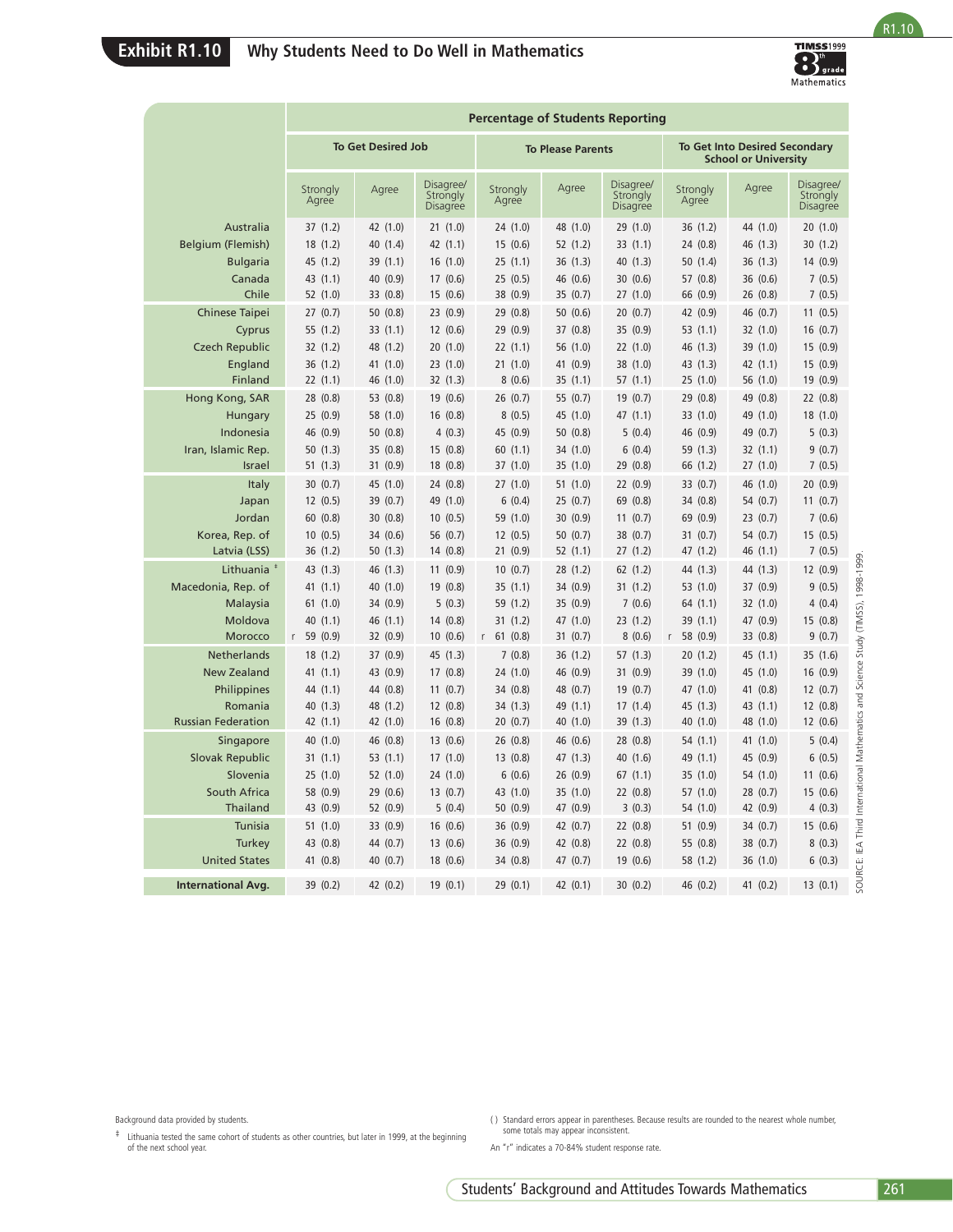

|                           |                               | <b>Average Hours Spent Each Day Studying</b><br>or Doing Homework <sup>1</sup> |                                        |                             | Percentage of<br><b>Students Reporting</b>                                                                       |
|---------------------------|-------------------------------|--------------------------------------------------------------------------------|----------------------------------------|-----------------------------|------------------------------------------------------------------------------------------------------------------|
|                           | <b>Mathematics</b>            | <b>Science</b>                                                                 | <b>Other School</b><br><b>Subjects</b> | <b>Total</b>                | Spending Some<br><b>Time Studying All</b><br><b>Three Subjects:</b><br><b>Mathematics, Science,</b><br>and Other |
| Australia                 | $0.7$ $(0.02)$                | $0.6$ $(0.02)$                                                                 | $0.8$ $(0.02)$                         | 2.0(0.04)                   | 74 (1.6)                                                                                                         |
| <b>Belgium (Flemish)</b>  | $1.1$ $(0.03)$                | $0.8$ $(0.03)$                                                                 | 1.4(0.04)                              | 2.9(0.05)                   | 86(1.2)                                                                                                          |
| <b>Bulgaria</b>           | $1.1$ $(0.04)$                | $1.1$ (0.03)                                                                   | 1.3(0.04)                              | 3.0 (0.06)                  | 74 (1.9)                                                                                                         |
| Canada                    | $0.8$ $(0.02)$                | $0.6$ $(0.01)$                                                                 | 1.0 (0.02)                             | $2.2$ $(0.04)$              | 78 (1.0)                                                                                                         |
| Chile                     | 0.9(0.02)                     | 0.9(0.02)                                                                      | $1.2$ $(0.03)$                         | 2.4(0.04)                   | 75 (1.0)                                                                                                         |
| <b>Chinese Taipei</b>     | $0.7$ $(0.02)$                | 0.6(0.02)                                                                      | 1.0(0.02)                              | 2.0(0.05)                   | 55(1.3)                                                                                                          |
| Cyprus                    | $1.1$ $(0.03)$                | $0.7$ $(0.02)$                                                                 | 1.5(0.03)                              | 2.8(0.04)                   | 79 (0.8)                                                                                                         |
| <b>Czech Republic</b>     | $0.7$ $(0.02)$                | $0.6$ $(0.02)$                                                                 | $0.7$ $(0.02)$                         | 1.9(0.04)                   | 74 (1.4)                                                                                                         |
| England                   | $- -$                         |                                                                                |                                        | $ -$                        | $\overline{\phantom{m}}$                                                                                         |
| Finland                   | 0.6(0.01)                     | 0.5(0.01)                                                                      | $0.7$ $(0.01)$                         | 1.8(0.02)                   | 90(0.8)                                                                                                          |
| Hong Kong, SAR            | $0.7$ $(0.02)$                | 0.5(0.01)                                                                      | $0.7$ $(0.02)$                         | 1.6(0.04)                   | 53(1.3)                                                                                                          |
| Hungary                   | $0.8$ $(0.02)$                | $1.1$ $(0.02)$                                                                 | $1.2$ $(0.03)$                         | 2.8(0.04)                   | 90(0.8)                                                                                                          |
| Indonesia                 | $1.2$ $(0.03)$                | $1.1$ $(0.02)$                                                                 | $1.3$ $(0.02)$                         | 3.0 (0.05)                  | 83 (1.0)                                                                                                         |
| Iran, Islamic Rep.        | 1.9(0.03)                     | 1.6(0.03)                                                                      | 2.0(0.04)                              | $4.0$ $(0.05)$<br>r         | 92(0.5)                                                                                                          |
| Israel                    | $1.1 \ (0.03)$                | $0.8$ $(0.02)$                                                                 | 1.4(0.04)                              | 2.7(0.05)                   | 79 (0.9)                                                                                                         |
| Italy                     | 1.3(0.03)                     | 1.0(0.02)                                                                      | 1.9(0.03)                              | 3.6(0.04)                   | 91(0.8)                                                                                                          |
| Japan                     | $0.6$ $(0.01)$                | 0.4(0.01)                                                                      | $0.8$ $(0.02)$                         | 1.7(0.04)                   | 59 (1.4)                                                                                                         |
| Jordan<br>Korea, Rep. of  | 1.7(0.03)<br>$0.6$ $(0.02)$   | 1.5(0.03)<br>0.4(0.01)                                                         | 2.4(0.05)<br>$0.7$ $(0.02)$            | 3.7(0.06)<br>r<br>1.6(0.03) | 87(0.9)<br>r<br>50(0.9)                                                                                          |
| Latvia (LSS)              | 1.0 (0.02)                    | $0.8$ $(0.02)$                                                                 | 1.5(0.03)                              | 3.0(0.04)                   | 89 (0.7)                                                                                                         |
| Lithuania <sup>+</sup>    | 0.9(0.03)                     | $0.8$ $(0.02)$                                                                 | 1.5(0.04)                              | 2.8(0.04)                   | 89 (1.0)                                                                                                         |
| Macedonia, Rep. of        | $1.2$ $(0.03)$                | 2.0(0.05)                                                                      | 1.5(0.04)                              | 3.4(0.05)<br>r              | 90(0.5)                                                                                                          |
| Malaysia                  | 1.6(0.02)                     | 1.3(0.02)                                                                      | 1.8(0.03)                              | 3.8(0.04)                   | 94 (0.4)                                                                                                         |
| Moldova                   | $1.1$ $(0.03)$                | 1.7(0.04)                                                                      | 1.4(0.04)                              | 3.3(0.05)<br>r              | 83 (0.8)                                                                                                         |
| Morocco                   | $1.7$ $(0.07)$<br>$\mathsf r$ | 1.5(0.06)<br>$\mathsf{r}$                                                      | 1.8(0.06)<br>r                         | 3.1 (0.05)<br>$\sf S$       | 77(1.3)<br>S                                                                                                     |
| <b>Netherlands</b>        | $0.6$ $(0.02)$                | 0.6(0.02)                                                                      | 1.0 (0.02)                             | $2.2$ $(0.04)$              | 89(1.1)                                                                                                          |
| <b>New Zealand</b>        | $0.7$ $(0.02)$                | $0.6$ $(0.02)$                                                                 | 0.9(0.02)                              | 2.0(0.04)                   | 76 (1.3)                                                                                                         |
| Philippines               | $1.7$ $(0.04)$                | 1.7(0.04)                                                                      | $2.1$ $(0.04)$                         | 3.3(0.04)<br>r              | 88 (0.7)                                                                                                         |
| Romania                   | $1.6$ (0.05)                  | $1.2$ $(0.03)$                                                                 | 1.4(0.04)                              | 3.4(0.06)                   | 77(1.2)                                                                                                          |
| <b>Russian Federation</b> | $1.1 \ (0.03)$                | 1.5(0.03)                                                                      | $1.2$ $(0.04)$                         | 3.1 (0.05)                  | 89 (0.7)                                                                                                         |
| Singapore                 | $1.3$ $(0.02)$                | $1.2$ $(0.02)$                                                                 | 1.7(0.03)                              | 3.5(0.04)                   | 90(0.8)                                                                                                          |
| <b>Slovak Republic</b>    | $0.8$ $(0.02)$                | $0.8$ $(0.02)$                                                                 | 0.9(0.02)                              | $2.3$ $(0.03)$              | 88 (0.8)                                                                                                         |
| Slovenia                  | $0.8$ $(0.02)$                | 0.9(0.02)                                                                      | 0.9(0.02)                              | 2.5(0.03)                   | 85 (1.0)                                                                                                         |
| South Africa              | 1.8(0.04)                     | 1.5(0.05)                                                                      | 2.0(0.06)                              | $3.1 \ (0.06)$<br>r         | 71(1.9)                                                                                                          |
| Thailand                  | $1.1 \ (0.02)$                | 1.0 (0.02)                                                                     | $1.2 \ (0.02)$                         | 2.9(0.04)                   | 88 (0.6)                                                                                                         |
| Tunisia                   | 1.8(0.03)                     | $1.2$ $(0.03)$                                                                 | $2.1$ $(0.03)$                         | 3.6(0.04)<br>r              | 82 (0.8)                                                                                                         |
| Turkey                    | $1.2$ $(0.02)$                | $1.2$ $(0.02)$                                                                 | 1.9(0.03)                              | 3.5(0.05)                   | 90(0.7)                                                                                                          |
| <b>United States</b>      | $0.8$ $(0.02)$                | $0.6$ $(0.01)$                                                                 | 0.9(0.02)                              | 2.1(0.04)                   | SOURCE: IEA Third International Mathematics and Science Study (TIMSS), 1998-1999<br>72(1.6)                      |
| <b>International Avg.</b> | 1.1(0.00)                     | 1.0 (0.00)                                                                     | 1.3(0.01)                              | 2.8(0.01)                   | 80(0.2)                                                                                                          |

Background data provided by students.

- 1 Average hours based on: No time=0; less than 1 hour=.5; 1-2 hours=1.5; 3-5 hours=4; more than 5 hours=7.
- ‡ Lithuania tested the same cohort of students as other countries, but later in 1999, at the beginning of the next school year.
- ( ) Standard errors appear in parentheses. Because results are rounded to the nearest whole number, some totals may appear inconsistent.

A dash (–) indicates data are not available.

An "r" indicates a 70-84% student response rate. An "s" indicates a 50-69% student response rate.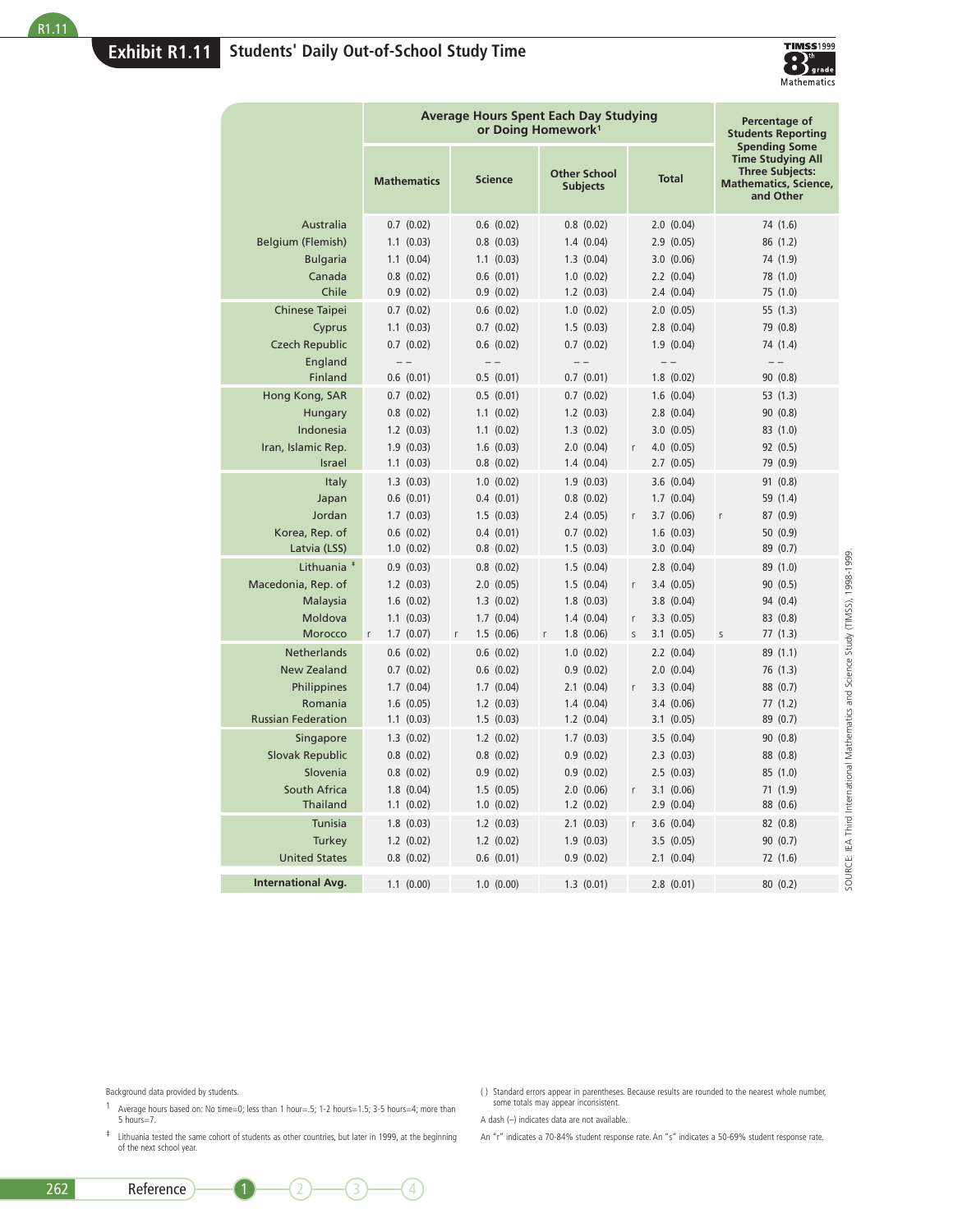# **Exhibit R1.12 Trends in Students' Daily Out-of-School Study Time**



R1.12

|                                                                                                                                                                                                                                               |                       |                                       | <b>Spend Any Time</b><br><b>Studying All Three</b><br><b>Mathematics, Science,</b><br>and Other Subjects |                                              | <b>Spend At Least 3</b><br><b>Hours Studying Across</b><br><b>Subjects</b>                                                                                                                               | <b>Spend 1 Hour or More</b><br><b>Studying Mathematics</b> |                                                                          |  |
|-----------------------------------------------------------------------------------------------------------------------------------------------------------------------------------------------------------------------------------------------|-----------------------|---------------------------------------|----------------------------------------------------------------------------------------------------------|----------------------------------------------|----------------------------------------------------------------------------------------------------------------------------------------------------------------------------------------------------------|------------------------------------------------------------|--------------------------------------------------------------------------|--|
|                                                                                                                                                                                                                                               |                       | Percent of<br><b>Students</b><br>1999 | 1995 - 1999<br><b>Difference</b>                                                                         | Percent of<br><b>Students</b><br>1999        | 1995 - 1999<br><b>Difference</b>                                                                                                                                                                         | Percent of<br><b>Students</b><br>1999                      | 1995 - 1999<br><b>Difference</b>                                         |  |
|                                                                                                                                                                                                                                               | Australia             | 74 (1.6)                              | 4(2.1)<br>$\circ$                                                                                        | 17(0.9)                                      | 1(1.1)<br>$\hfill\ensuremath{\circ}$                                                                                                                                                                     | 22(1.0)                                                    | 1(1.4)<br>$\hskip 1.6cm \circ$                                           |  |
| Belgium (Flemish)                                                                                                                                                                                                                             |                       | 85 (1.2)                              | $-3(1.5)$<br>$\hfill\textcircled{\ensuremath{\mathnormal{\sqcup}}\,}$                                    | 41 (1.3)                                     | $-1(2.0)$<br>$\hfill\ensuremath{\circ}$                                                                                                                                                                  | 47 (1.2)                                                   | 1(2.0)<br>$\bullet$                                                      |  |
|                                                                                                                                                                                                                                               | Canada                | 78 (1.0)                              | 7(2.0)<br>$\blacktriangle$                                                                               | 24 (0.8)                                     | 4(1.3)<br>$\blacktriangle$                                                                                                                                                                               | 28 (1.0)                                                   | 4(1.5)<br>$\bullet$                                                      |  |
|                                                                                                                                                                                                                                               | Cyprus                | 79 (0.8)                              | 4(1.2)<br>$\hfill\textcircled{\ensuremath{\circ}}$                                                       | 35(1.1)                                      | $-5(1.4)$<br>$\blacktriangledown$                                                                                                                                                                        | 40 (1.1)                                                   | $-7(1.4)$<br>▼                                                           |  |
| <b>Czech Republic</b>                                                                                                                                                                                                                         |                       | 74 (1.4)                              | 5(2.2)<br>$\hfill\ensuremath{\circ}$                                                                     | 16(1.1)                                      | 3(1.3)<br>$\hfill\textcircled{\ensuremath{\circ}}$                                                                                                                                                       | 20(1.1)                                                    | 4(1.5)<br>$\hskip 1.6cm \circ$                                           |  |
|                                                                                                                                                                                                                                               | England               | $- -$                                 | $- -$                                                                                                    | $ -$                                         | $- -$                                                                                                                                                                                                    | $- -$                                                      | $\hspace{0.1cm} - \hspace{0.1cm} - \hspace{0.1cm}$                       |  |
| Hong Kong, SAR                                                                                                                                                                                                                                |                       | 53 (1.3)                              | $-17(2.1)$<br>$\blacktriangledown$                                                                       | 16(0.8)                                      | $-12(1.4)$<br>$\blacktriangledown$                                                                                                                                                                       | 24(1.1)                                                    | $-10(1.6)$<br>▼                                                          |  |
| Iran, Islamic Rep.                                                                                                                                                                                                                            | Hungary               | 90(0.8)                               | 2(1.1)<br>$\hfill \textcircled{1}$<br>$-3(0.7)$                                                          | 40 (1.3)                                     | 2(1.9)<br>$\circ$<br>S                                                                                                                                                                                   | 25 (1.1)<br>75 (1.0)                                       | $-3(1.6)$<br>$-3(1.5)$                                                   |  |
|                                                                                                                                                                                                                                               | Israel <sup>†</sup>   | 92 (0.5)<br>80(0.9)                   | r<br>$\blacktriangledown$<br>4(1.7)<br>$\hfill\ensuremath{\circ}$                                        | 69 (1.1)<br>33 (1.7)                         | $-4(1.9)$<br>$\hfill\textcircled{\ensuremath{\mathnormal{\sqcup}}\,}$<br>2(2.5)<br>$\odot$                                                                                                               | 44 (1.5)                                                   | $\bullet$<br>3(2.9)<br>$\bullet$                                         |  |
|                                                                                                                                                                                                                                               | <b>Italy</b>          | 92 (0.8)                              | 0(1.2)<br>$\hfill\textcircled{\ensuremath{\mathbb{R}}}$                                                  | 60 (1.6)                                     | 0(2.2)<br>$\circ$                                                                                                                                                                                        | 57 (1.6)                                                   | $-1(2.4)$<br>$\hskip 1.6cm \circ$                                        |  |
|                                                                                                                                                                                                                                               | Japan                 | 59 (1.4)                              | $-13(1.9)$<br>$\blacktriangledown$                                                                       | 17(0.9)                                      | $-10(1.3)$<br>$\blacktriangledown$                                                                                                                                                                       | 20(0.9)                                                    | $-10(1.3)$<br>▼                                                          |  |
|                                                                                                                                                                                                                                               | Korea, Rep. of        | 50 (0.9)                              | $-15(1.6)$<br>$\blacktriangledown$                                                                       | 16(0.7)                                      | $-11(1.4)$<br>$\blacktriangledown$                                                                                                                                                                       | 21(0.9)                                                    | $-12(1.5)$<br>▼                                                          |  |
|                                                                                                                                                                                                                                               | Latvia (LSS)          | 89 (0.7)                              | 9(1.6)<br>$\blacktriangle$                                                                               | 40 (1.2)                                     | 13(1.6)<br>$\blacktriangle$                                                                                                                                                                              | 40 (1.3)                                                   | 8(1.8)<br>$\blacktriangle$                                               |  |
|                                                                                                                                                                                                                                               | Lithuania             | 89 (1.0)                              | 7(1.5)<br>$\blacktriangle$                                                                               | 35 (1.2)                                     | 10(1.8)<br>$\blacktriangle$                                                                                                                                                                              | 29 (1.3)                                                   | 5(1.7)<br>$\hfill \textcircled{\ensuremath{\mathnormal{\sqcup}}\xspace}$ |  |
|                                                                                                                                                                                                                                               | <b>Netherlands</b>    | 89 (1.1)                              | $-1(1.6)$<br>$\hfill\textcircled{\ensuremath{\mathbb{R}}}$                                               | 19 (1.4)                                     | 3(1.6)<br>$\circ$                                                                                                                                                                                        | 14(1.5)                                                    | 3(1.8)<br>$\hfill \textcircled{\ensuremath{\mathnormal{\sqcup}}\xspace}$ |  |
|                                                                                                                                                                                                                                               | <b>New Zealand</b>    | 76 (1.3)                              | 0(1.8)<br>$\hfill \textcircled{\ensuremath{\mathbb{R}}}$                                                 | 17(1.0)                                      | 1(1.3)<br>$\circ$                                                                                                                                                                                        | 20(1.2)                                                    | 2(1.5)<br>$\bullet$                                                      |  |
|                                                                                                                                                                                                                                               | Romania               | 76 (1.2)                              | 1(1.8)<br>$\hfill \textcircled{1}$                                                                       | 55 (1.6)                                     | 4(2.2)<br>r<br>$\circ$                                                                                                                                                                                   | 66 (1.8)                                                   | 3(2.6)<br>$\bullet$                                                      |  |
| <b>Russian Federation</b>                                                                                                                                                                                                                     |                       | 89 (0.7)                              | 4(1.1)<br>$\blacktriangle$                                                                               | 48 (1.3)                                     | 13(1.9)<br>$\blacktriangle$                                                                                                                                                                              | 45 (1.5)                                                   | 10(1.9)<br>$\blacktriangle$                                              |  |
|                                                                                                                                                                                                                                               | Singapore             | 90(0.8)                               | -2 (1.0)<br>$\hfill\ensuremath{\circ}$                                                                   | 59 (1.2)                                     | $-18(1.5)$<br>$\blacktriangledown$                                                                                                                                                                       | 61(1.1)                                                    | -16 (1.5)<br>▼                                                           |  |
| <b>Slovak Republic</b>                                                                                                                                                                                                                        | Slovenia              | 88 (0.8)                              | 4(1.3)<br>$\blacktriangle$                                                                               | 24 (0.9)                                     | 2(1.3)<br>$\odot$                                                                                                                                                                                        | 23 (0.9)                                                   | 4(1.4)<br>$\bullet$                                                      |  |
|                                                                                                                                                                                                                                               | Thailand <sup>+</sup> | 85 (1.0)<br>88 (0.6)                  | $-1(1.3)$<br>$\hfill \textcircled{\ensuremath{\mathbb{R}}}$<br>$-3(1.0)$<br>$\bullet$                    | 32 (1.0)<br>45 (1.2)                         | $-3(1.4)$<br>$\odot$<br>$-6(2.0)$<br>$\blacktriangledown$                                                                                                                                                | 29 (1.0)<br>49 (1.2)                                       | $-6(1.5)$<br>$-6(2.2)$<br>$\bullet$                                      |  |
|                                                                                                                                                                                                                                               | <b>United States</b>  | 72 (1.6)                              | 1(2.1)<br>$\circ$                                                                                        | 22 (0.8)                                     | 0(1.1)<br>$\hfill \textcircled{\ensuremath{\mathnormal{\sqcup}}\,}$                                                                                                                                      | 27(1.1)                                                    | 0(1.5)                                                                   |  |
| International Avg. §                                                                                                                                                                                                                          |                       | 79 (0.2)                              | 0(0.4)                                                                                                   | 33 (0.2)                                     | 0(0.4)<br>$\bullet$                                                                                                                                                                                      | 35(0.3)                                                    | $-1(0.4)$                                                                |  |
|                                                                                                                                                                                                                                               |                       |                                       | $\qquad \qquad \circ$                                                                                    |                                              | ▲ 1999 significantly higher than 1995<br>No significant difference between 1995 and 1999<br>▼ 1999 significantly lower than 1995<br>Significance tests adjusted for multiple comparisons                 |                                                            |                                                                          |  |
|                                                                                                                                                                                                                                               |                       |                                       |                                                                                                          |                                              |                                                                                                                                                                                                          |                                                            |                                                                          |  |
| dents.                                                                                                                                                                                                                                        |                       |                                       |                                                                                                          |                                              | Background data for Bulgaria and South Africa are unavailable for 1995.                                                                                                                                  |                                                            |                                                                          |  |
| mpling procedures at the classroom level in 1995.                                                                                                                                                                                             |                       |                                       |                                                                                                          |                                              | () Standard errors appear in parentheses. Because results are rounded to the nearest whole number,                                                                                                       |                                                            |                                                                          |  |
| untries that participated and met sampling guidelines in both 1995                                                                                                                                                                            |                       |                                       |                                                                                                          | some totals may appear inconsistent.         |                                                                                                                                                                                                          |                                                            |                                                                          |  |
| Il below 65% in 1995 and 1999, Latvia is annotated LSS for Latvian<br>nia tested later in 1999 than in 1995, at the beginning of the next<br>I Israel were unable to cover their International Desired Population;<br>comparable populations. |                       |                                       | 1995 or 1999.                                                                                            | A dash (-) indicates data are not available. | An "r" indicates a 70-84% student response rate, based on the lower response rate in either 1995 or<br>1999. An "s" indicates a 50-69% student response rate, based on the lower response rate in either |                                                            |                                                                          |  |
|                                                                                                                                                                                                                                               |                       |                                       |                                                                                                          |                                              | Students' Background and Attitudes Towards Mathematics                                                                                                                                                   |                                                            |                                                                          |  |

- ▲ 1999 significantly higher than 1995
- No significant difference between 1995 and 1999
- ▼ 1999 significantly lower than 1995

Background data provided by students.

- † Countries with unapproved sampling procedures at the classroom level in 1995.
- § International average is for countries that participated and met sampling guidelines in both 1995 and 1999.
- Trend notes: Because coverage fell below 65% in 1995 and 1999, Latvia is annotated LSS for Latvian Speaking Schools only. Lithuania tested later in 1999 than in 1995, at the beginning of the next school year. In 1995, Italy and Israel were unable to cover their International Desired Population; 1999 data are based on their comparable populations.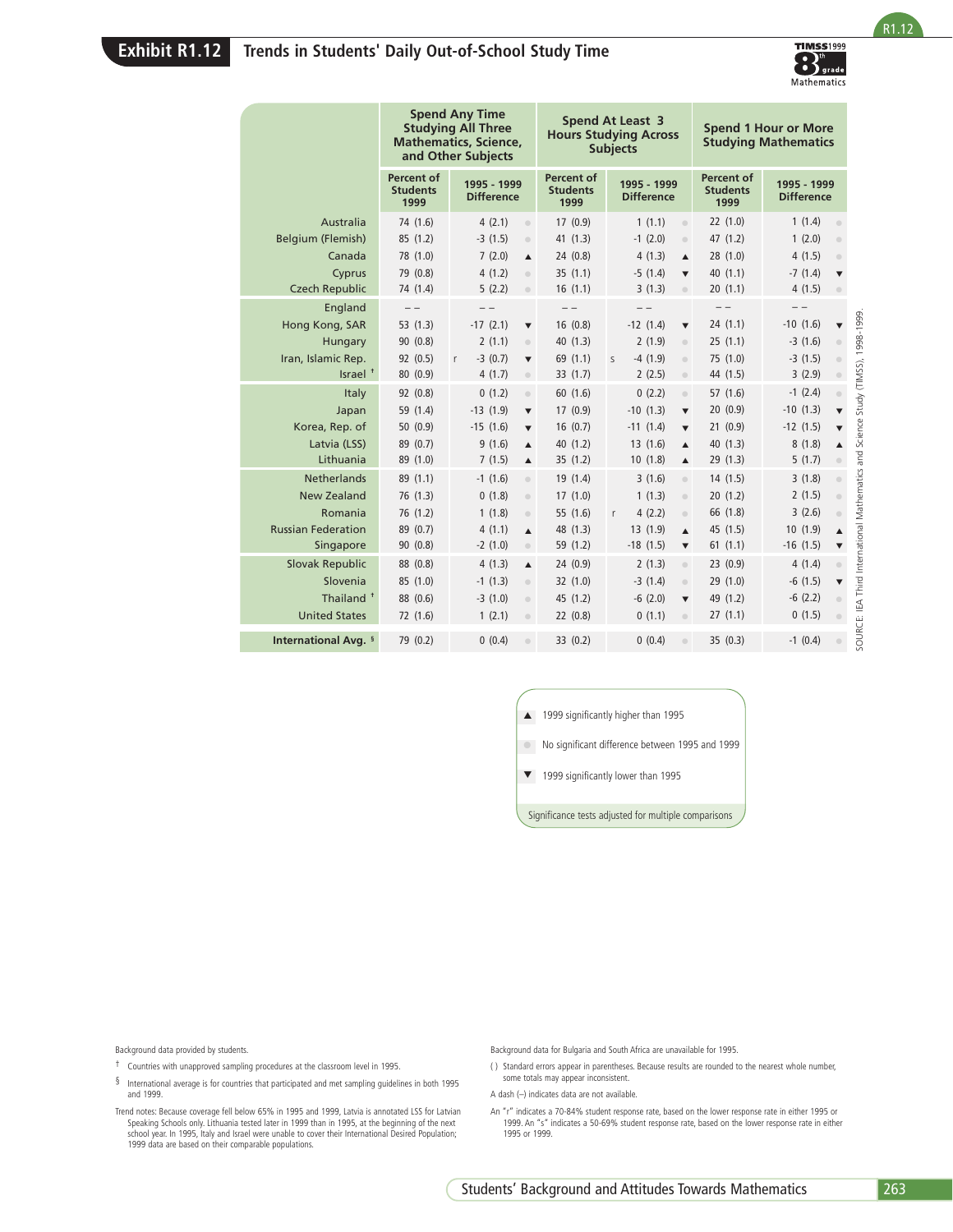**Exhibit R1.13 Students' Daily Leisure Time\***



|                                   | Average Hours Spent Each Day <sup>1</sup>                |                                     |                                                            |                              |                               |                                                                                                     |  |  |  |  |  |
|-----------------------------------|----------------------------------------------------------|-------------------------------------|------------------------------------------------------------|------------------------------|-------------------------------|-----------------------------------------------------------------------------------------------------|--|--|--|--|--|
|                                   | <b>Watching</b><br><b>Television or</b><br><b>Videos</b> | Playing<br>Computer<br><b>Games</b> | <b>Playing or</b><br><b>Talking With</b><br><b>Friends</b> | <b>Doing Jobs</b><br>at Home | <b>Playing Sports</b>         | <b>Reading a Book</b><br>for Enjoyment                                                              |  |  |  |  |  |
| Australia                         | $2.3$ $(0.05)$                                           | $0.8$ $(0.03)$                      | 1.5(0.03)                                                  | 0.9(0.03)                    | 1.6(0.03)                     | $0.6$ $(0.02)$                                                                                      |  |  |  |  |  |
| Belgium (Flemish)                 | 2.1(0.04)                                                | 0.9(0.04)                           | $1.8$ $(0.05)$                                             | 1.0 (0.04)                   | 1.8(0.07)                     | $0.6$ $(0.02)$                                                                                      |  |  |  |  |  |
| <b>Bulgaria</b>                   | $2.8$ $(0.05)$                                           | $0.8$ $(0.04)$                      | $2.6$ $(0.06)$                                             | 1.9(0.04)                    | 1.5(0.05)                     | 1.0(0.03)                                                                                           |  |  |  |  |  |
| Canada                            | $2.2$ $(0.03)$                                           | $0.8$ $(0.02)$                      | 2.1(0.04)                                                  | $1.1$ $(0.03)$               | 1.9(0.03)                     | $0.7$ $(0.04)$                                                                                      |  |  |  |  |  |
| Chile                             | $2.7$ $(0.05)$                                           | $0.6$ $(0.02)$                      | 1.9(0.04)                                                  | 1.5(0.03)                    | $2.0$ $(0.03)$                | $0.7$ $(0.02)$                                                                                      |  |  |  |  |  |
| <b>Chinese Taipei</b>             | 2.0(0.04)                                                | 0.9(0.03)                           | 1.3(0.03)                                                  | 1.0 (0.02)                   | $1.2$ $(0.02)$                | 0.9(0.02)                                                                                           |  |  |  |  |  |
| Cyprus                            | $2.2$ $(0.04)$                                           | 1.0<br>(0.03)                       | 1.8(0.04)                                                  | (0.03)<br>0.9                | 1.4<br>(0.04)                 | $0.7$ $(0.02)$                                                                                      |  |  |  |  |  |
| <b>Czech Republic</b>             | $2.3$ $(0.05)$                                           | 0.9<br>(0.06)                       | 3.0 (0.07)                                                 | $1.2$ $(0.03)$               | 2.0<br>(0.05)                 | 1.0(0.04)                                                                                           |  |  |  |  |  |
| England<br>Finland                | 2.6(0.05)<br>2.5(0.04)                                   | $1.2$ $(0.04)$<br>$1.1$ $(0.03)$    | 2.5(0.08)<br>$3.2$ $(0.07)$                                | $0.8$ $(0.02)$<br>0.9(0.02)  | 1.6(0.04)<br>1.6(0.04)        | $0.6$ $(0.02)$<br>$0.8$ $(0.02)$                                                                    |  |  |  |  |  |
| Hong Kong, SAR                    | 2.4(0.04)                                                | 1.0 (0.03)                          | $1.3$ $(0.04)$                                             | $0.6$ $(0.01)$               | (0.03)<br>1.0                 | $0.8$ $(0.02)$                                                                                      |  |  |  |  |  |
| Hungary                           | $2.7$ $(0.05)$                                           | 1.0 (0.03)                          | $2.0$ $(0.05)$                                             | (0.04)<br>1.6                | 1.5<br>(0.04)                 | $0.8$ $(0.02)$                                                                                      |  |  |  |  |  |
| Indonesia                         | 1.7(0.05)                                                | $0.2$ $(0.02)$                      | 1.1(0.02)                                                  | 1.9(0.03)                    | 1.0<br>(0.02)                 | 0.9(0.02)                                                                                           |  |  |  |  |  |
| Iran, Islamic Rep.                | 1.8(0.04)                                                | $0.3$ $(0.03)$                      | 1.3(0.04)                                                  | 1.7(0.04)                    | 1.3<br>(0.06)                 | 0.9(0.02)                                                                                           |  |  |  |  |  |
| Israel                            | 3.1 (0.05)                                               | 1.5(0.04)                           | 2.4(0.04)                                                  | $1.3$ $(0.05)$               | $1.8$ $(0.05)$                | 1.0 (0.03)                                                                                          |  |  |  |  |  |
| Italy                             | 1.8(0.03)                                                | 1.0 (0.03)                          | $2.7$ $(0.05)$                                             | $1.1$ $(0.03)$               | 1.7(0.03)                     | $0.7$ $(0.02)$                                                                                      |  |  |  |  |  |
| Japan                             | 3.1 (0.05)                                               | 0.9(0.03)                           | 1.8(0.04)                                                  | 0.5(0.02)                    | $1.1$ $(0.03)$                | $0.8$ $(0.02)$                                                                                      |  |  |  |  |  |
| Jordan                            | $1.7$ $(0.04)$                                           | $0.8$ $(0.04)$                      | $1.1$ $(0.04)$                                             | $1.3$ $(0.05)$               | 1.4(0.05)                     | 1.4(0.04)<br>r                                                                                      |  |  |  |  |  |
| Korea, Rep. of                    | 2.9(0.04)                                                | $0.8$ $(0.03)$                      | 1.3(0.03)                                                  | $0.6$ $(0.01)$               | $0.6$ $(0.02)$                | $0.6$ $(0.01)$                                                                                      |  |  |  |  |  |
| Latvia (LSS)                      | $2.8$ $(0.05)$                                           | $0.7$ $(0.03)$                      | 2.6(0.06)                                                  | $1.7$ $(0.03)$               | $1.3$ $(0.03)$                | 0.9(0.03)                                                                                           |  |  |  |  |  |
| Lithuania <sup>+</sup>            | 2.4(0.05)                                                | $0.6$ $(0.03)$                      | 2.4(0.06)                                                  | 1.6<br>(0.05)                | 1.0<br>(0.03)                 | $0.7$ $(0.02)$                                                                                      |  |  |  |  |  |
| Macedonia, Rep. of                | $2.2$ $(0.05)$                                           | $0.7$ $(0.04)$                      | $1.8$ $(0.05)$                                             | 1.9<br>(0.04)                | 1.8<br>(0.05)                 | $1.2$ $(0.04)$                                                                                      |  |  |  |  |  |
| Malaysia                          | 1.9(0.05)                                                | 0.5(0.02)                           | $1.2$ $(0.03)$                                             | 1.8(0.03)                    | $1.1$ $(0.02)$                | 1.1(0.02)                                                                                           |  |  |  |  |  |
| Moldova                           | 2.6(0.07)                                                | 1.0 (0.05)                          | 1.9(0.06)                                                  | $3.2$ $(0.09)$               | 1.4(0.04)                     | 1.5(0.04)                                                                                           |  |  |  |  |  |
| <b>Morocco</b>                    | $1.1$ $(0.03)$                                           | 0.7(0.02)<br>r                      | 0.9(0.03)<br>r                                             | 1.5(0.03)<br>r               | 1.5<br>(0.04)<br>$\mathsf{r}$ | 1.4(0.05)<br>r                                                                                      |  |  |  |  |  |
| Netherlands<br><b>New Zealand</b> | 2.4(0.10)<br>2.5(0.05)                                   | 0.9<br>(0.04)<br>0.9(0.04)          | 2.6(0.09)<br>1.6(0.04)                                     | 0.8<br>(0.04)<br>1.0(0.03)   | 1.8<br>(0.06)<br>1.5(0.04)    | $0.7$ $(0.04)$<br>$0.7$ $(0.02)$                                                                    |  |  |  |  |  |
| Philippines                       | 1.7(0.04)                                                | $0.7$ $(0.03)$                      | $1.2$ $(0.03)$                                             | (0.05)<br>2.4                | 1.6<br>(0.04)                 | 1.6<br>(0.04)                                                                                       |  |  |  |  |  |
| Romania                           | $2.2$ $(0.06)$                                           | $0.6$ $(0.04)$                      | 1.6(0.05)                                                  | 2.0<br>(0.06)                | $1.2$ $(0.04)$                | 1.0(0.03)                                                                                           |  |  |  |  |  |
| <b>Russian Federation</b>         | 2.6(0.05)                                                | $0.7$ $(0.03)$                      | 3.0 (0.05)                                                 | 1.5(0.03)                    | $1.3$ $(0.03)$                | $1.2 \ (0.03)$                                                                                      |  |  |  |  |  |
| Singapore                         | 2.4(0.04)                                                | $1.1$ $(0.03)$                      | 1.5(0.04)                                                  | 0.9(0.02)                    | 1.5(0.04)                     | 1.0 (0.02)                                                                                          |  |  |  |  |  |
| <b>Slovak Republic</b>            | 2.5(0.06)                                                | $0.6$ $(0.03)$                      | 2.7(0.06)                                                  | 1.6(0.05)                    | 1.9<br>(0.04)                 | 0.7(0.02)                                                                                           |  |  |  |  |  |
| Slovenia                          | $2.3$ $(0.05)$                                           | 0.9(0.03)                           | 1.8(0.04)                                                  | $1.2$ $(0.03)$               | 1.6<br>(0.04)                 | $0.7$ $(0.02)$                                                                                      |  |  |  |  |  |
| South Africa                      | 2.0(0.07)                                                | $0.8$ $(0.04)$                      | 1.5(0.04)                                                  | 2.0(0.04)                    | 2.0(0.05)                     | 1.8(0.05)                                                                                           |  |  |  |  |  |
| Thailand                          | $2.1$ $(0.05)$                                           | 0.4(0.02)                           | 1.6(0.04)                                                  | 1.6(0.02)                    | 1.5(0.03)                     | 1.0 (0.02)                                                                                          |  |  |  |  |  |
| <b>Tunisia</b>                    | $2.0$ $(0.04)$                                           | (0.03)<br>0.9                       | 1.3(0.03)                                                  | 1.7(0.04)                    | 1.9<br>(0.04)                 | 1.4(0.03)                                                                                           |  |  |  |  |  |
| Turkey                            | 1.6(0.04)                                                | 0.4(0.02)<br>r                      | 1.5(0.03)                                                  | $1.1$ $(0.04)$               | 1.4(0.03)                     | $1.2$ $(0.03)$                                                                                      |  |  |  |  |  |
| <b>United States</b>              | 2.5(0.06)                                                | 0.9(0.02)                           | 2.4(0.05)                                                  | 1.1(0.03)                    | 1.9(0.03)                     | SOURCE: IEA Third International Mathematics and Science Study (TIMSS), 1998-1999.<br>$0.6$ $(0.02)$ |  |  |  |  |  |
| <b>International Avg.</b>         | 2.3(0.01)                                                | $0.8$ $(0.01)$                      | 1.9(0.01)                                                  | 1.4(0.01)                    | 1.5(0.01)                     | 1.0 (0.00)                                                                                          |  |  |  |  |  |

Background data provided by students.

- \* Activities are not necessarily exclusive; students may have reported engaging in more than one activity at the same time.
- 1 Average hours based on: No time=0; less than 1 hour=.5; 1-2 hours=1.5; 3-5 hours=4; more than 5 hours=7.
- ‡ Lithuania tested the same cohort of students as other countries, but later in 1999, at the beginning of the next school year.

( ) Standard errors appear in parentheses. Because results are rounded to the nearest whole number, some totals may appear inconsistent.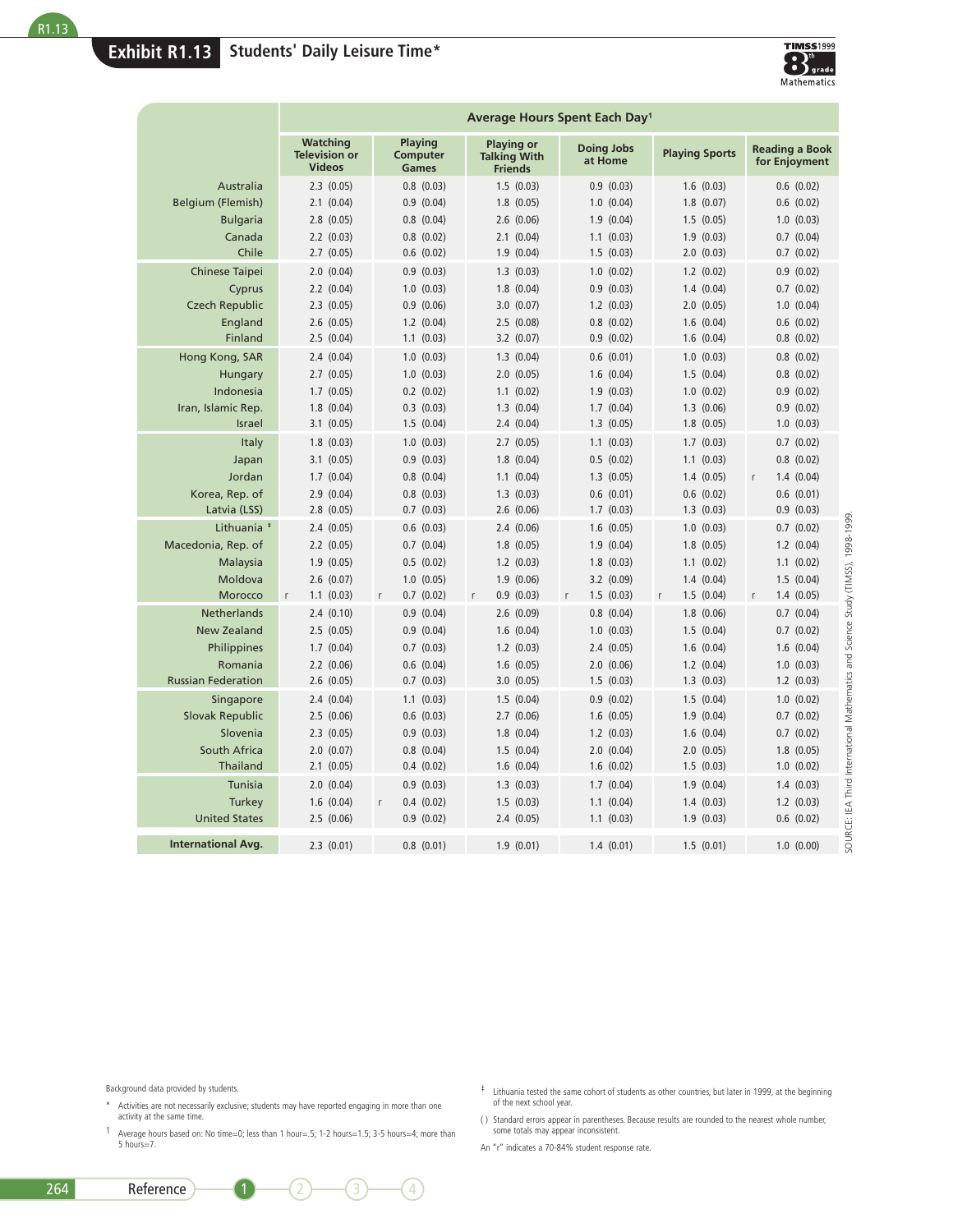# **Exhibit R1.14 Students' Reports That Mathematics Is Not One of Their Strengths**



R1.14

| Percent of<br>Average<br>Students<br>Achievement<br>18(1.1)<br>573 (5.8)<br>17(0.8)<br>598 (5.4)<br>18 (1.9)<br>560 (10.6)<br>26(1.2)<br>577 (3.2)<br>444 (8.7)<br>15(0.6)<br>16(0.6)<br>646 (6.1)<br>23(1.0)<br>525 (4.3)<br>12(0.9)<br>567 (6.9)<br>539 (6.9)<br>19(0.9)<br>17(0.8)<br>570 (4.4)<br>11(0.5)<br>619 (5.5)<br>15(0.7)<br>598 (5.7)<br>6(0.4)<br>411 (10.6)<br>26(1.0)<br>459 (4.6) | Percent of<br>Students<br>36(1.0)<br>30 (0.9)<br>26(1.2)<br>31(0.7)<br>27(0.7)<br>28(0.7)<br>34 (0.8)<br>35(1.2)<br>40 (1.2)<br>34 (1.0)<br>31(0.8)<br>34(1.1)                                                                                                                                                                                  | Average<br>Achievement<br>546 (5.3)<br>580 (4.8)<br>541 (6.3)<br>542 (3.0)<br>408 (4.7)<br>623 (4.3)<br>492 (2.8)<br>541 (5.0)<br>512 (4.5)<br>543 (3.8)<br>606 (3.9) | Percent of<br>Students<br>28(0.9)<br>31(1.0)<br>30(1.4)<br>26(1.0)<br>35(0.7)<br>34(0.7)<br>27(0.9)<br>36(1.1)<br>28 (1.2)<br>31(1.1)<br>39 (0.7)                                               | Average<br>Achievement<br>499 (5.2)<br>540 (4.5)<br>494 (4.9)<br>502 (4.7)<br>382 (4.7)<br>564 (4.5)<br>445 (2.9)<br>500 (4.7)<br>471 (4.8)<br>498 (2.6)      | Percent of<br>Students<br>17(0.8)<br>21(0.9)<br>25(1.5)<br>17(0.8)<br>23(0.7)<br>23(0.7)<br>16(0.6)<br>16(0.9)<br>13(0.8)<br>18(1.0)                                               | Average<br>Achievement<br>478 (5.4)<br>526 (3.8)<br>476 (5.1)<br>485 (3.4)<br>367 (5.5)<br>533 (3.9)<br>438 (4.3)<br>486 (5.8)<br>458 (6.3)            | Average <sup>1</sup><br>2.4(0.03)<br>2.6(0.02)<br>$2.6$ $(0.05)$<br>$2.3$ $(0.03)$<br>$2.7$ $(0.02)$<br>2.6(0.02)<br>2.4(0.02)<br>2.6(0.03)<br>2.4(0.02)              |
|----------------------------------------------------------------------------------------------------------------------------------------------------------------------------------------------------------------------------------------------------------------------------------------------------------------------------------------------------------------------------------------------------|-------------------------------------------------------------------------------------------------------------------------------------------------------------------------------------------------------------------------------------------------------------------------------------------------------------------------------------------------|-----------------------------------------------------------------------------------------------------------------------------------------------------------------------|-------------------------------------------------------------------------------------------------------------------------------------------------------------------------------------------------|---------------------------------------------------------------------------------------------------------------------------------------------------------------|------------------------------------------------------------------------------------------------------------------------------------------------------------------------------------|--------------------------------------------------------------------------------------------------------------------------------------------------------|-----------------------------------------------------------------------------------------------------------------------------------------------------------------------|
|                                                                                                                                                                                                                                                                                                                                                                                                    |                                                                                                                                                                                                                                                                                                                                                 |                                                                                                                                                                       |                                                                                                                                                                                                 |                                                                                                                                                               |                                                                                                                                                                                    |                                                                                                                                                        |                                                                                                                                                                       |
|                                                                                                                                                                                                                                                                                                                                                                                                    |                                                                                                                                                                                                                                                                                                                                                 |                                                                                                                                                                       |                                                                                                                                                                                                 |                                                                                                                                                               |                                                                                                                                                                                    |                                                                                                                                                        |                                                                                                                                                                       |
|                                                                                                                                                                                                                                                                                                                                                                                                    |                                                                                                                                                                                                                                                                                                                                                 |                                                                                                                                                                       |                                                                                                                                                                                                 |                                                                                                                                                               |                                                                                                                                                                                    |                                                                                                                                                        |                                                                                                                                                                       |
|                                                                                                                                                                                                                                                                                                                                                                                                    |                                                                                                                                                                                                                                                                                                                                                 |                                                                                                                                                                       |                                                                                                                                                                                                 |                                                                                                                                                               |                                                                                                                                                                                    |                                                                                                                                                        |                                                                                                                                                                       |
|                                                                                                                                                                                                                                                                                                                                                                                                    |                                                                                                                                                                                                                                                                                                                                                 |                                                                                                                                                                       |                                                                                                                                                                                                 |                                                                                                                                                               |                                                                                                                                                                                    |                                                                                                                                                        |                                                                                                                                                                       |
|                                                                                                                                                                                                                                                                                                                                                                                                    |                                                                                                                                                                                                                                                                                                                                                 |                                                                                                                                                                       |                                                                                                                                                                                                 |                                                                                                                                                               |                                                                                                                                                                                    |                                                                                                                                                        |                                                                                                                                                                       |
|                                                                                                                                                                                                                                                                                                                                                                                                    |                                                                                                                                                                                                                                                                                                                                                 |                                                                                                                                                                       |                                                                                                                                                                                                 |                                                                                                                                                               |                                                                                                                                                                                    |                                                                                                                                                        |                                                                                                                                                                       |
|                                                                                                                                                                                                                                                                                                                                                                                                    |                                                                                                                                                                                                                                                                                                                                                 |                                                                                                                                                                       |                                                                                                                                                                                                 |                                                                                                                                                               |                                                                                                                                                                                    |                                                                                                                                                        |                                                                                                                                                                       |
|                                                                                                                                                                                                                                                                                                                                                                                                    |                                                                                                                                                                                                                                                                                                                                                 |                                                                                                                                                                       |                                                                                                                                                                                                 |                                                                                                                                                               |                                                                                                                                                                                    |                                                                                                                                                        |                                                                                                                                                                       |
|                                                                                                                                                                                                                                                                                                                                                                                                    |                                                                                                                                                                                                                                                                                                                                                 |                                                                                                                                                                       |                                                                                                                                                                                                 |                                                                                                                                                               |                                                                                                                                                                                    |                                                                                                                                                        |                                                                                                                                                                       |
|                                                                                                                                                                                                                                                                                                                                                                                                    |                                                                                                                                                                                                                                                                                                                                                 |                                                                                                                                                                       |                                                                                                                                                                                                 |                                                                                                                                                               |                                                                                                                                                                                    | 474 (3.7)                                                                                                                                              | 2.5(0.03)                                                                                                                                                             |
|                                                                                                                                                                                                                                                                                                                                                                                                    |                                                                                                                                                                                                                                                                                                                                                 |                                                                                                                                                                       |                                                                                                                                                                                                 | 573 (4.4)                                                                                                                                                     | 20(0.8)                                                                                                                                                                            | 549 (5.0)                                                                                                                                              | 2.7(0.02)                                                                                                                                                             |
|                                                                                                                                                                                                                                                                                                                                                                                                    |                                                                                                                                                                                                                                                                                                                                                 | 552 (4.7)                                                                                                                                                             | 40(1.1)                                                                                                                                                                                         | 503 (3.7)                                                                                                                                                     | 11(0.7)                                                                                                                                                                            | 493 (5.9)                                                                                                                                              | 2.5(0.02)                                                                                                                                                             |
|                                                                                                                                                                                                                                                                                                                                                                                                    | 31(0.8)                                                                                                                                                                                                                                                                                                                                         | 418 (5.2)                                                                                                                                                             | 53 (1.0)                                                                                                                                                                                        | 404 (4.6)                                                                                                                                                     | 10(0.5)                                                                                                                                                                            | 359 (10.7)                                                                                                                                             | $2.7$ $(0.01)$                                                                                                                                                        |
| 29(1.0)<br>508 (4.2)                                                                                                                                                                                                                                                                                                                                                                               | 35 (0.7)<br>32 (0.8)                                                                                                                                                                                                                                                                                                                            | 426 (3.3)<br>483 (4.5)                                                                                                                                                | 25 (0.9)<br>25(0.8)                                                                                                                                                                             | 404 (4.5)<br>438 (4.0)                                                                                                                                        | 14(0.6)<br>14(0.7)                                                                                                                                                                 | 397 (5.2)<br>418 (6.3)                                                                                                                                 | $2.3$ $(0.02)$<br>$2.2$ $(0.02)$                                                                                                                                      |
| 22(0.9)<br>529 (5.6)                                                                                                                                                                                                                                                                                                                                                                               | 32 (0.9)                                                                                                                                                                                                                                                                                                                                        | 495 (3.6)                                                                                                                                                             | 27(0.8)                                                                                                                                                                                         | 456 (4.9)                                                                                                                                                     | 18(0.9)                                                                                                                                                                            | 435 (5.0)                                                                                                                                              | 2.4(0.02)                                                                                                                                                             |
|                                                                                                                                                                                                                                                                                                                                                                                                    | 29(0.7)                                                                                                                                                                                                                                                                                                                                         |                                                                                                                                                                       |                                                                                                                                                                                                 |                                                                                                                                                               |                                                                                                                                                                                    |                                                                                                                                                        | $2.7$ $(0.02)$                                                                                                                                                        |
|                                                                                                                                                                                                                                                                                                                                                                                                    |                                                                                                                                                                                                                                                                                                                                                 |                                                                                                                                                                       |                                                                                                                                                                                                 |                                                                                                                                                               |                                                                                                                                                                                    |                                                                                                                                                        | $2.3$ $(0.03)$                                                                                                                                                        |
|                                                                                                                                                                                                                                                                                                                                                                                                    |                                                                                                                                                                                                                                                                                                                                                 |                                                                                                                                                                       |                                                                                                                                                                                                 |                                                                                                                                                               |                                                                                                                                                                                    |                                                                                                                                                        | 2.6(0.02)                                                                                                                                                             |
| 10(0.7)<br>572 (6.2)                                                                                                                                                                                                                                                                                                                                                                               | 28(1.1)                                                                                                                                                                                                                                                                                                                                         | 534 (4.9)                                                                                                                                                             | 41(1.0)                                                                                                                                                                                         | 487 (3.8)                                                                                                                                                     | 20(0.9)                                                                                                                                                                            | 470 (4.3)                                                                                                                                              | $2.7$ $(0.02)$                                                                                                                                                        |
| 11(0.8)<br>536 (7.0)                                                                                                                                                                                                                                                                                                                                                                               | 35(1.4)                                                                                                                                                                                                                                                                                                                                         | 508 (5.1)                                                                                                                                                             | 42 (1.4)                                                                                                                                                                                        | 461 (3.9)                                                                                                                                                     | 12(0.9)                                                                                                                                                                            | 436 (6.6)                                                                                                                                              | 2.6(0.03)                                                                                                                                                             |
| 13(0.6)<br>501 (7.2)                                                                                                                                                                                                                                                                                                                                                                               | 27(0.9)                                                                                                                                                                                                                                                                                                                                         | 474 (5.3)                                                                                                                                                             | 37(1.0)                                                                                                                                                                                         | 441 (5.4)                                                                                                                                                     | 24(1.1)                                                                                                                                                                            | 423 (4.9)                                                                                                                                              | 2.7(0.02)                                                                                                                                                             |
| 544 (5.4)<br>23(0.9)                                                                                                                                                                                                                                                                                                                                                                               | 45 (0.9)                                                                                                                                                                                                                                                                                                                                        | 525 (4.6)                                                                                                                                                             | 27(1.0)                                                                                                                                                                                         | 497 (5.1)                                                                                                                                                     | 5(0.3)                                                                                                                                                                             | 481 (6.6)                                                                                                                                              | $2.1 \ (0.02)$                                                                                                                                                        |
| 17(1.0)<br>506 (6.0)                                                                                                                                                                                                                                                                                                                                                                               | 44 (1.2)                                                                                                                                                                                                                                                                                                                                        | 477 (4.6)                                                                                                                                                             | 29 (1.0)                                                                                                                                                                                        | 455 (5.5)                                                                                                                                                     | 10(0.7)                                                                                                                                                                            | 440 (6.9)                                                                                                                                              | $2.3$ $(0.02)$                                                                                                                                                        |
| 18(0.7)<br>378 (6.1)                                                                                                                                                                                                                                                                                                                                                                               | 32(1.2)                                                                                                                                                                                                                                                                                                                                         | 350 (5.9)                                                                                                                                                             | 28(0.9)                                                                                                                                                                                         | 324 (4.2)                                                                                                                                                     | 22(0.7)                                                                                                                                                                            | 320 (6.0)                                                                                                                                              | 2.5(0.02)                                                                                                                                                             |
| 16 (0.8)                                                                                                                                                                                                                                                                                                                                                                                           | 28 (1.4)                                                                                                                                                                                                                                                                                                                                        |                                                                                                                                                                       | 36(1.5)                                                                                                                                                                                         | 529 (8.2)                                                                                                                                                     |                                                                                                                                                                                    | 515 (9.2)                                                                                                                                              | 2.6(0.03)                                                                                                                                                             |
|                                                                                                                                                                                                                                                                                                                                                                                                    |                                                                                                                                                                                                                                                                                                                                                 |                                                                                                                                                                       |                                                                                                                                                                                                 |                                                                                                                                                               |                                                                                                                                                                                    |                                                                                                                                                        | 2.5(0.03)                                                                                                                                                             |
|                                                                                                                                                                                                                                                                                                                                                                                                    |                                                                                                                                                                                                                                                                                                                                                 |                                                                                                                                                                       |                                                                                                                                                                                                 |                                                                                                                                                               |                                                                                                                                                                                    |                                                                                                                                                        | 2.5(0.02)                                                                                                                                                             |
|                                                                                                                                                                                                                                                                                                                                                                                                    |                                                                                                                                                                                                                                                                                                                                                 |                                                                                                                                                                       |                                                                                                                                                                                                 |                                                                                                                                                               |                                                                                                                                                                                    |                                                                                                                                                        | 2.7(0.02)                                                                                                                                                             |
|                                                                                                                                                                                                                                                                                                                                                                                                    |                                                                                                                                                                                                                                                                                                                                                 |                                                                                                                                                                       |                                                                                                                                                                                                 |                                                                                                                                                               |                                                                                                                                                                                    |                                                                                                                                                        | $2.3$ $(0.03)$                                                                                                                                                        |
|                                                                                                                                                                                                                                                                                                                                                                                                    |                                                                                                                                                                                                                                                                                                                                                 |                                                                                                                                                                       |                                                                                                                                                                                                 |                                                                                                                                                               |                                                                                                                                                                                    |                                                                                                                                                        | 2.4(0.02)<br>2.6(0.02)                                                                                                                                                |
|                                                                                                                                                                                                                                                                                                                                                                                                    |                                                                                                                                                                                                                                                                                                                                                 |                                                                                                                                                                       |                                                                                                                                                                                                 |                                                                                                                                                               |                                                                                                                                                                                    |                                                                                                                                                        | $2.2$ $(0.02)$                                                                                                                                                        |
|                                                                                                                                                                                                                                                                                                                                                                                                    |                                                                                                                                                                                                                                                                                                                                                 |                                                                                                                                                                       |                                                                                                                                                                                                 |                                                                                                                                                               |                                                                                                                                                                                    |                                                                                                                                                        | 2.6(0.02)                                                                                                                                                             |
|                                                                                                                                                                                                                                                                                                                                                                                                    |                                                                                                                                                                                                                                                                                                                                                 |                                                                                                                                                                       |                                                                                                                                                                                                 |                                                                                                                                                               |                                                                                                                                                                                    |                                                                                                                                                        | 2.6(0.02)                                                                                                                                                             |
|                                                                                                                                                                                                                                                                                                                                                                                                    |                                                                                                                                                                                                                                                                                                                                                 |                                                                                                                                                                       |                                                                                                                                                                                                 |                                                                                                                                                               |                                                                                                                                                                                    |                                                                                                                                                        | 2.4(0.02)                                                                                                                                                             |
| 13(0.5)                                                                                                                                                                                                                                                                                                                                                                                            |                                                                                                                                                                                                                                                                                                                                                 |                                                                                                                                                                       |                                                                                                                                                                                                 |                                                                                                                                                               | 15(0.6)                                                                                                                                                                            | 397 (6.4)                                                                                                                                              | 2.5(0.02)                                                                                                                                                             |
| 26(0.8)<br>547 (4.6)                                                                                                                                                                                                                                                                                                                                                                               | 33 (0.6)                                                                                                                                                                                                                                                                                                                                        | 517 (4.5)                                                                                                                                                             | 24(0.6)                                                                                                                                                                                         | 478 (4.4)                                                                                                                                                     | 18(0.7)                                                                                                                                                                            | 455 (4.3)                                                                                                                                              | $2.3$ $(0.02)$                                                                                                                                                        |
| 17(0.1)<br>532 (1.0)                                                                                                                                                                                                                                                                                                                                                                               | 33(0.2)                                                                                                                                                                                                                                                                                                                                         | 506 (0.8)                                                                                                                                                             | 33(0.2)                                                                                                                                                                                         | 469 (0.8)                                                                                                                                                     | 17(0.1)                                                                                                                                                                            | 450 (0.9)                                                                                                                                              | 2.5(0.00)                                                                                                                                                             |
|                                                                                                                                                                                                                                                                                                                                                                                                    | 12(0.5)<br>602 (4.9)<br>27(1.1)<br>491 (5.4)<br>10(0.5)<br>648 (3.9)<br>570 (7.4)<br>16 (0.8)<br>548 (6.7)<br>14(0.5)<br>374 (9.6)<br>11(0.7)<br>517 (6.2)<br>21(0.9)<br>580 (5.8)<br>16(0.7)<br>631 (7.3)<br>12(0.7)<br>586 (7.8)<br>24 (0.8)<br>583 (4.4)<br>18(0.6)<br>313 (8.5)<br>7(0.4)<br>515 (8.5)<br>25(0.8)<br>476 (3.7)<br>468 (5.9) | 29(0.9)<br>33 $(0.7)$<br>36(1.1)<br>37(1.1)<br>26(1.1)<br>40 (0.9)<br>37(0.7)<br>34(1.1)<br>40(1.2)<br>26(1.0)<br>34(0.9)<br>31(0.8)<br>36(0.8)                       | 598 (2.7)<br>446 (4.3)<br>621 (3.0)<br>557 (7.9)<br>518 (5.4)<br>368 (6.9)<br>498 (6.5)<br>538 (5.6)<br>614(6.1)<br>554 (4.4)<br>542 (3.4)<br>295 (12.4)<br>490 (5.2)<br>452 (3.7)<br>446 (4.8) | 38 (0.6)<br>26(0.9)<br>41 (0.8)<br>32 (0.9)<br>31(0.8)<br>44 (1.3)<br>30(1.2)<br>33 (0.8)<br>40 (1.2)<br>24(0.9)<br>31(0.8)<br>46 (0.9)<br>25(0.7)<br>36(0.8) | 576 (2.7)<br>401 (4.3)<br>564 (2.7)<br>466 (4.7)<br>337 (5.7)<br>466 (6.3)<br>501 (7.3)<br>593 (6.4)<br>516 (3.9)<br>490 (3.8)<br>264 (6.8)<br>454 (5.3)<br>432 (5.0)<br>425 (3.8) | 21(0.7)<br>17(0.8)<br>15(0.5)<br>20(1.0)<br>15(0.8)<br>17(0.8)<br>19(1.0)<br>9(0.6)<br>13(0.6)<br>14(0.8)<br>12(0.8)<br>26(0.9)<br>13(0.5)<br>19 (0.6) | 545 (3.3)<br>386 (4.8)<br>536 (3.6)<br>436 (5.1)<br>309(6.1)<br>450 (7.1)<br>471 (10.0)<br>575 (6.9)<br>498 (5.6)<br>471 (5.7)<br>247 (5.2)<br>435 (7.5)<br>428 (3.5) |